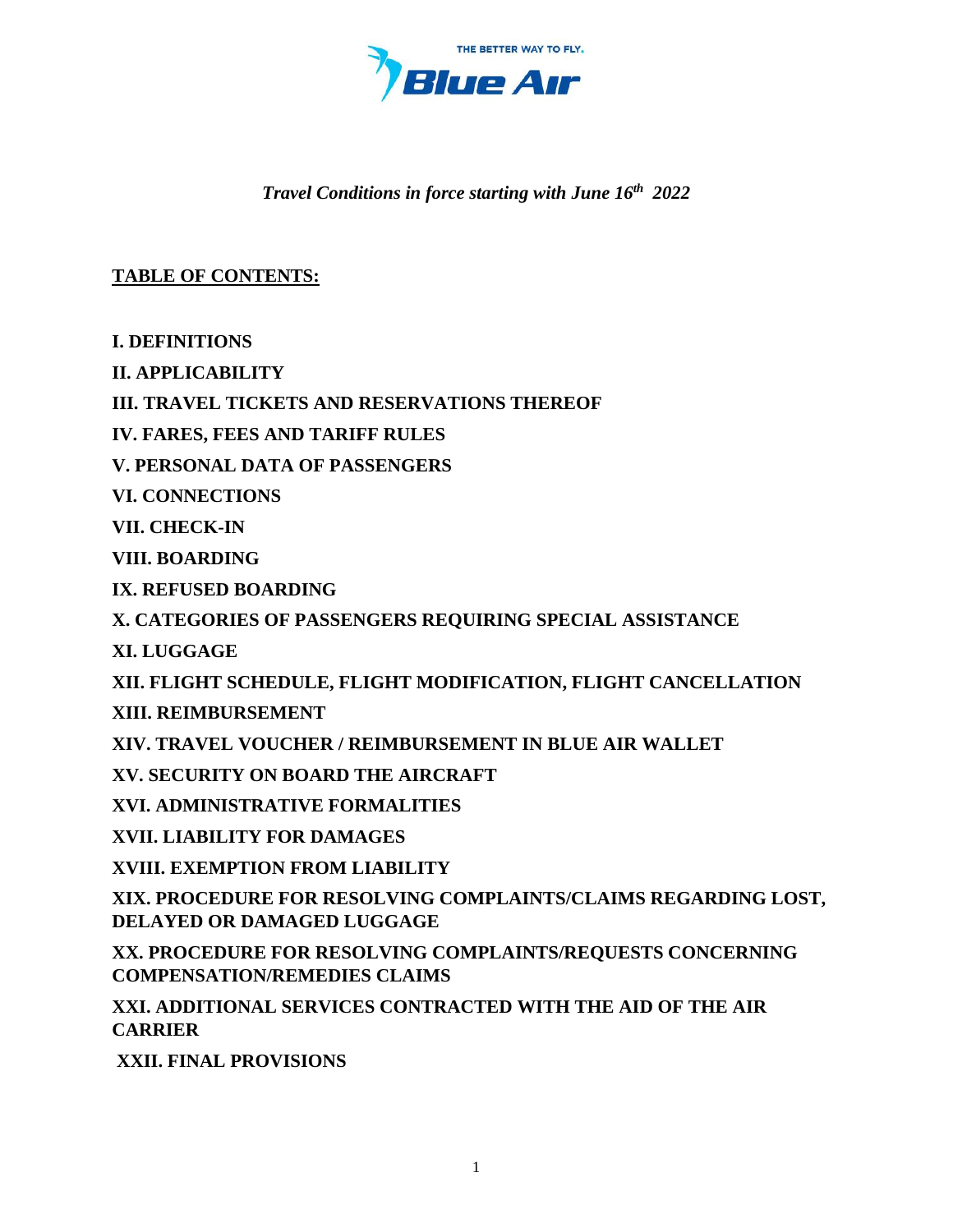

## **BLUE AIR TRAVEL CONDITIONS**

### <span id="page-1-0"></span>**CHAPTER I. DEFINITIONS**

"**0B**" - IATA airline designator code for Blue Air.

"**Additional fee**" - fee collected by the air carrier from passengers in exchange for providing services additional to the air transport.

"**Additional services**" - any products and services the passenger may benefit from in connection with the air transport, other than the air transport, but related to it, services that may be offered by Blue Air or by third party suppliers (e.g. transport of hold luggage, sports equipment, pets, extra leg room service, food, hotel services, road transport services, etc.).

"**Authorised agent**" - natural or legal person authorised by law, under an agreement with the air carrier, to represent the passenger in the sale of air transport services.

"**BLA**" - ICAO airline designator code for Blue Air.

"**Blue Air Aviation S.A. / Blue Air**" - air transport company / air carrier holding a valid operating license, with headquarters in 42 - 44 București – Ploiești Road, Băneasa Business & Technology Park, Building A, Wing A1, 3<sup>rd</sup> and 4<sup>th</sup> Floor, District 1, Bucharest, Romania.

"**Blue Air Wallet**" - the fastest and most innovative way of reimbursement, through which Blue Air offers customers the opportunity to receive reimbursement in the form of a credit charged to their Blue Air account, which the latter can use in order to purchase products and / or services directly from the website of the Company.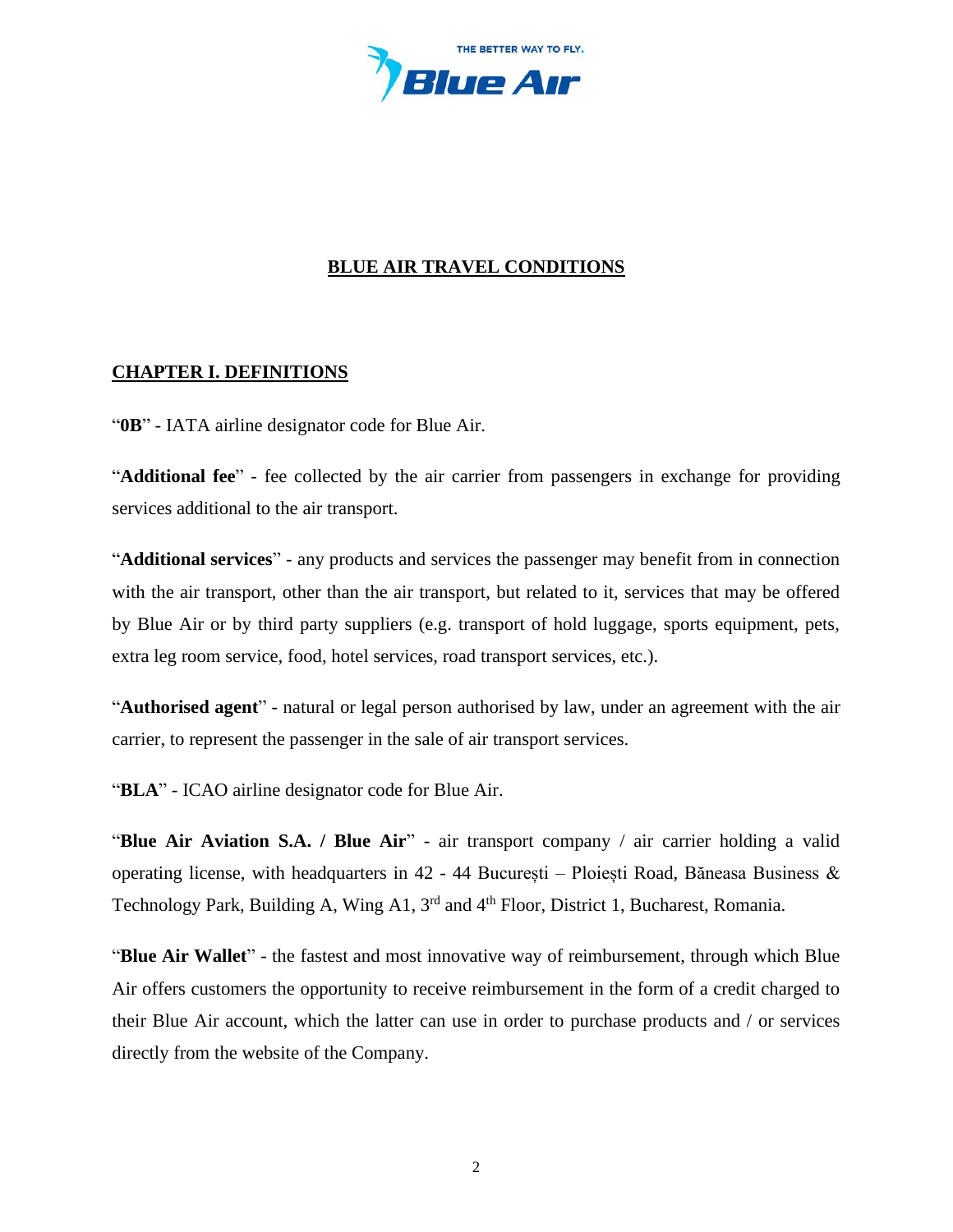

"**Blue Air Wallet holder**" - the person appointed as holder of the Blue Air Wallet in the registration formalities for the Blue Air Wallet.

"**Blue Benefits annual subscription**" - a compilation of special offers, based on and in accordance with the Travel Conditions and the Specific Conditions indicated on the company's website, entitling the annual subscription holder and members to certain benefits.

"**Blue Benefits annual subscription holder**" - the person appointed as holder of the annual subscription in the registration formalities for the annual Blue Air subscription. Depending on the type of annual subscription chosen, the holder of the annual subscription may appoint a specific number of Members of the Blue Benefits annual subscription who will benefit from the special offer.

"**Boarding pass**" - printed or electronic document provided with a bar code, issued by the checkin system (Departure Control System - DCS), following the check-in procedure, performed either online or at the airport, document based on which boarding is allowed. The passenger must keep the boarding pass stub until leaving the destination airport.

"**Cabin luggage / hand luggage / carry-on luggage**" - any luggage allowed on board in the cabin, which remains in the passenger's custody throughout the journey.

"**Call Center**" - reservation and information support Center, available at the telephone numbers indicated on the Company's website [www.flyblueair.com.](https://www.flyblueair.com/en/gb/contact/)

"**Charter**" - a contractual agreement by which an entity (agency/company) leases the operation of an aircraft by an airline on a certain route, according to a certain schedule.

"**Charter flight**" - flight performed under a charter type arrangement.

"**Check-in**" - procedure for registering passengers and their luggage, and for issuing the boarding pass and any luggage tags, for a certain flight, in accordance with the services reserved and paid by the passenger in the manner and within the time specified by the carrier.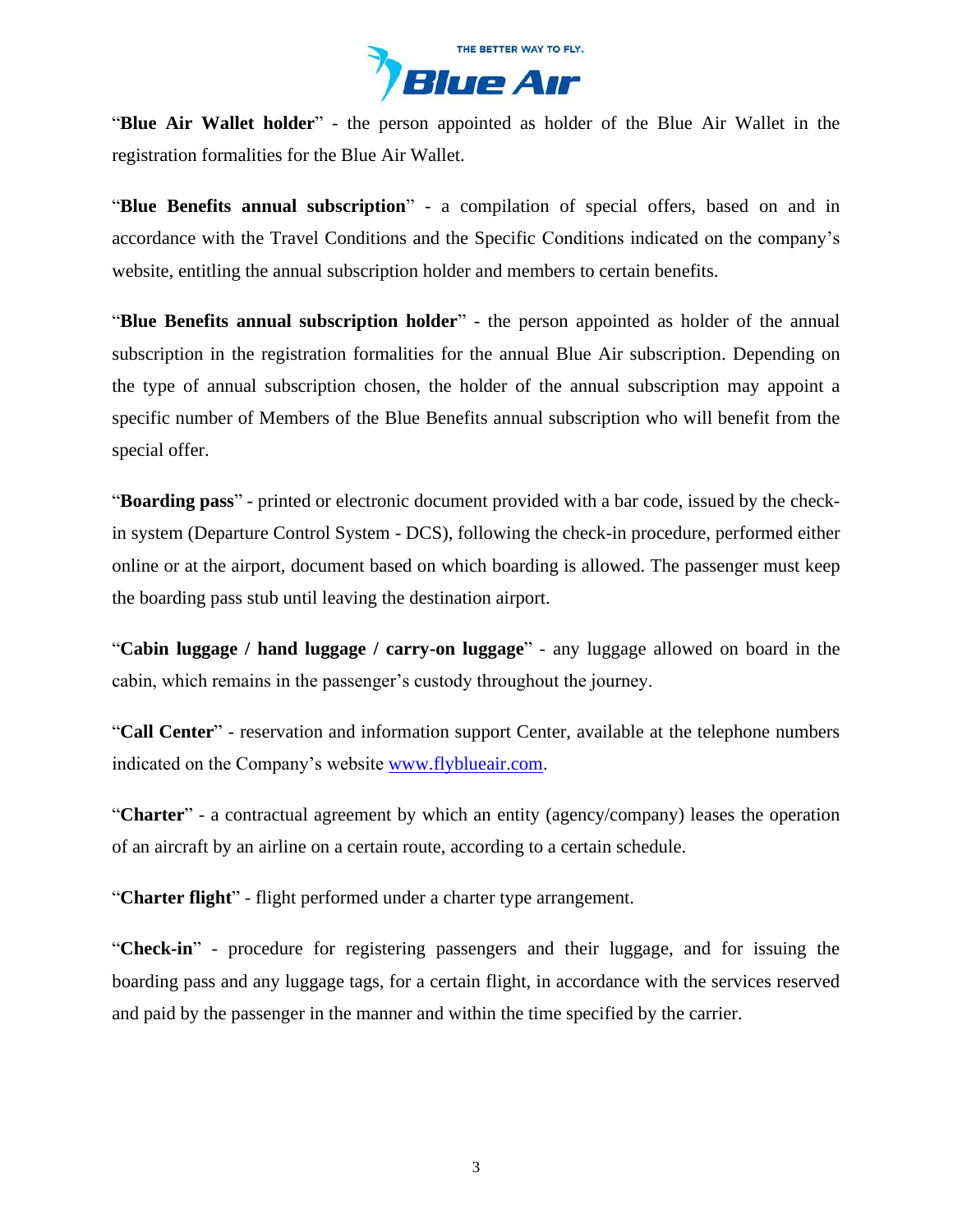

"**Claim**" - notification filed by a passenger with an air carrier, observing the format, manner, term and address indicated by the latter, whereby the passenger expresses dissatisfaction with the services offered by the air carrier.

"**Code-share**" - a commercial agreement under which an airline places its designator code on a flight operated by another airline and sells tickets for such flight.

"**Code-share flight"** - a flight operated by an air carrier which may be both the carrier with which the passenger has entered into a contract of carriage with (contract carrier / marketing carrier) as well as another carrier (actual carrier / operating carrier) with which the contract carrier has associated its designation code with.

"**Connection**" - the connection between 2 (two) or more legs of a flight in one direction, purchased by the passenger and indicated in a travel ticket.

"**Connected flight**" - a flight with at least one intermediate stop requiring a change of the flight equipment and flight number.

"**Convention**" - any of the following instruments:

- a) The Warsaw Convention (1929);
- b) The Montreal Convention (1999);
- c) The Tokyo Convention (1963);
- d) Regulation (EC) No 261/2004 of the European Parliament and of the Council of 11 February 2004;
- e) Commission Notice Interpretative Guidelines on Regulation (EC) No 261/2004 of the European Parliament and of the Council (2016/C 214/04);
- f) [Regulation \(EC\) No 2027/97](https://www.blueairweb.com/docs/regulamentul_ce/regulamentul_ce_2027-1997_ro.pdf) of the European Parliament and of the Council of 09 October 1997;
- g) Regulation (EC) No 1107/2006 of the European Parliament and of the Council;

Any reference to international regulations, European regulations and national regulations will be deemed to include any modification, amendment, correction or update thereof.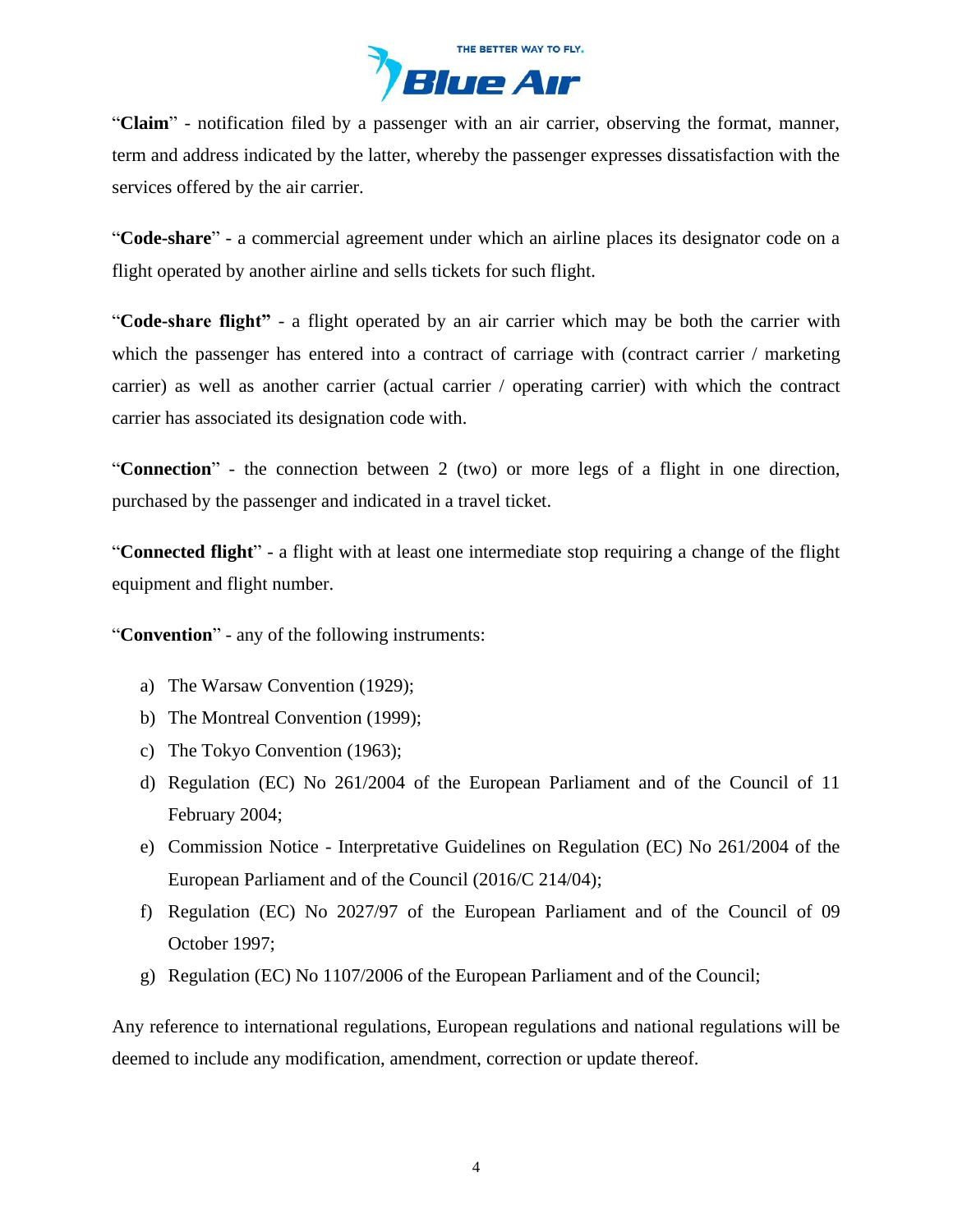

"**Crew member**" - a person hired by Blue Air to perform tasks on board an aircraft, in accordance with the aeronautical procedures.

"**Damage**s" - damage caused by the injury or death of a passenger, the loss, damage or theft of hold luggage, any missing contents thereof, or other damage arising from or related to the transport or other secondary services provided by the air carrier.

"**Damage caused by the passenger**" - damage caused by the passenger to the air carrier.

"**DEPA**" - a person for whom a deportation order has been issued, who is accompanied by a special escort appointed by the authorities of the respective state.

"**DEPU**" - a person for whom a deportation order has been issued, who is not accompanied by a special escort.

"**Days**" - calendar days.

"**Disabled person or person with reduced mobility**" - any person having difficulties as a result of a physical disability (sensory or locomotor, permanent or temporary), of emotional or cognitive disorders, difficulties due to higher age or of any other cause of disability, requiring due attention and adaptation of generally available services to his/her particular needs.

"**Domestic flight**" - flight departing and landing on the territory of the same state.

"**Electronic coupon**"- part of the travel ticket which indicates the flight leg the passenger is to travel on, stored in digital format in the carrier's computer-based reservation system.

"**Electronic ticket**" - itinerary recorded by Blue Air or on behalf of Blue Air in electronic tickets, containing data on the passenger's name, the travel route, the flight number, the flight date, the fare and any fees charged.

"**EURO / EUR**" - the currency unit adopted by the European Community in accordance with Article 118 and Article 123 of the Treaty establishing a European Community, being the official currency of the Eurozone.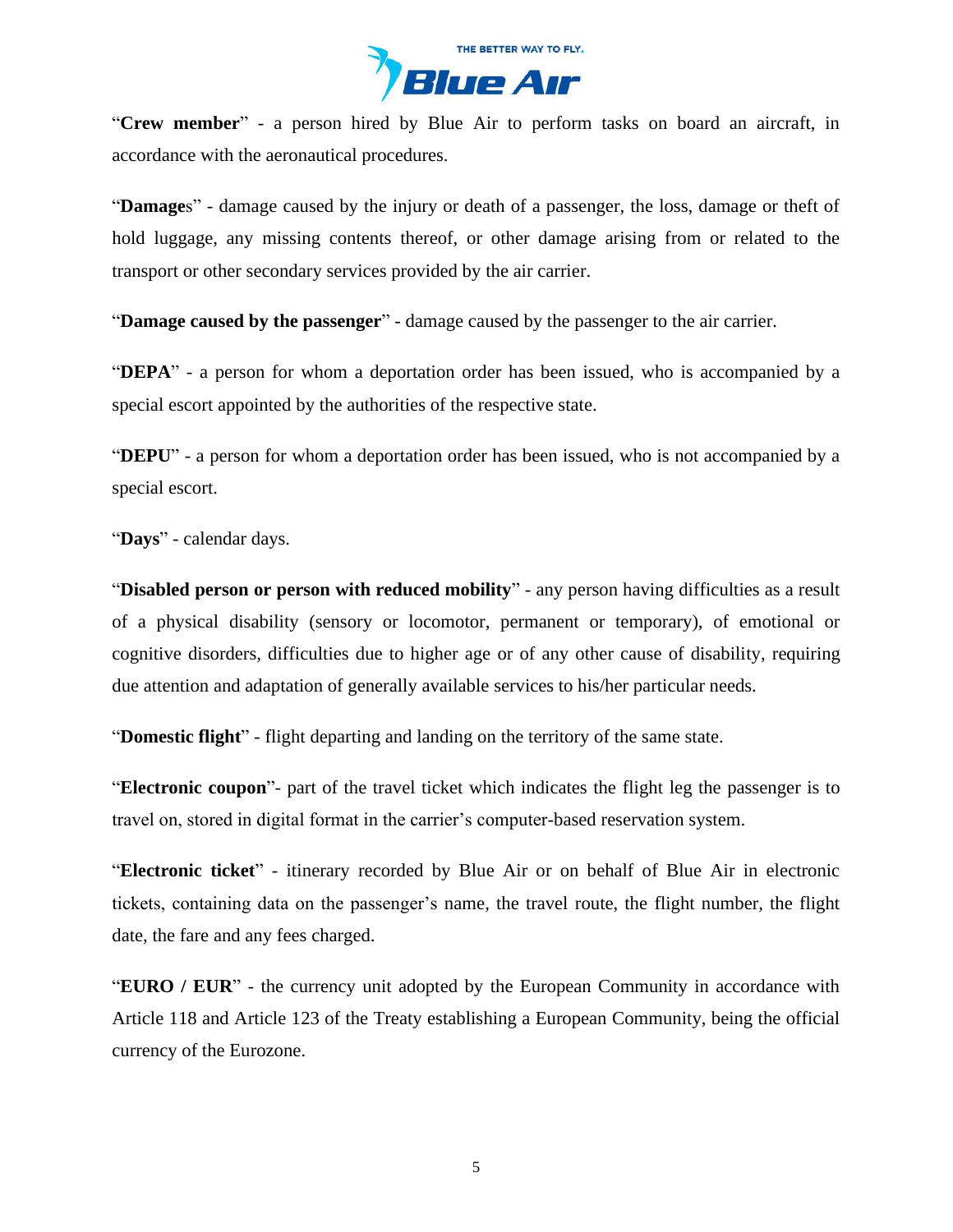

"**Fare**" - the value of the air transport service, reserved by the passenger, for a certain itinerary. The fare for a travel ticket for domestic routes (Romania and Italy) also includes VAT (Value Added Fee).

"**Fare class**" - fare rate for a travel ticket at the time of querying the Blue Air reservation system.

"**Fare family**" - the package of services that make up the travel ticket.

"**Fare Lock Service**" - a service allowing passengers to lock the price for the selected flight for a maximum period of 48 (forty-eight) hours.

"**Fare rules**" - the conditions for the provision of the services corresponding to the fares, mandatory fees and additional fees, paid by the passenger to the air carrier.

"**Flex Service**" - a special service offering passengers the opportunity to change the date of the booked flight, for any available flight date, giving them more freedom when planning their trips.

"**Flight**" - air transport of passengers and their luggage, from the time of the off-block to the time of the on-block.

"**Flight leg**" - a single flight between 2 (two) points (airports) on the same aircraft, having the same flight number.

"**Force Majeure**" - unusual and unforeseen circumstances, beyond the control of the passenger or the air carrier, the consequences of which could not have been avoided even if all possible precautions had been taken.

"**Group**" - a minimum number of 10 (ten) passengers travelling together on a predetermined route, under a contract concluded with the air carrier.

"**Hold luggage / checked-in luggage**" - luggage the air carrier agrees to take into custody, to which an identification tag is attached.

"**Infant**" - person aged between 0 (zero) and less than 24 (twenty-four) months on the date of travel, who cannot be assigned a seat on the plane; he/she can only travel accompanied by an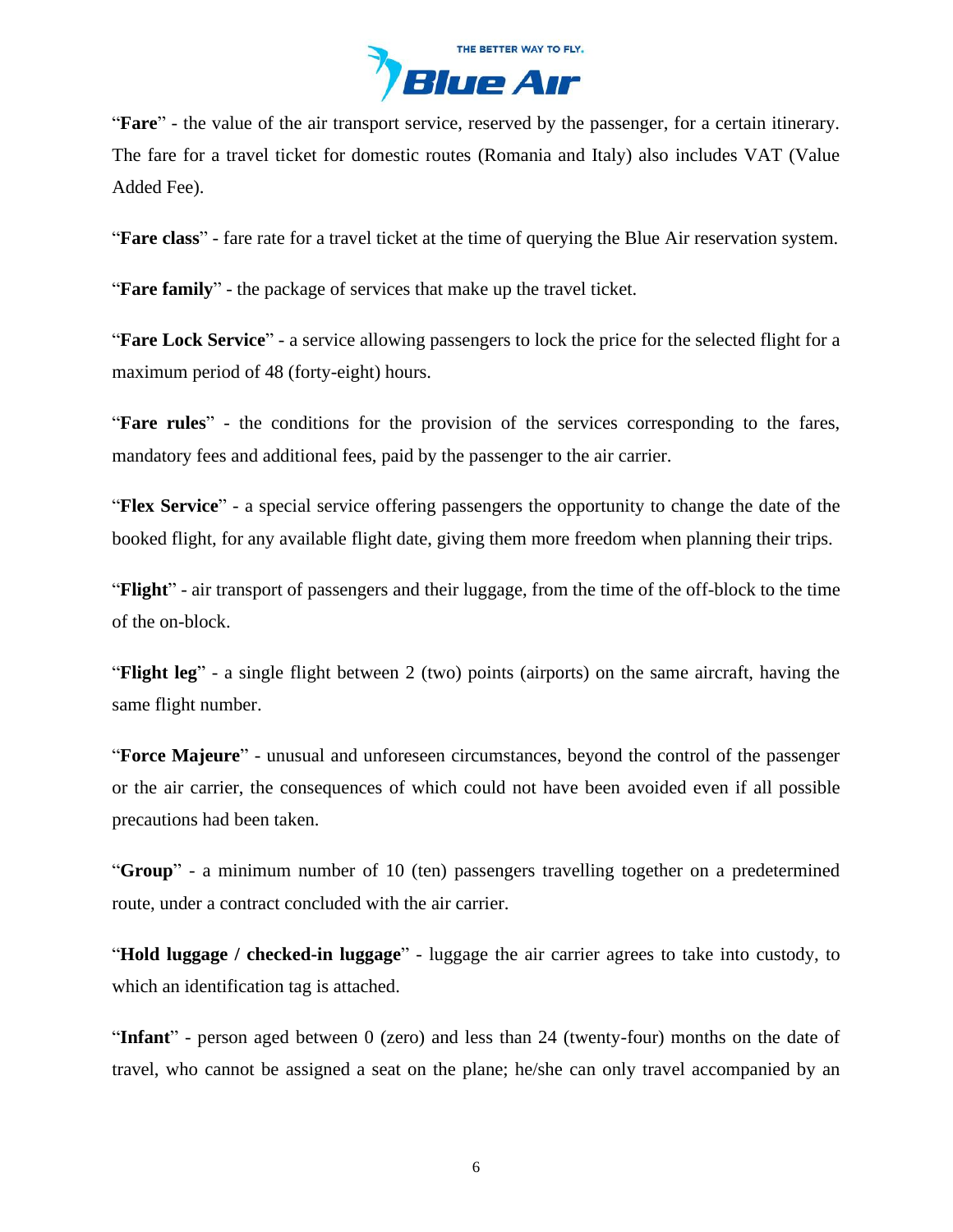

adult, who must hold the infant in his/her arms. Blue Air accepts the transport of a single infant per adult, and the infant quality must exist on the actual date of the travel.

"**Inquiry**" - inquiry made to the air carrier by the passenger, whereby the latter requests from the air carrier information on the services offered.

"**International flight**" - flight departing on the territory of a state other than the state of landing.

"**Itinerary**" - information on air transport services, communicated to the passenger following the reservation, which contains the name and details of the flight (place of departure, place of arrival and place of stop, if any), the time of departure, the time of arrival, the seat number (if purchased), as well as references to the Travel Conditions.

"**Limited Release Tag**" **-** luggage identification tag attached to fragile, damaged, bulky, improperly packaged, checked late or oversized luggage, which will be accepted for transport only if it bears the "limited release" luggage tag. Blue Air will not be held liable for such luggage.

"**Luggage**" - personal goods and items accompanying the passengers during the journey, which can be transported either as hold luggage or as cabin luggage.

"**Luggage identification tag**"- a document issued by the person authorised by the air carrier with the sole purpose of identifying the hold luggage, consisting of 2 (two) parts (one attached to the luggage, another detachable and handed to the passenger) containing information such as passenger's name, date, flight, destination, number of checked-in luggage pieces, luggage weight.

"**Mandatory fee**" - fee or tax levied by various institutions in exchange for services rendered or certain rights. These mandatory fees are inherent in performing the air transport service.

"**Marketing carrier**" - the Company or Companies selling travel tickets under a code-share agreement for a flight, which it/they does/do not operate.

"**Mobile Application**" – the official mobile application of Blue Air, made available to passengers by Blue Air in order to enable the passengers to make reservations/payments/enter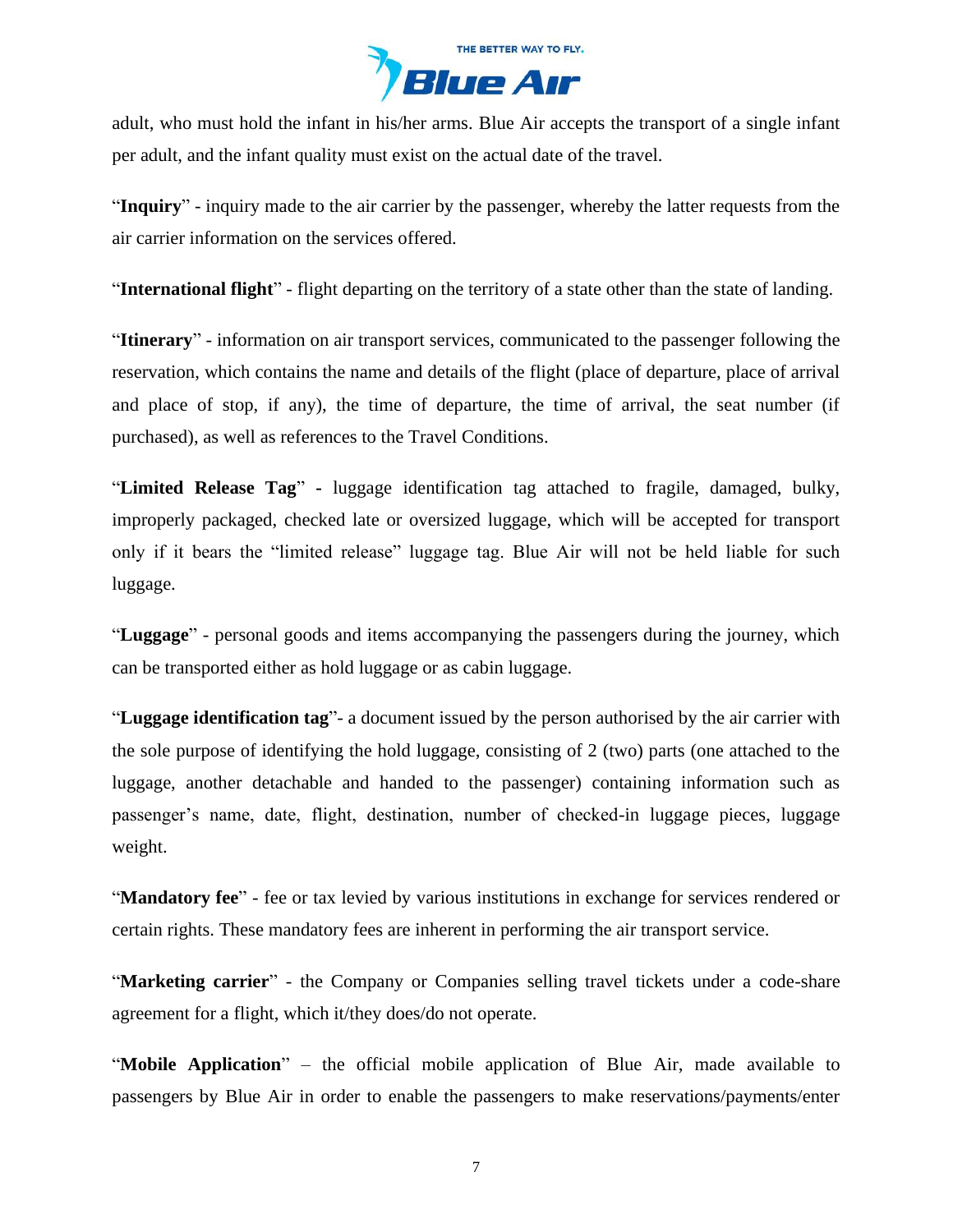

personal data online and to find out information about the products and services offered by Blue Air.

"**Multi-leg flight**" - flight consisting of 2 (two) or more inseparable flight legs, sold under a single PNR code.

"**Off block**" - the moment when the aircraft begins to move under its own power, either from a boarding gate or from a parking stand, in order to take off.

"**Off-peak season**" - the time period outside the tourist season.

"**On block**" - the moment when the aircraft reaches a final stop, either at a landing gate or at a parking stand, after landing.

"**Online check-in**" - a procedure performed via the Company's website for the registration of passengers and any luggage thereof, the issuance of the boarding pass for a certain flight, in accordance with the services reserved and paid by the passenger.

"**Operating carrier**" - the airline operating the flight (providing the aircraft, the crew and the ground handling services), under a code-share agreement.

"**Passenger**" – person, that is not a flight crew member, holding a valid travel document, travelling with the consent of the carrier and assigned a seat on board of the aircraft.

"**Passenger Name Record - PNR**" - unique data code in the form of an alphanumeric code consisting of 6 (six) characters issued to a passenger or authorised agent following the travel ticket reservation. The PNR is valid only for identifying the reservation in the reservation system for the requested flight. The PNR data contains both details regarding the passenger's journey (date of travel, itinerary) and personal information (passenger's contact details). PNR data may be used in accordance with applicable laws.

"**Peak season**" - the time period related to the tourist season.

"**Personal data**" - any information relating to an identified or identifiable individual (the "data subject"); an identifiable natural person is a person who can be identified, directly or indirectly,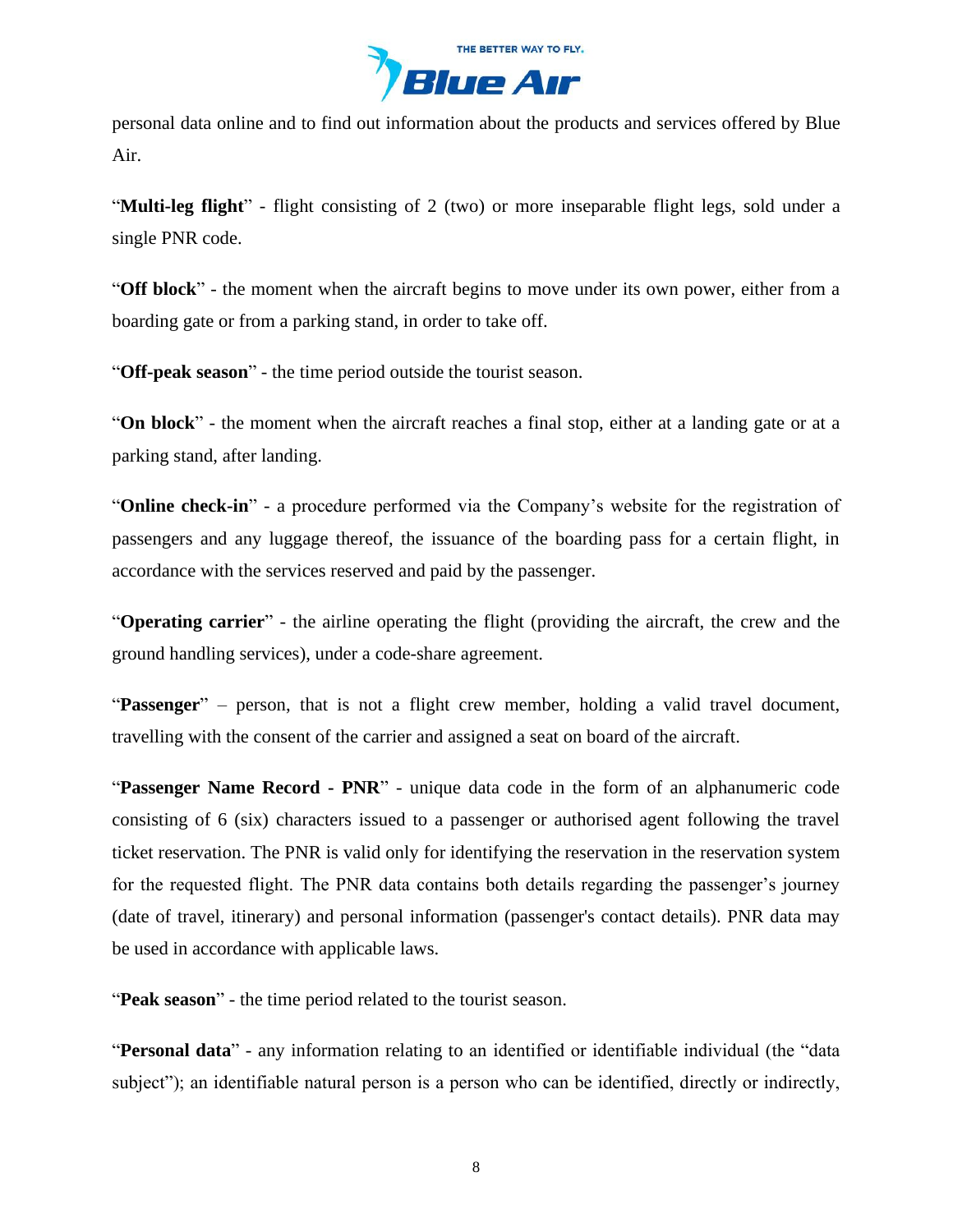

in particular by reference to an identifier (e.g. a name, identification number, location data, online identifier, serial number of the identity document, expiry date thereof, etc.), or by reference to one or more elements specific to its own physical, physiological, genetic, mental, economic, cultural or social identity.

"**Personal data processing**" - any operation or set of operations which is performed on personal data or sets of personal data, whether or not by automated means, such as collection, recording, organisation, structuring, storage, adaptation or alteration, retrieval, consultation, use, disclosure by transmission, dissemination or otherwise making available, alignment or combination, restriction, erasure or destruction of personal data.

"**Price**" - the amount the buyer has to pay for the purchase of a Blue Air service; the price consists of the fare and the mandatory/additional fees.

"**Priority Boarding Service**" - service offering passengers priority when boarding the plane over the other passengers, as well as the possibility to check-in an additional cabin bag, weighing up to 10 kg and measuring a maximum of 55 cm x 40 cm x 20 cm.

"**Prohibited items**" - weapons, explosives or other devices, items or dangerous substances prohibited by international laws, as well as any other items prohibited by the air carrier.

"**Property Irregularity Report - PIR**" - claim for delay of or damage to registered luggage filed with the Baggage Assistance office, before leaving the area of the luggage carousels at the arrival airport. PIR is an indispensable part of a luggage claim file.

"**Route**" - a route consisting of one or more flight legs, operated by the aircraft, from the place of departure to the final destination.

"**SDR**" - a special drawing right, being the virtual currency of the International Monetary Fund. The SDR value is based on a basket of five major currencies - US Dollar, Euro, Chinese Yuan, Japanese Yen and Pound Sterling.

"**Special services**" - assistance services provided to passengers requiring special attention (persons with reduced mobility, unaccompanied minors, etc.).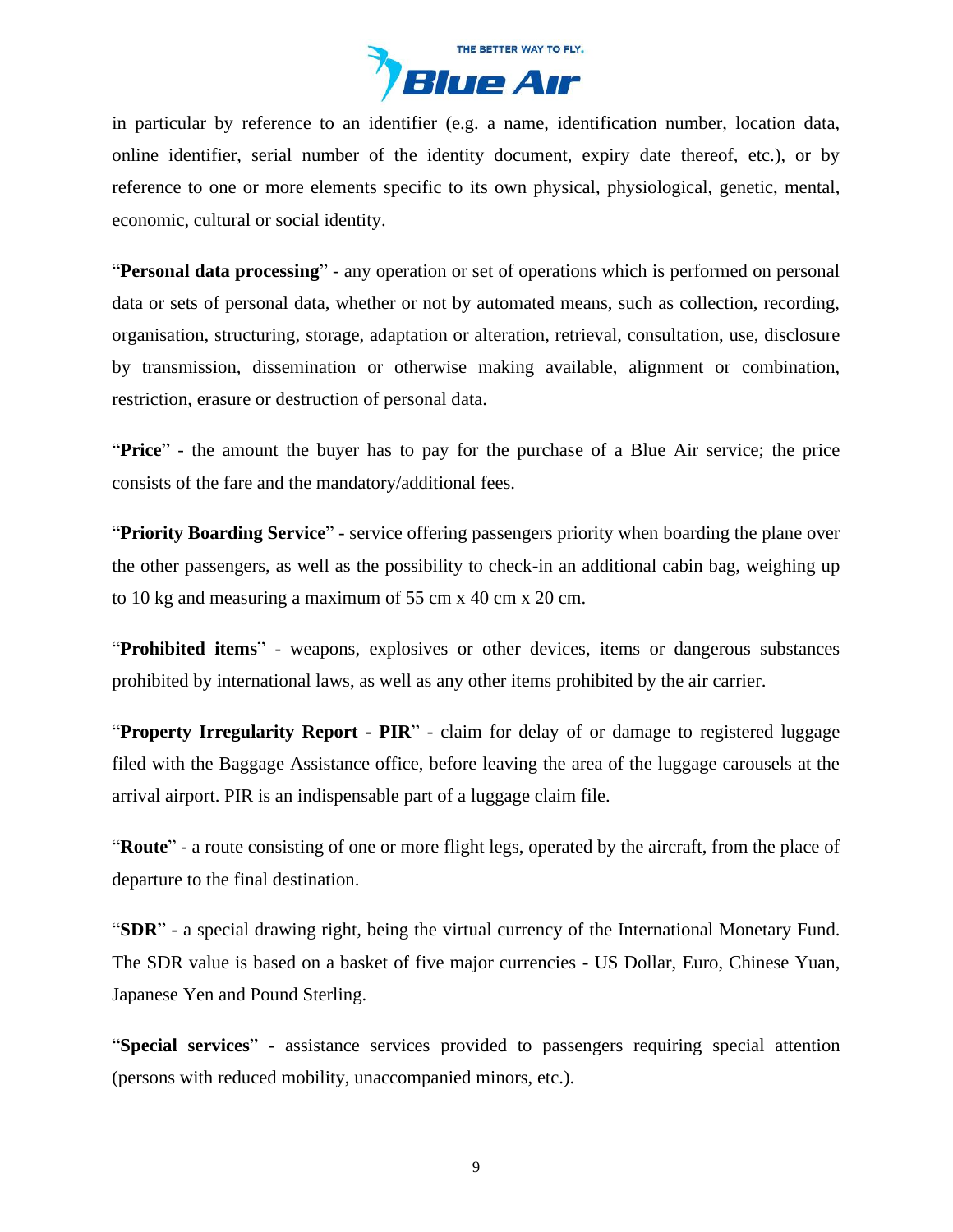

"**Spoilage fee**" - the residual, non-refundable value, resulting from the modification of a travel ticket (due to the unavailability of the services initially booked), which leads to differences in value compared to the fees and fares applicable at the time of the initial booking.

"**Stopover**" - the place (except for the boarding and disembarking places) indicated in the flight schedule as a scheduled stop in the itinerary.

"**Stopover flight**" - a flight operated with at least one intermediate stop between the airport of origin and the airport of destination. In this case, the aircraft equipment and/or flight number do/does not mandatorily change.

"**Third party**" - any natural or legal person, except for the passengers, the Company and its employees.

**"Travel document"** - proof of the sum of necessary and sufficient conditions, accessible in the reservation (PSS) and check-in (DCS) systems of the carrier, in order to allow the check-in of a passenger on a flight.

"**Travel ticket**" - fully paid travel ticket, identifiable by the PNR code or in the form of an electronic ticket, depending on the reservation system used, stating the name and surname of the passenger/s, the PNR code, the itinerary, the date and time of departure, the fare and any fees charged, as well as other information relevant for the journey.

"**Unaccompanied minor**" - any person aged between 6 (six) and 14 (fourteen) years on the effective date of the travel, who travels unaccompanied by an adult, in accordance with the relevant legislation. In the case of Romanian citizens, the maximum age limit for an unaccompanied minor is 18 (eighteen) years.

"**Web page**" - the official website [www.flyblueair.com](https://www.flyblueair.com/en/gb/) made available to passengers by Blue Air, enabling the passengers to make reservations/payments/enter personal data online and to find out information about the services offered by Blue Air.

# <span id="page-9-0"></span>**CHAPTER II. APPLICABILITY**

### **2.1 GENERAL CONDITIONS**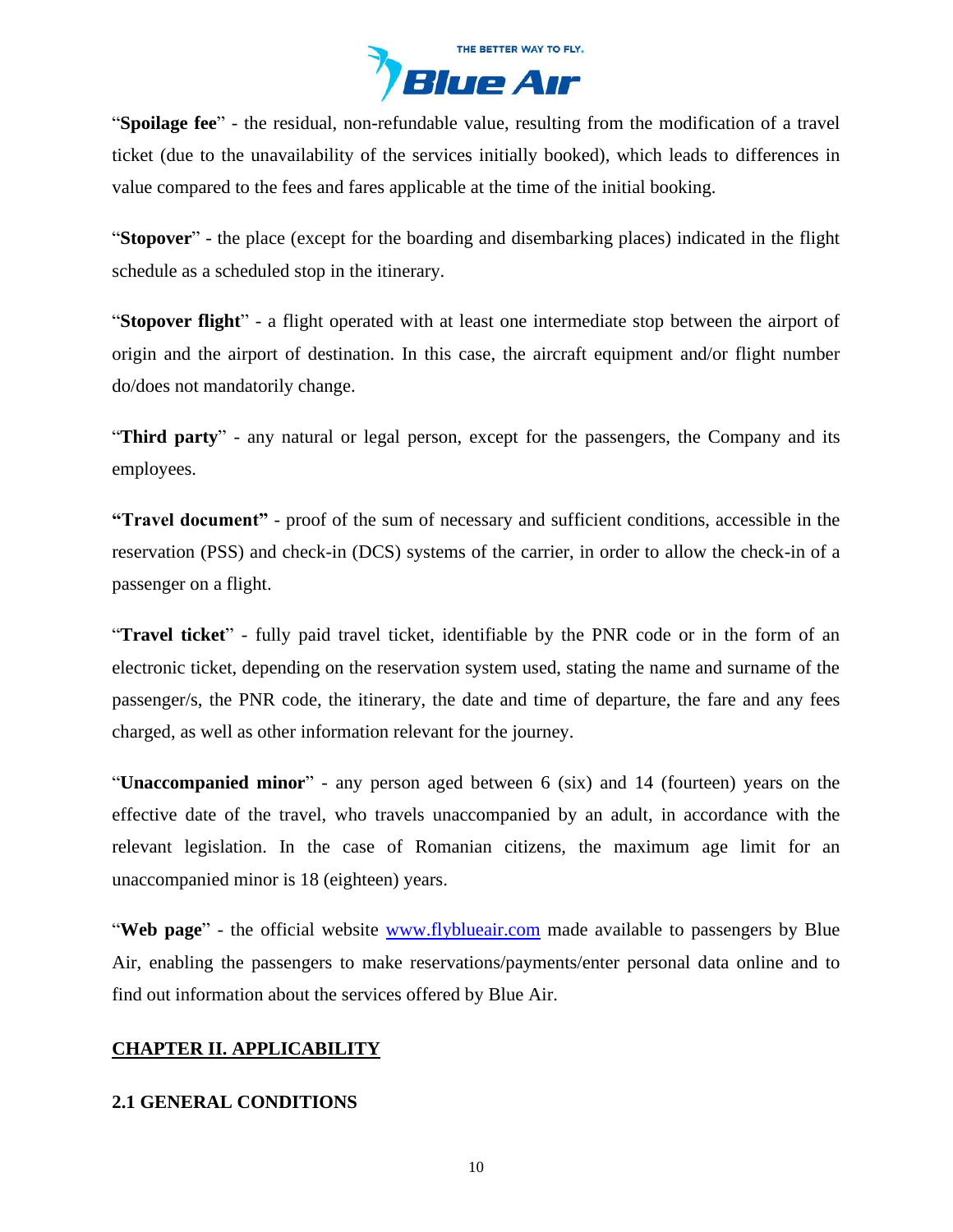

Except as provided in Article 2.2, these Travel Conditions apply only to flights or flight legs for which the Blue Air's name or designator code is indicated on the itinerary. The Travel Conditions printed on travel tickets, electronic coupons, luggage identification tags or any other travel document accepted by the air carrier, are included in these Travel Conditions.

These Travel Conditions are intended to apply to Blue Air's products and services purchased through Business-to-Customer distribution channels (Blue Air website, Blue Air mobile application, Blue Air call center or Blue Air ticketing offices), as well as through Business-to-Business distribution channels (B2B Portal, API or authorized aggregators).

Passengers undertake to use the content and/or the elements available on the Company's website for their own use and needs, and not to exploit them commercially, directly or indirectly. Screenscraping and redistribution of the content available on Blue Air's website are not allowed.

Travel agencies (online or offline) and any other interested parties undertake to use the dedicated Business-to-Business distribution channels (B2B portal, API or authorized aggregators) in order to access Blue Air's products and services, unless otherwise specifically approved by Blue Air.

Blue Air reserves the right to refuse access to travel agencies (online or offline) to the Businessto-Customer distribution channel, as they have at their disposal the specially dedicated Businessto-Business distribution channels.

Blue Air reserves the right to verify the correct use of the distribution channels described above in order to take the best measures to protect the common interests of the parties. If Blue Air finds a discrepancy regarding the use of the distribution channels, Blue Air reserves the right to refuse, suspend or terminate at any time the access of any partner to Blue Air services.

For the avoidance of doubt, Blue Air's products and services purchased through the Business-to-Customer and Business-to-Business distribution channels shall be subject to these Travel Conditions, [Blue Air's Payment Policy](https://www.flyblueair.com/en/gb/payment-policy/) and any other agreements concluded between the buyer of the products and services and Blue Air.

### **2.2 CHARTER/CODE-SHARE OPERATIONS**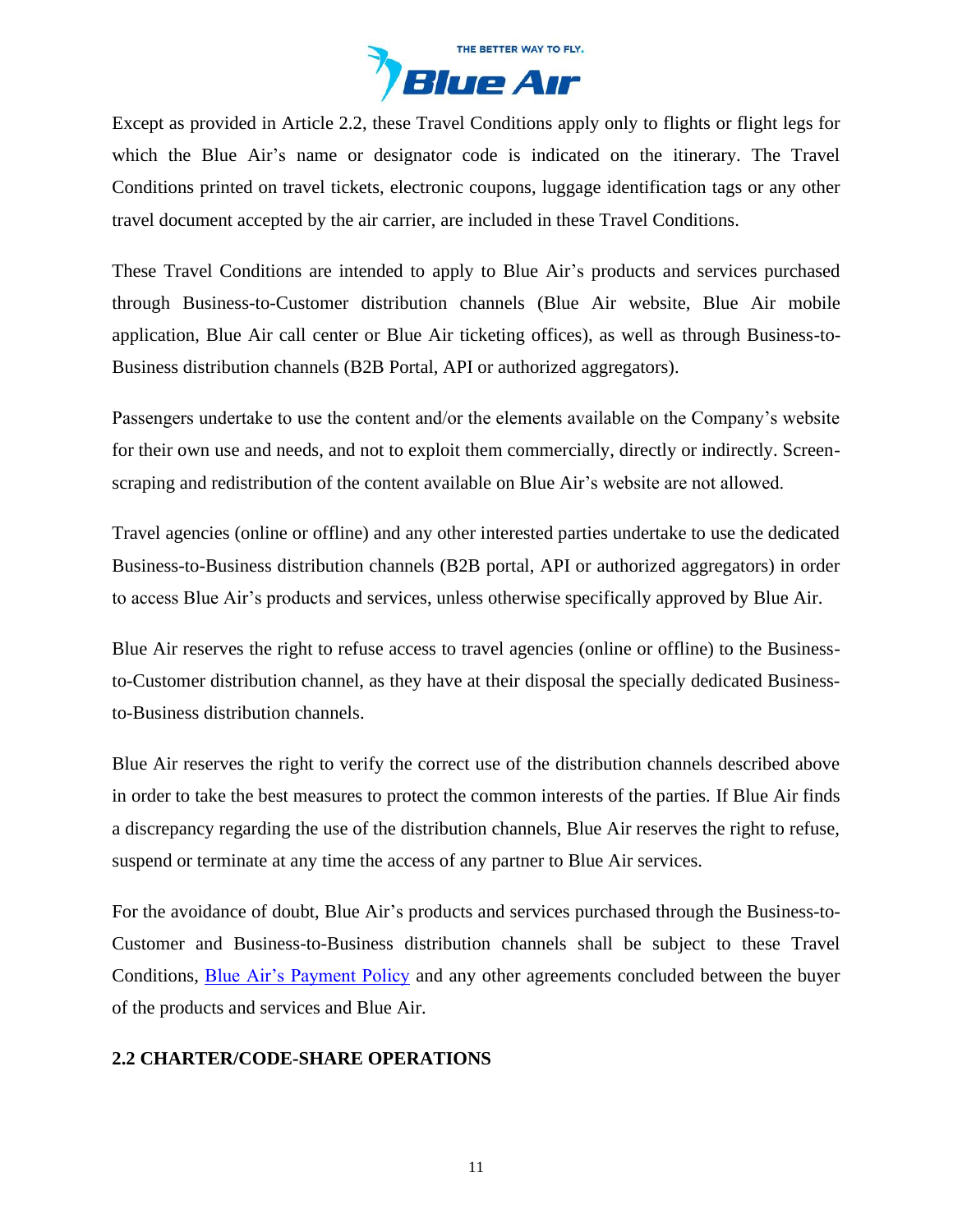

If the transport is carried out under a charter agreement or a code-share agreement, the Travel Conditions apply insofar as they are incorporated, by reference, in the charter/code-share agreement.

Any complaint related to transport services performed under a code-share agreement must be filed with the actual air carrier.

## **2.3 PRECEDENCE**

In the case of incongruity between the Travel Conditions and other provisions we may set forth in connection with certain topics, these Travel Conditions will take precedence.

# <span id="page-11-0"></span>**CHAPTER III. TRAVEL TICKETS AND RESERVATIONS THEREOF**

# **3.1 GENERAL PROVISIONS ON TRAVEL TICKETS**

Travel tickets, together with the Travel Conditions, the Fare Rules as well as the material rules and information published on the carrier's website, respectively [www.flyblueair.com,](https://www.flyblueair.com/en/gb/) make up the Contract of Carriage concluded between passengers and Blue Air.

Blue Air shall only carry the passenger whose name appears on the travel ticket; the passenger is required to hold a valid identity document and any other document provided by law, depending on the destination, whether domestic or international.

In the case of organised school trips, a maximum number of 12 (twelve) minors is allowed for an adult companion.

All Blue Air travel tickets are non-refundable, except for tickets expressly provided as refundable.

# **3.2. BLUE BENEFITS ANNUAL SUBSCRIPTION**

Blue Air offers buyers the opportunity to purchase three types of annual subscriptions.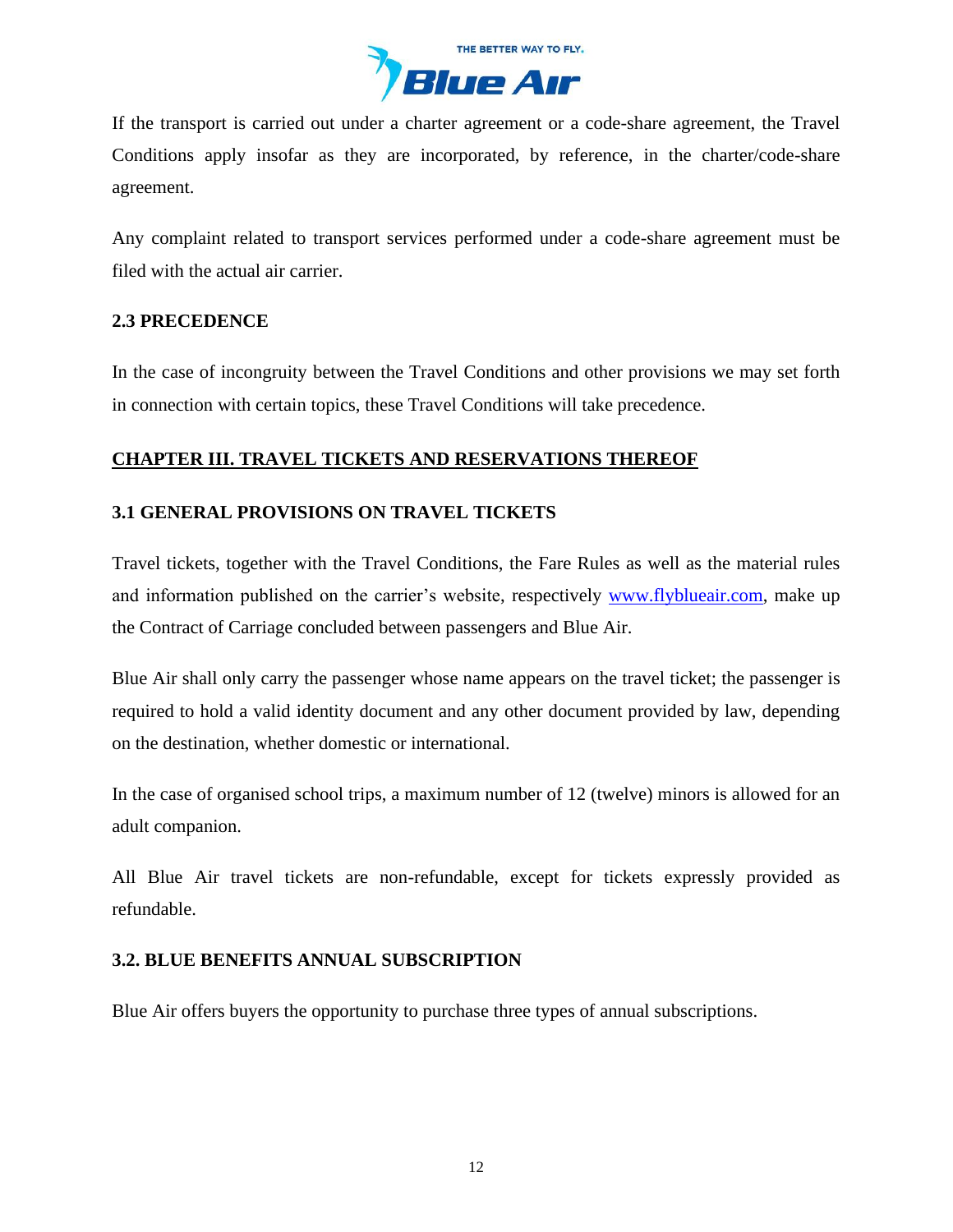

- a) The "Blue Benefits Together" annual subscription offers buyers the opportunity to have access to compilations of special offers for the holder of the annual subscription and for 1 (one) extra member.
- b) The "Blue Benefits Family" annual subscription offers buyers the opportunity to have access to compilations of special offers for the holder of the annual subscription and for 3 (three) extra members.
- c) The "Blue Benefits Friends" annual subscription offers buyers the opportunity to have access to compilations of special offers for the holder of the annual subscription and for 8 (eight) extra members.

For additional information on Blue Benefits annual subscriptions, please refer to the specific [page](https://www.flyblueair.com/en/gb/blue-benefits/) available on the Company's website.

# **3.3 TRAVEL TICKET RESERVATION**

Passengers can book travel tickets for Blue Air flights using one of the following channels:

- a) Blue Air's Website;
- b) Blue Air's Mobile Application;
- c) Blue Air's ticketing offices;
- d) Blue Air's partner agencies/companies;
- e) Call Center Service;

The reservation of a travel ticket for a certain Blue Air flight is confirmed at the time of full payment of the price. The Blue Air reservation system issues the PNR code for the reservation, together with the travel itinerary and the payment confirmation. This confirmation will be sent by email, telephone or by delivering the ticket in physical format, according to the manner in which the passenger made the reservation. In the case of Internet reservations, i.e. reservations made through the Blue Air website and/or the Mobile Application, the PNR code will be displayed on the screen at the end of the transaction and subsequently sent by email to the buyer. Blue Air recommends printing the itinerary since this document contains information that may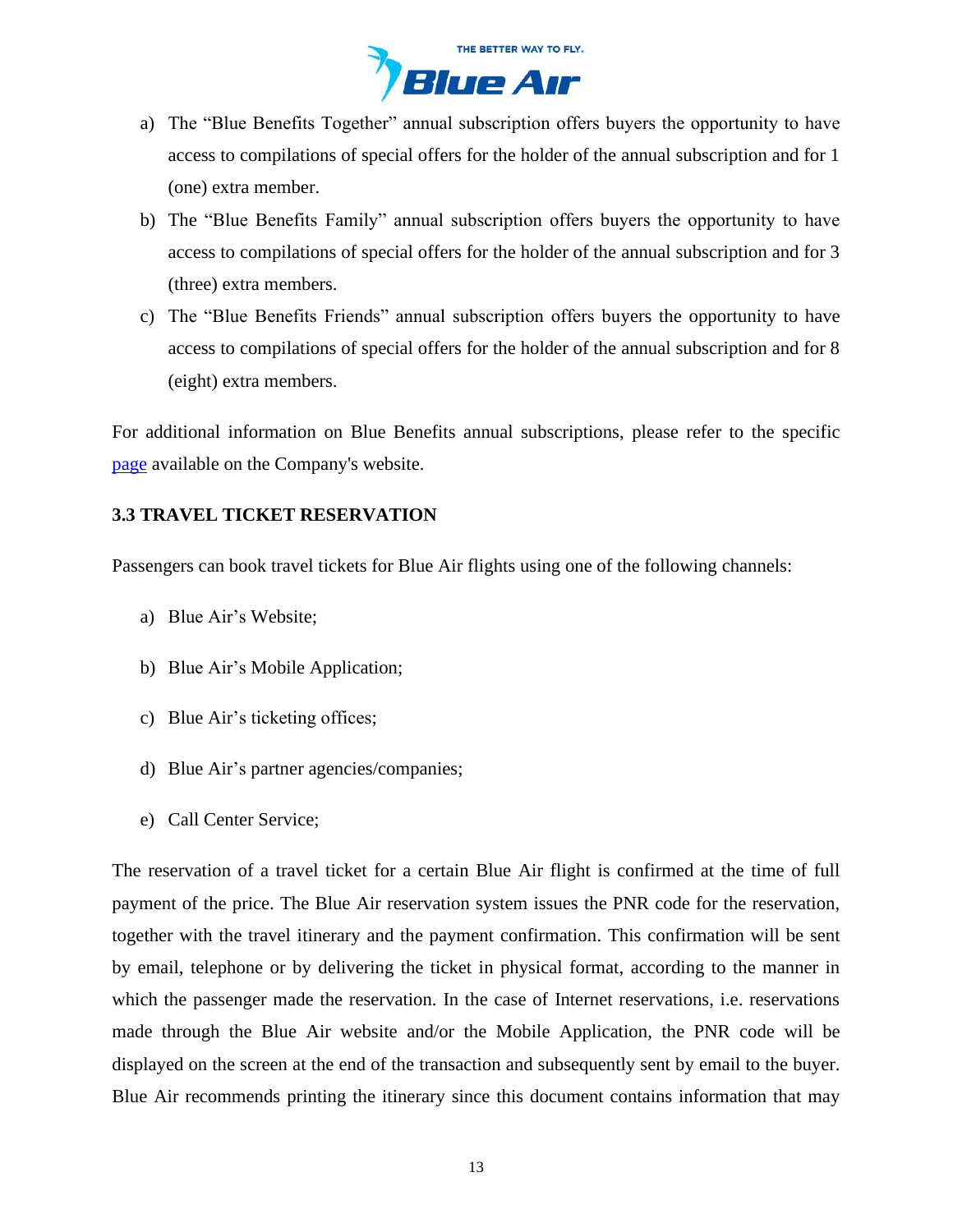

be requested during the check-in process. The passenger does not have to reconfirm a flight for which a PNR code has been issued.

The passenger is required to check if he/she received the documents mentioned above (i.e. the travel ticket or the itinerary and payment confirmation) at the email address provided, and, if any of these documents were not provided, the passenger is required to contact Blue Air, either through the [contact form](https://www.flyblueair.com/en/gb/contact/) on the Company's website or through the [Call Center](https://www.flyblueair.com/en/gb/contact/) Service, to report the situation and receive a solution.

Blue Air is not liable if the passenger reports to the check-in office at the airport without full payment information and the ticket itinerary, Blue Air being thus entitled to refuse to board the passenger in question, without him/her being able to benefit from his/her rights under (EC) Regulation No. 261/2004 regarding compensation.

The passenger and/or his/her agent is exclusively liable for the correct entry of the personal contact data in order to receive the booking confirmation and the electronic ticket.

Any modification of the ticket after the completion of the reservation process is governed by Article 3.4 below.

# **3.4 MODIFICATION OF THE DATA ENTERED ON THE TRAVEL TICKET**

The travel ticket is valid only for the route indicated on it, from the place of departure to the final destination, on the date and for the flight indicated on it, only for the passenger whose name is on the ticket.

If the passenger wishes to change the travel data (i.e. the passenger's name, departure date or arrival date) or to add any ancillary services after the initial booking was finalized, he/she must act in accordance with the provisions below, in order to make the change.

Passengers who have received the payment confirmation are entitled to change the reservation, after the confirmation thereof, up to 4 (four) hours before the departure time of the initial flight, against a change fee. Any change is subject to the [Fees and Tariff](https://www.flyblueair.com/en/gb/fees-and-tariff-rules/) Rules Section. Such changes made by the passenger may lead to the recalculation of the fare and/or taxes for the ancillary services, if any, and, in case of any differences between the initial fare and/or taxes and the new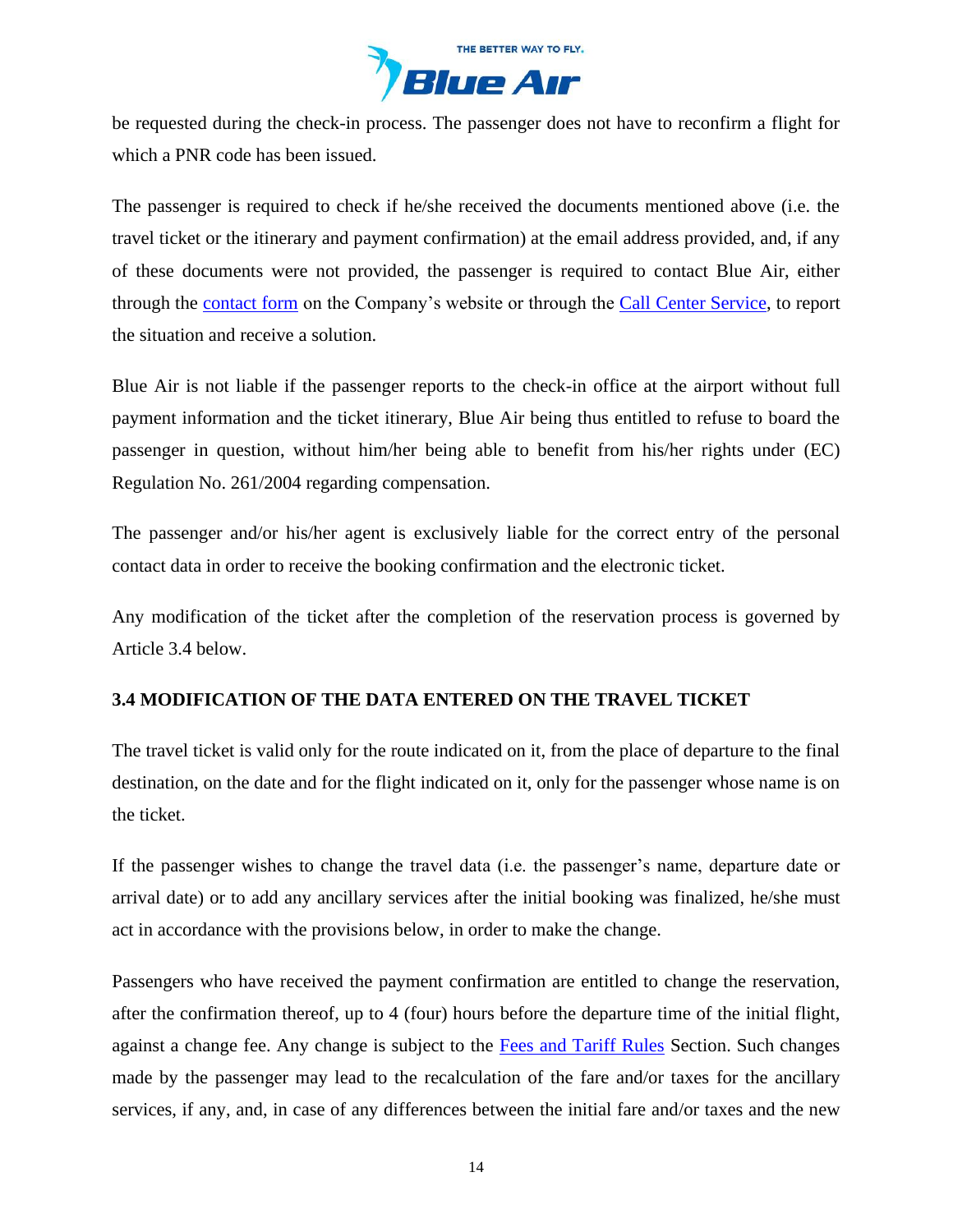

fare and/or taxes, the passenger will have to pay these differences as well as the fees valid on the date of the change. Should the passenger add any ancillary services after the initial booking was finalized, he/she should be aware that the fees and taxes for the ancillary services might differ from the fees and taxes shown during the initial booking process.

The reservation can be changed up to 4 (four) hours before the departure time of the initial flight even if the check-in process has been performed, by contacting the [Call Center](https://www.flyblueair.com/en/gb/contact/) Service (during business hours). Thus, after making all the changes intended, the passenger has to check-in online again and reprint his/her boarding pass(es).

When the departure date or arrival date are changed online, such change will apply to all passengers provided in the reservation. If the name is changed online, such change will only apply to the passenger concerned.

If the changes are intended only for part of the passengers on a PNR code, such change can be made only by contacting the [Customer Support Department](https://www.flyblueair.com/en/gb/contact/) or the [Call Center](https://www.flyblueair.com/en/gb/contact/) Service.

Name changes on a reservation are no longer allowed if the ticket itinerary includes several flight legs, and the travel date for one of the legs is earlier than the current date, regardless of whether it was used or not.

Date changes are allowed only at a fare class higher than or at least equal to the one at which the initial ticket was purchased.

### **3.5 FLEX SERVICE**

Blue Air offers passengers the opportunity to change the date of the booked flight for any other available travel date (provided that the change is made with more than 7 days before the departure of the booked flight), without paying a change fee in accordance with Article 3.4 of the Travel Conditions.

Passengers can purchase the Flex Service, both during the initial booking process from the Company's website, through Blue Air's mobile application, from Blue Air's ticketing offices, from Blue Air's partner Agencies/Companies or via the Call Center Service, as well as after the initial booking process only through the Call Center Service, for a fee (variable depending on the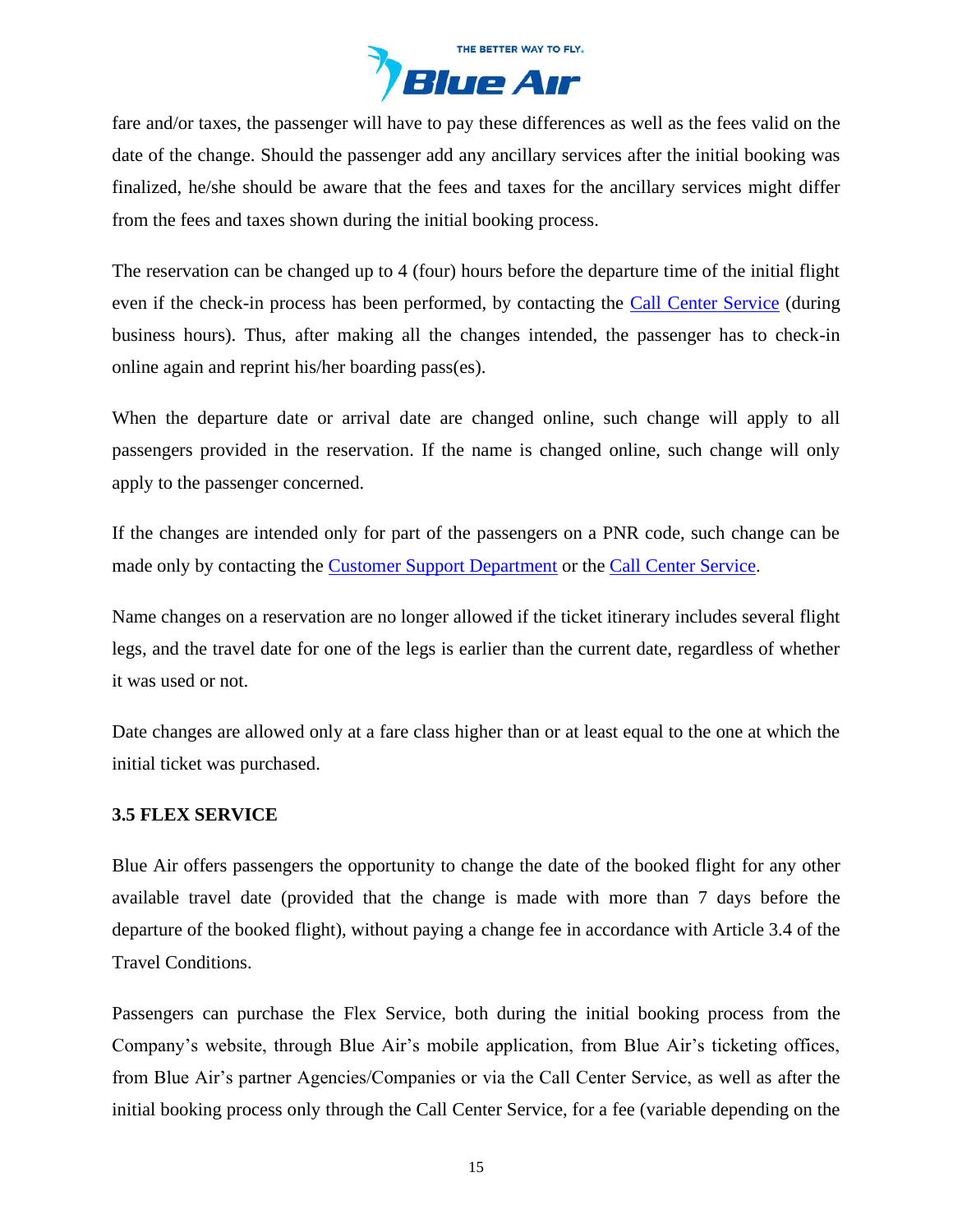

time of purchase). If the passengers add the Flex Service after the completion of the initial booking process, they must be aware that the fee will be different from the one displayed during the initial booking process. For more details, please refer to the [Fees and Tariff](https://www.flyblueair.com/en/gb/fees-and-tariff-rules/) Rules Section on the Company's website.

Passengers will pay the fare difference between the initial flight and the changed flight, as well as the fees valid on the date of the change. Should the new flight fare be below the original one, the customer is not entitled to a refund of the fare difference.

The Flex Service can only be purchased together with the BlueBASIC and BluePLUS fare families, seeing as the BlueBIZ fare family already allows passengers to change the flight date without paying the change fee set forth in Article 3.4 of the Travel Conditions.

The Flex Service allows only one change of the date of the booked flight, any other flight changes shall be made in accordance with Blue Air's Travel Conditions.

### **3.6 SEATING**

In accordance with Blue Air's Seat Allocation Policy and in compliance with the relevant international and European legislation, the airline provides random allocation of seats on the plane, free of charge. Additionally, passengers may select any seat available on the plane, either during the booking process or during the online check-in procedure, subject to the payment of the specific fee per passenger per flight segment. For more details, please refer to the [Fees and](https://www.flyblueair.com/en/gb/fees-and-tariff-rules/)  [Tariff](https://www.flyblueair.com/en/gb/fees-and-tariff-rules/) Rules Section on the Company's website.

Blue Air reserves the right to determine the seating of passengers on the aircraft, even after boarding, if such action is required for operational, safety or security reasons.

In the case of passengers who purchased preferential seats on the first row of seats or on the row assigned to emergency exits and who, for operational or flight safety or security reasons could not use them, as they were reassigned to a seat for which a fee lower than the one for the initially chosen seat is charged, the air carrier will reimburse the difference in value or fee paid for the preferential seats.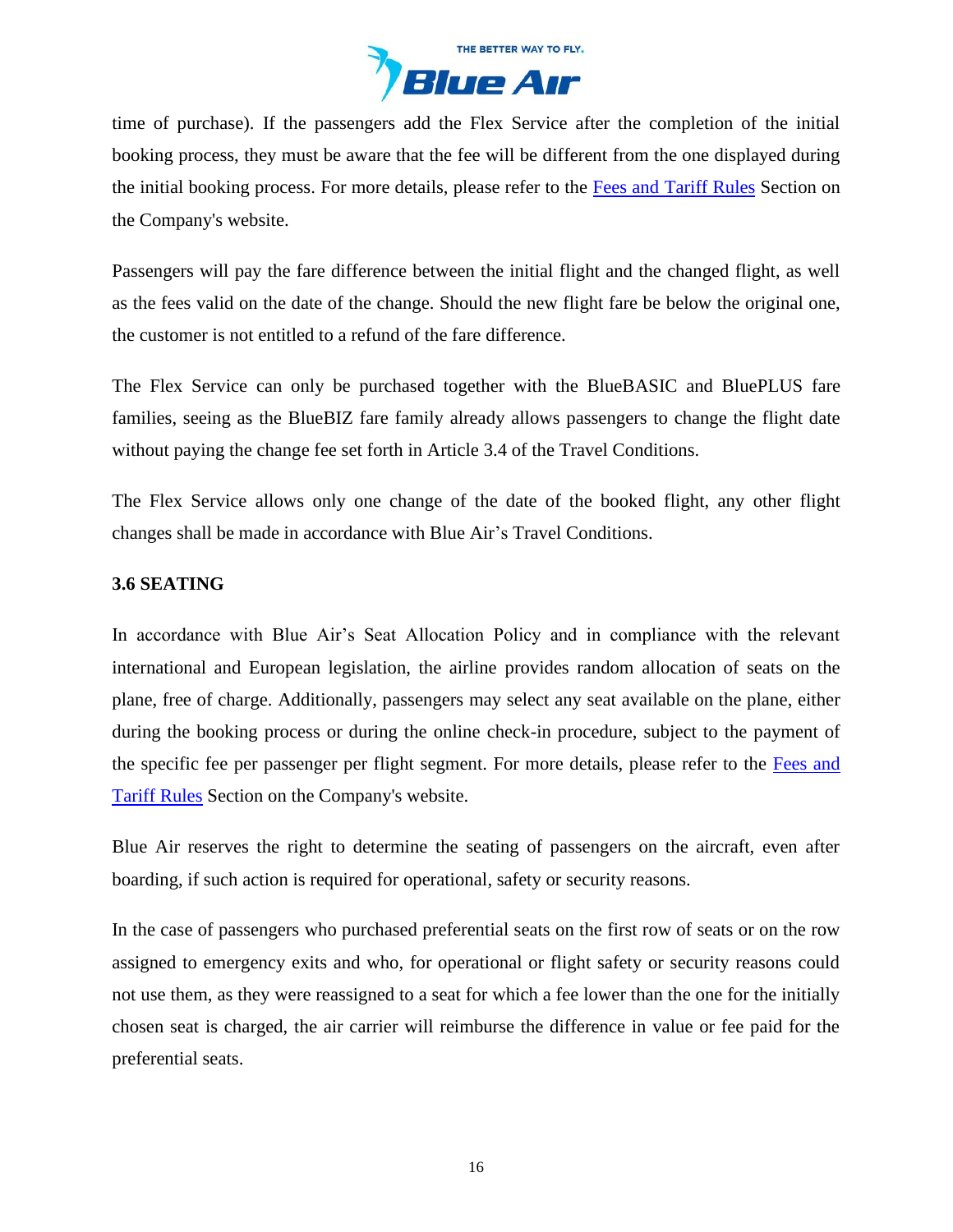

As an exception to the rule above, the fee paid for the preferential seat will not be reimbursed to the passengers who have paid this fee even though they do not meet the necessary eligibility conditions for occupying such seats.

Passengers who do not have the right to travel on preferential seats are part of the following categories:

- a) passengers travelling with infants and / or children;
- b) passengers with disabilities and / or reduced mobility;
- c) unaccompanied minors;
- d) passengers with special medical conditions (for example, pregnant passengers);
- e) passengers travelling with pets in the cabin;
- f) passengers carrying fragile and / or bulky objects on passenger seats;
- g) passengers who have been previously refused entry into the country of destination or were deported.

## **3.7 CANCELLATION OF THE RESERVATION**

If the passenger decides that he/she no longer wishes to travel with the air carrier (for reasons that cannot be attributed to the air carrier), he/she may request to be refunded the airport charges paid, subject to the payment of a servicing fee per passenger per flight leg. None of the other amounts paid by the passenger is refundable. If the amount of airport charges subject to refund is less than the applicable servicing fee, Blue Air will not make such a refund. For more details, please refer to the [Fees and Tariff](https://www.flyblueair.com/en/gb/fees-and-tariff-rules/) Rules Section on the Company's website.

In the event of the death of a passenger, the airline will reimburse the unused travel ticket, subject to the payment of the processing fee and the submission of supporting documents.

### <span id="page-16-0"></span>**CHAPTER IV. FARES, FEES AND TARIFF RULES**

### **4.1 FARES**

The fare will be applied for air transport from the place of departure to the place of destination, according to the flight itinerary.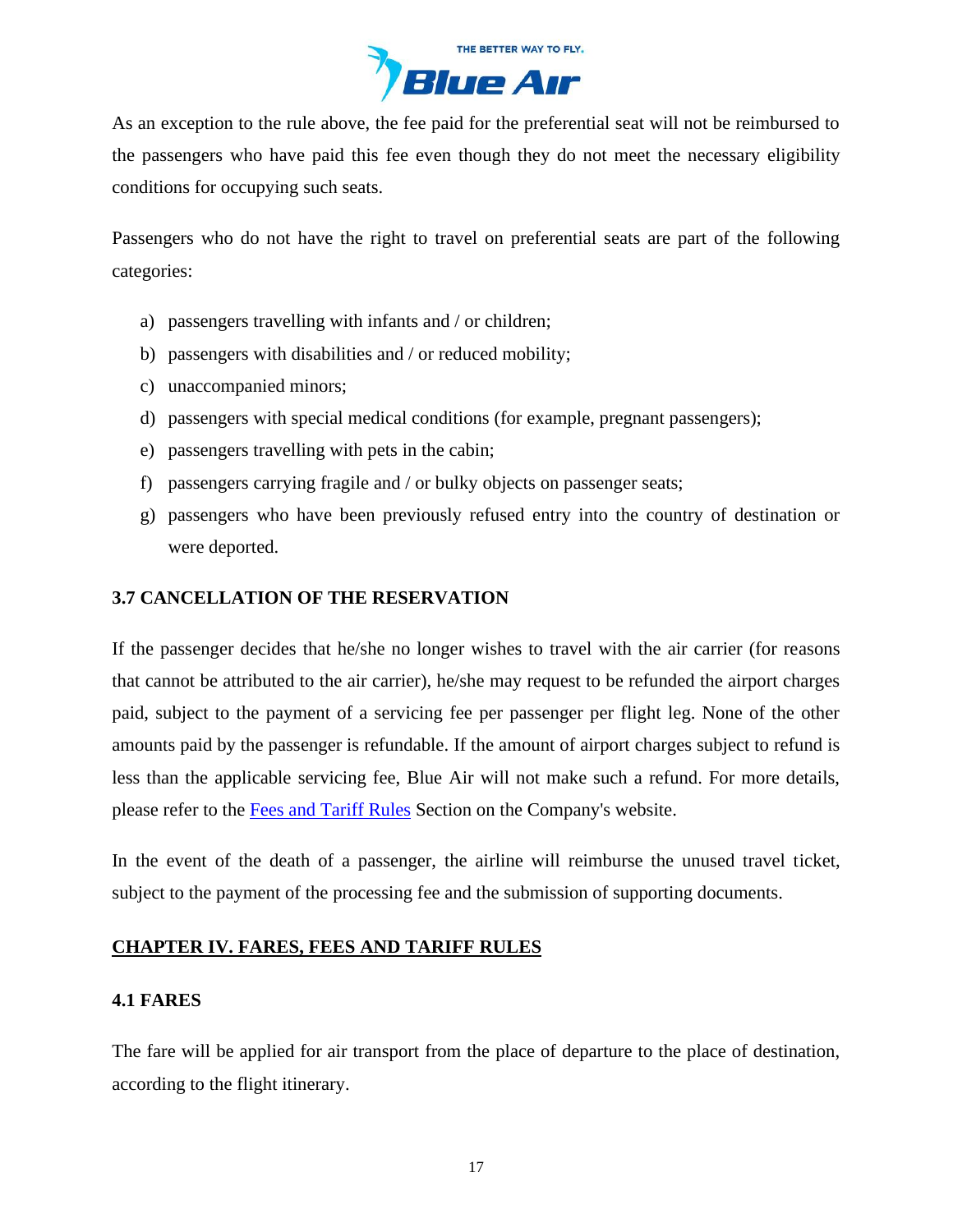

The fare for the travel ticket purchased by the passenger will be calculated in accordance with the Blue Air fares, valid on the date of purchase of the travel ticket.

The fare is the value of the air transport service, reserved by the passenger, for a certain fare family and a certain itinerary.

## **4.2. FEES**

## **4.2.1. Mandatory Fees**

Mandatory fees are fees or taxes levied by various institutions in exchange for services rendered or certain rights.

These fees will either be included in the ticket fare (e.g. fuel fee, CO2 emission fee, value-added tax for domestic flights, etc.) or displayed separately during the booking process or on the electronic confirmation of the ticket(s) (e.g. airport charge, security fee, etc.).

For more details, please refer to the [Fees and Tariff](https://www.flyblueair.com/en/gb/fees-and-tariff-rules/) Rules Section on the Company's website.

### **4.2.2 Additional Fees**

Additional fees are fees collected by the air carrier from passengers in exchange for providing services additional to the air transport.

For more details, please refer to the [Fees and Tariff](https://www.flyblueair.com/en/gb/fees-and-tariff-rules/) Rules Section on the Company's website.

### **4.3. TARIFF RULES**

The 3 (three) fare families offered by the air carrier are as follows:

| <b>BlueBASIC</b>                                                                                                 | <b>BluePLUS</b>                                        | <b>BlueBIZ</b>                                            |
|------------------------------------------------------------------------------------------------------------------|--------------------------------------------------------|-----------------------------------------------------------|
| Cabin bag not exceeding 10kg   Cabin bag not exceeding   Cabin bag not exceeding 10kg<br>and 40cm x 30cm x 20cm. | 10kg and 40cm x 30cm x $\vert$ and 40cm x 30cm x 20cm. |                                                           |
| Online check-in available 24<br>hours before departure, but not   Hold bag not exceeding                         | 20cm.                                                  | Cabin bag not exceeding 10kg<br>and $55cm x$ 40cm x 20cm. |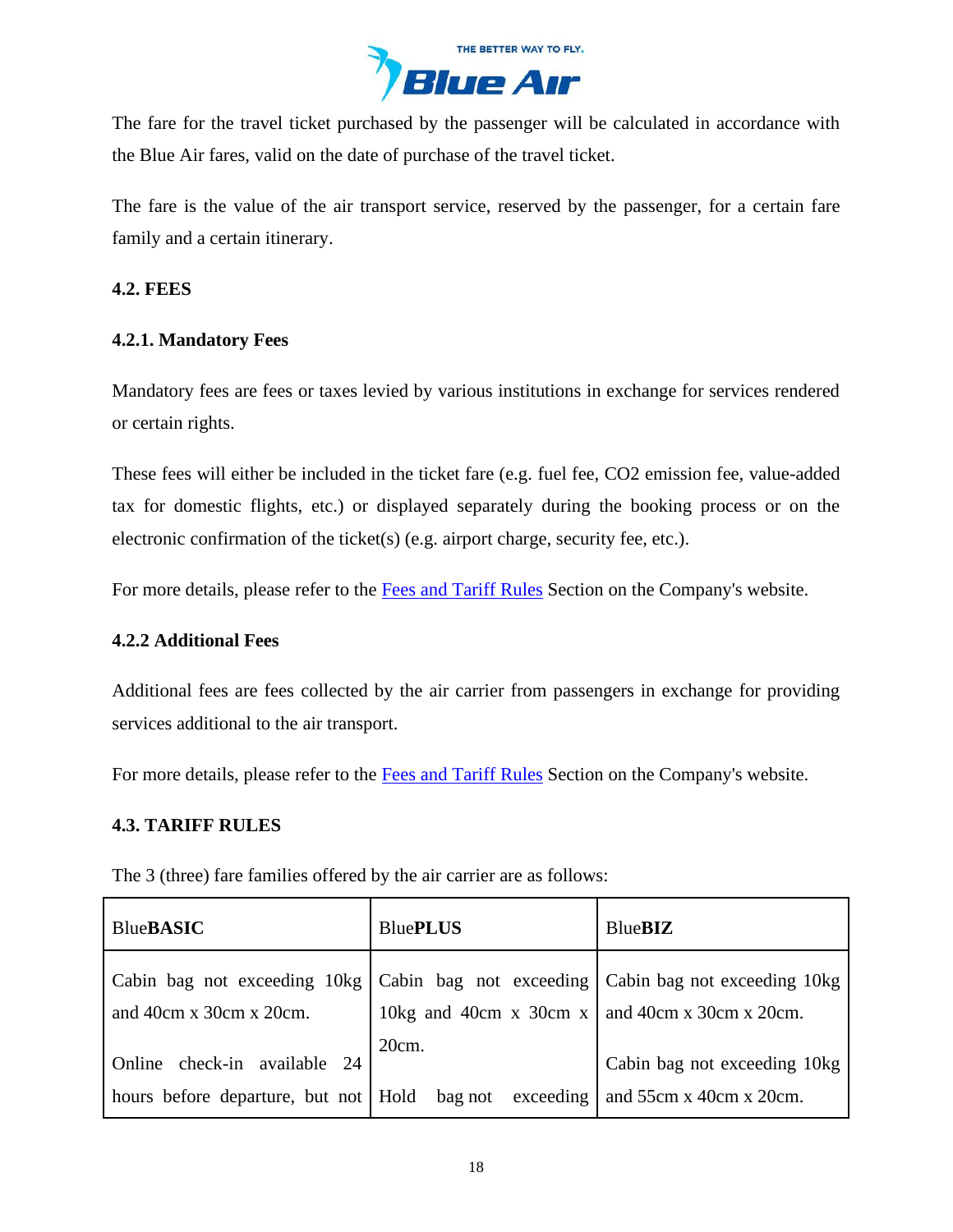| THE BETTER WAY TO FLY. |      |   |       |        |                                                                                                                                                                                                                                                                                                                                                                            |                                                                                                                                                                                                                                                                                                                                                                                                                                                                                                                       |
|------------------------|------|---|-------|--------|----------------------------------------------------------------------------------------------------------------------------------------------------------------------------------------------------------------------------------------------------------------------------------------------------------------------------------------------------------------------------|-----------------------------------------------------------------------------------------------------------------------------------------------------------------------------------------------------------------------------------------------------------------------------------------------------------------------------------------------------------------------------------------------------------------------------------------------------------------------------------------------------------------------|
| IP A                   |      |   |       |        |                                                                                                                                                                                                                                                                                                                                                                            |                                                                                                                                                                                                                                                                                                                                                                                                                                                                                                                       |
| less<br>departure.     | than | 3 | hours | before | 23 $kg$ and 100 $cm \times 80cm \times$<br>30cm.<br>The opportunity to select<br>seat on the plane,<br>the<br>except for preferential seats<br>(extra leg room seats and<br>rows $1-4$ ).<br>Online check-in available<br>30 days before departure,<br>but not less than 3 hours<br>before departure and the<br>opportunity to check-in at<br>the airport, free of charge. | Hold bag not exceeding 32kg<br>and 100cm x 80cm x 30cm.<br>The opportunity to select any<br>seat on the plane, including<br>preferential seats (extra leg<br>room seats and rows 1-4),<br>subject to availability.<br>Priority Boarding.<br>Online check-in available 30<br>days before departure, but not<br>less<br>than<br>3 hours<br>before<br>departure and the opportunity<br>to check-in at the airport, free<br>of charge.<br>Flex Service $-$ the opportunity<br>to change the date of the<br>booked flight. |
|                        |      |   |       |        |                                                                                                                                                                                                                                                                                                                                                                            |                                                                                                                                                                                                                                                                                                                                                                                                                                                                                                                       |

# **4.4 TRAVEL TICKET PAYMENT**

The payment of the travel ticket is the last step performed by the passenger when booking the travel ticket, and he/she is required to make the payment in order to receive the electronic ticket, the itinerary and the payment confirmation.

Fares, mandatory fees and additional fees are paid in the selected currency. The algorithm for displaying fares, mandatory fees and additional fees is based on the EUR exchange rates at the NBR exchange rate  $+ 2\%$ , rounded up to EUR 0.05 or EUR 0.1. The exchange rate changes in the Blue Air electronic reservation system on every business day, at 17:00 (local time), based on the exchange rate communicated on the same day by the National Bank of Romania. The exchange rate remains valid until 16:59 (local time) on the next business day.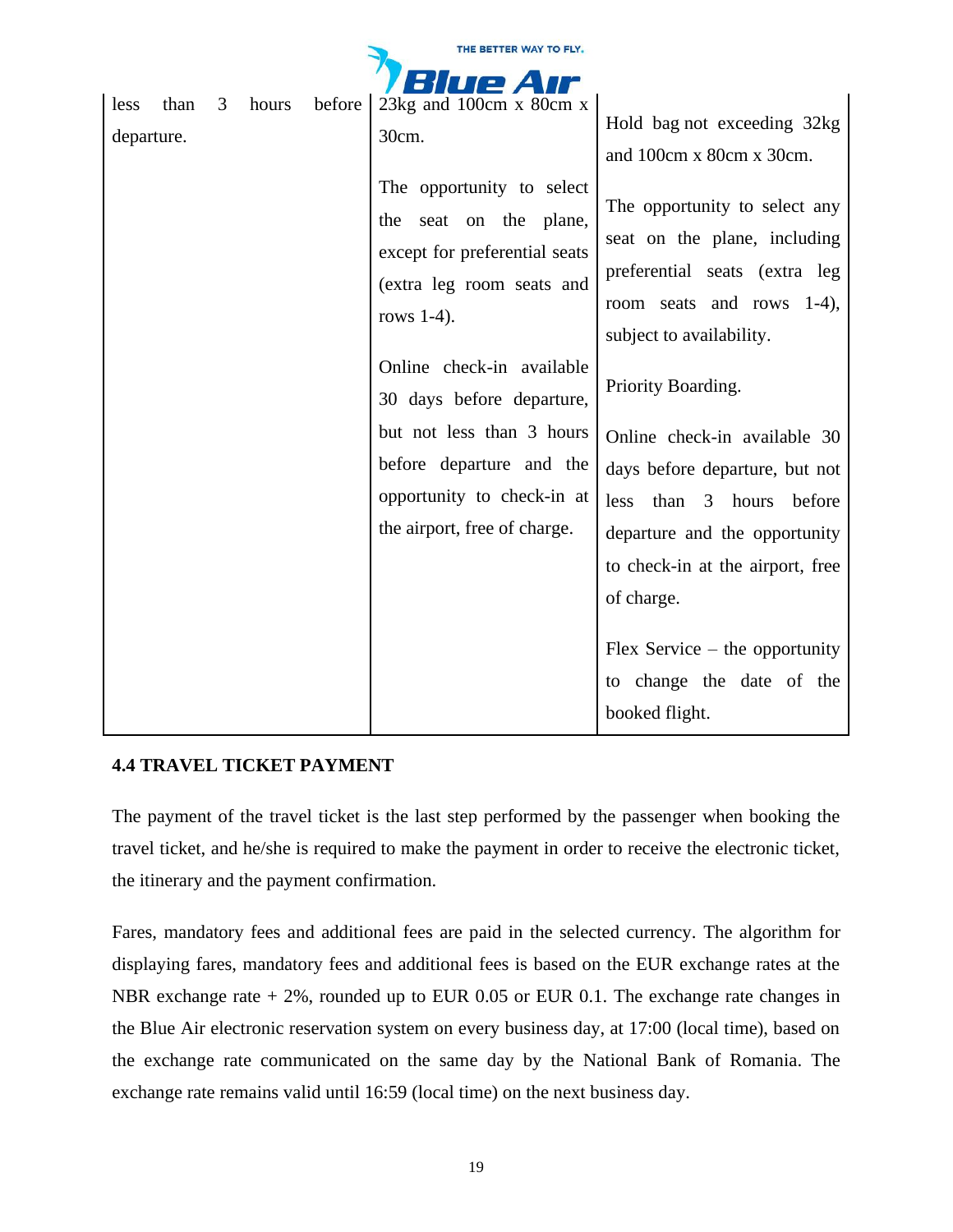

The travel ticket can be paid for by:

- Credit card;
- Bank transfer;
- Cash deposit;
- Blue Air Wallet

For more details regarding the payment of the travel ticket, please refer to [Blue Air's Payment](https://www.flyblueair.com/en/gb/payment-policy/)  [Policy.](https://www.flyblueair.com/en/gb/payment-policy/)

After confirming the payment to Blue Air Aviation, the passenger will receive the tickets at the email address communicated in the reservation, within 48 (forty-eight) hours.

# **4.5 FARE LOCK SERVICE**

If the passenger makes a reservation on the Company's website (he/she has selected the flight and price) and wishes to lock the price for a period of 48 (forty-eight) hours, he/she must select the Fare Lock Service, and after paying the appropriate fee for this service, Blue Air shall guarantee the selected price for a period of 48 (forty-eight) hours. For more details, please refer to the [Fees and Tariff](https://www.flyblueair.com/en/gb/fees-and-tariff-rules/) Rules Section on the Company's website. The purpose of this service is to lock the price selected by the passenger and the fee of the service shall not be considered an amount paid as a security deposit for the performance of the contract of carriage.

This service shall apply to all flights and all passengers on the reservation. After paying for the Fare Lock Service, the reservation can no longer be changed, thus being guaranteed the locked price.

In order to confirm the reservation at the locked price, the payment of the selected price must be made in full within 48 (forty-eight) hours. If this time limit is not observed, the price locking period expires, and the locked price will be automatically cancelled.

The Fare Lock Service is available only for reservations made on the Company's website more than 7 (seven) days before the selected flight date. If the passenger selects a return flight, the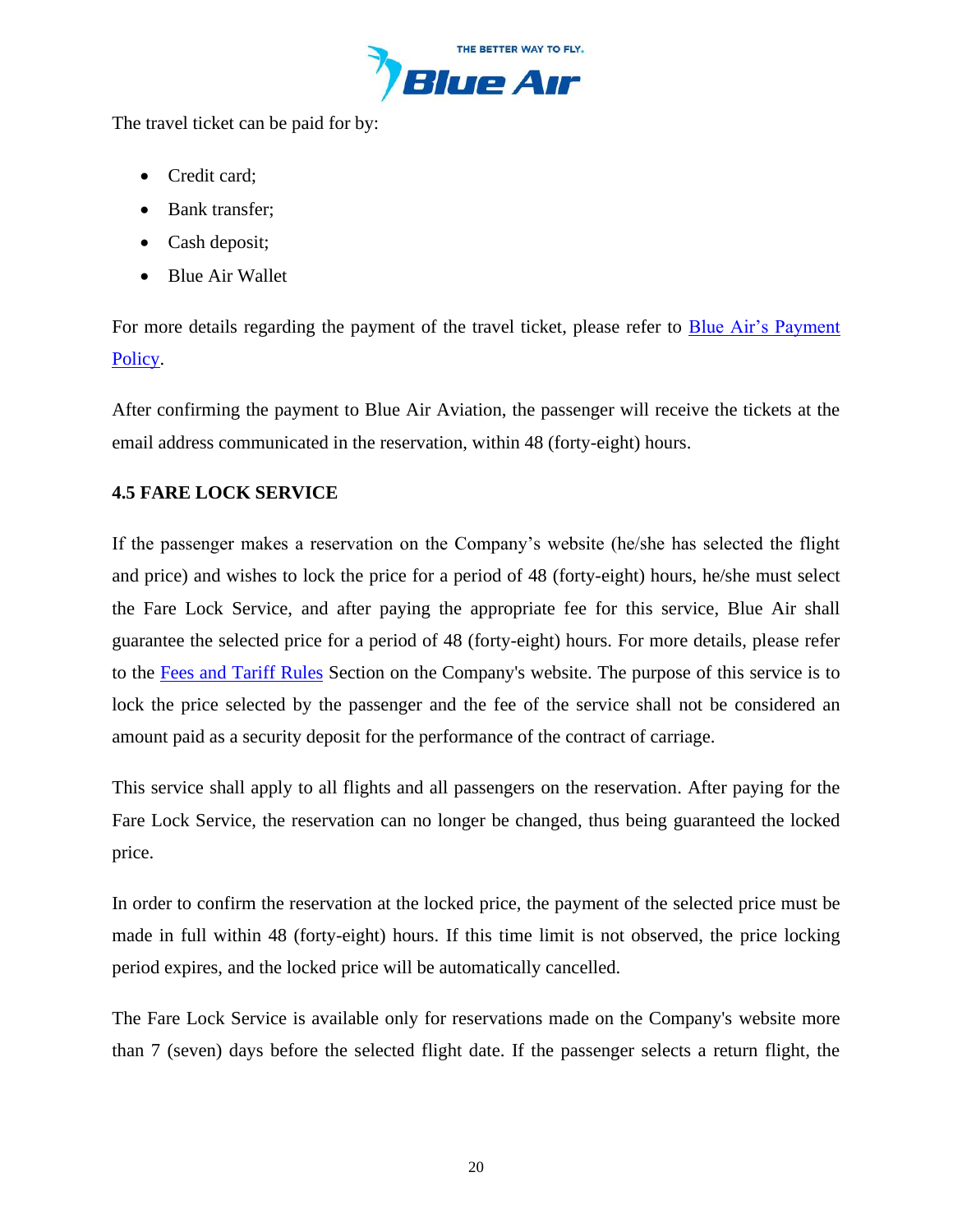

service is available for reservations made more than 7 (seven) days before the date of the first flight.

The Fare Lock Service can be combined with special offers or promotional prices.

This service guarantees the price of the selected ticket for 48 (forty-eight) hours from the time Blue Air confirms the purchase of the Fare Lock Service. In the case of any dispute regarding the time the purchase is confirmed, Blue Air's time system will be applied. The locked price of the selected ticket includes the services according to the description of the selected fare family, i.e. BlueBASIC, BluePLUS and BlueBIZ.

When locking the price, the names of all passengers in the reservation do not have to be specified; however, the surname, name, email and telephone number of the person requesting the price lock must be specified. The names of all passengers associated with a particular reservation for which the Fare Lock Service is purchased must be provided when completing the reservation.

The Fare Lock Service fee is non-refundable and does not represent an advance payment towards the total price of the travel ticket. The Fare Lock Service fee must be paid by card. The passenger is responsible for paying the fee for the Fare Lock Service. At Blue Air's discretion, the debit or credit card used for payment and/or reservation details may be considered by Blue Air to indicate a high risk of fraud. In such cases, Blue Air shall contact the passenger in order to check the payment details. If Blue Air is unable to contact the passenger at the phone number indicated in the reservation or if the passenger is unable to verify the payment or the reservation details, Blue Air reserves the right to cancel the locked price and to refund the Fare Lock Service fee.

If the passenger does not receive confirmation of the locked price within 2 (two) hours from the time of payment of the service at the email address he/she provided when purchasing the Fare Lock Service, he/she must contact Blue Air via the [Call Center](https://www.flyblueair.com/en/gb/contact/) Service.

If the passenger chooses to purchase the travel ticket at the locked price, after providing the names of all passengers and after paying the full amount for the ticket covered by the Fare Lock Service, the reservation will be subject to these Travel Conditions.

Blue Air reserves the right to restrict the availability of the Fare Lock Service.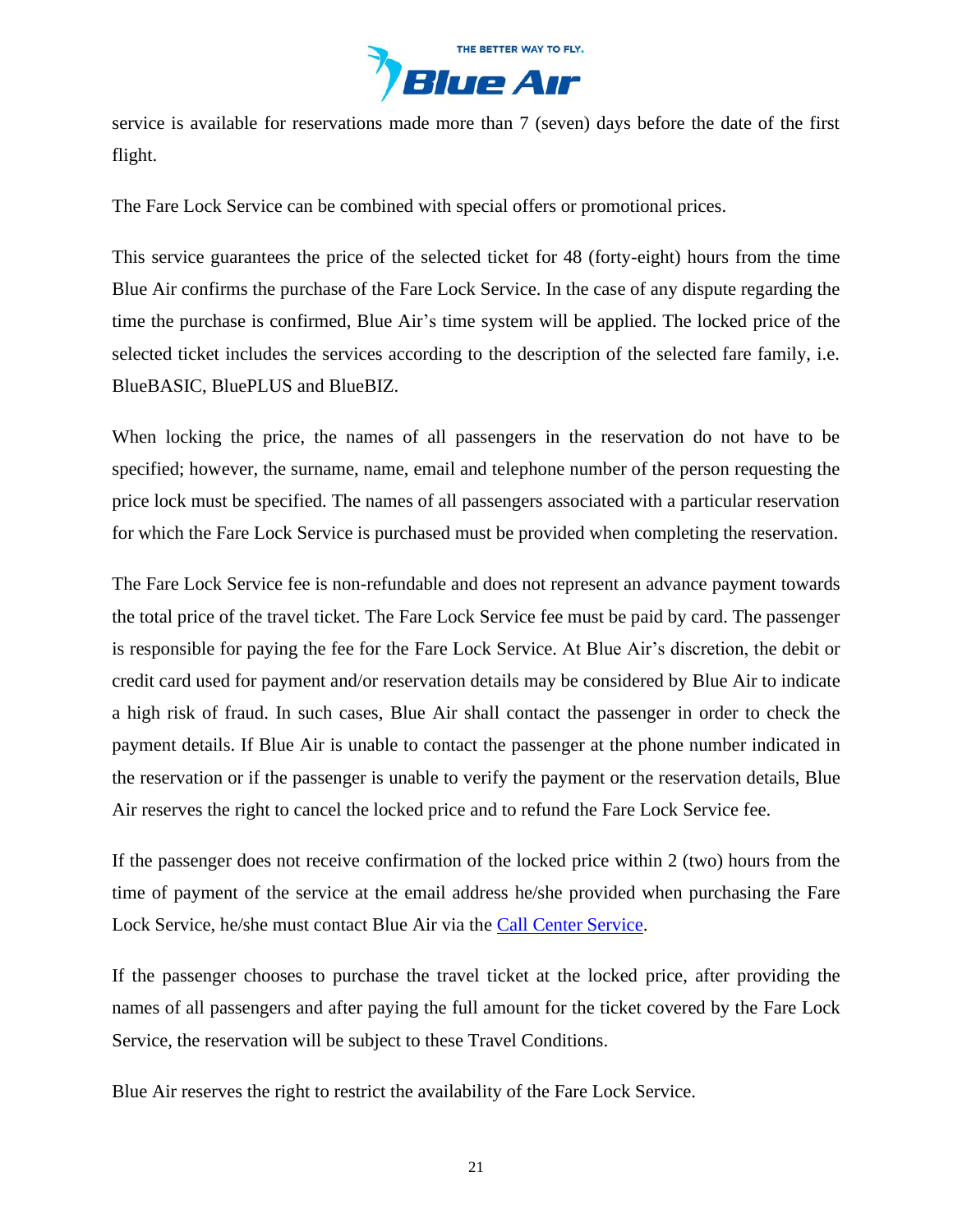

If the schedule of the selected flight for which the price was locked changes within 48 (fortyeight) hours, the passenger may either accept this change in order to continue the reservation at the locked price or can request a refund of the Fare Lock Service fee.

## <span id="page-21-0"></span>**CHAPTER V. PERSONAL DATA OF PASSENGERS**

The personal data of the passengers, provided by them at the time of booking, is processed by Blue Air to be used for the following purposes: to conclude the reservation, to purchase and issue the travel ticket, to perform transport and related services, for accounting, invoicing and audit (including credit card or other card verification), to facilitate border and customs control procedures, for safety, security, health, administrative and legal purposes, for statistical and marketing analyses, to test its own system, to maintain and develop it, to develop and provide services, as well as to improve customer service.

The passenger bears full legal responsibility for the correctness of the personal data provided in the booking process.

Personal data, processed under a contractual obligation, is kept for fixed periods of time, which can be consulted in the [Privacy Policy/Personal Data Protection Policy](https://www.flyblueair.com/en/gb/Privacy-policy/) of the Company. After such fixed periods of time expire, the personal data processed will be deleted/destroyed.

The personal data of passengers are processed by Blue Air and it is communicated to certain contractual partners for the provision of the contracted services, i.e. to Blue Air offices and branches, authorised agents, credit companies and card issuers, data processing government agencies, and to other companies involved in the carriage of the passengers concerned, but only for the purposes set out above.

The passengers' data will be disclosed, upon request, to the public authorities, in accordance with the laws in force.

In the context of processing the personal data of passengers for the above-mentioned purposes, the passengers have the following rights: the right of access and the right to request the rectification or deletion of personal data, the right to oppose the processing, the right to request the restriction of processing, the right not to be subject to an automatic decision (including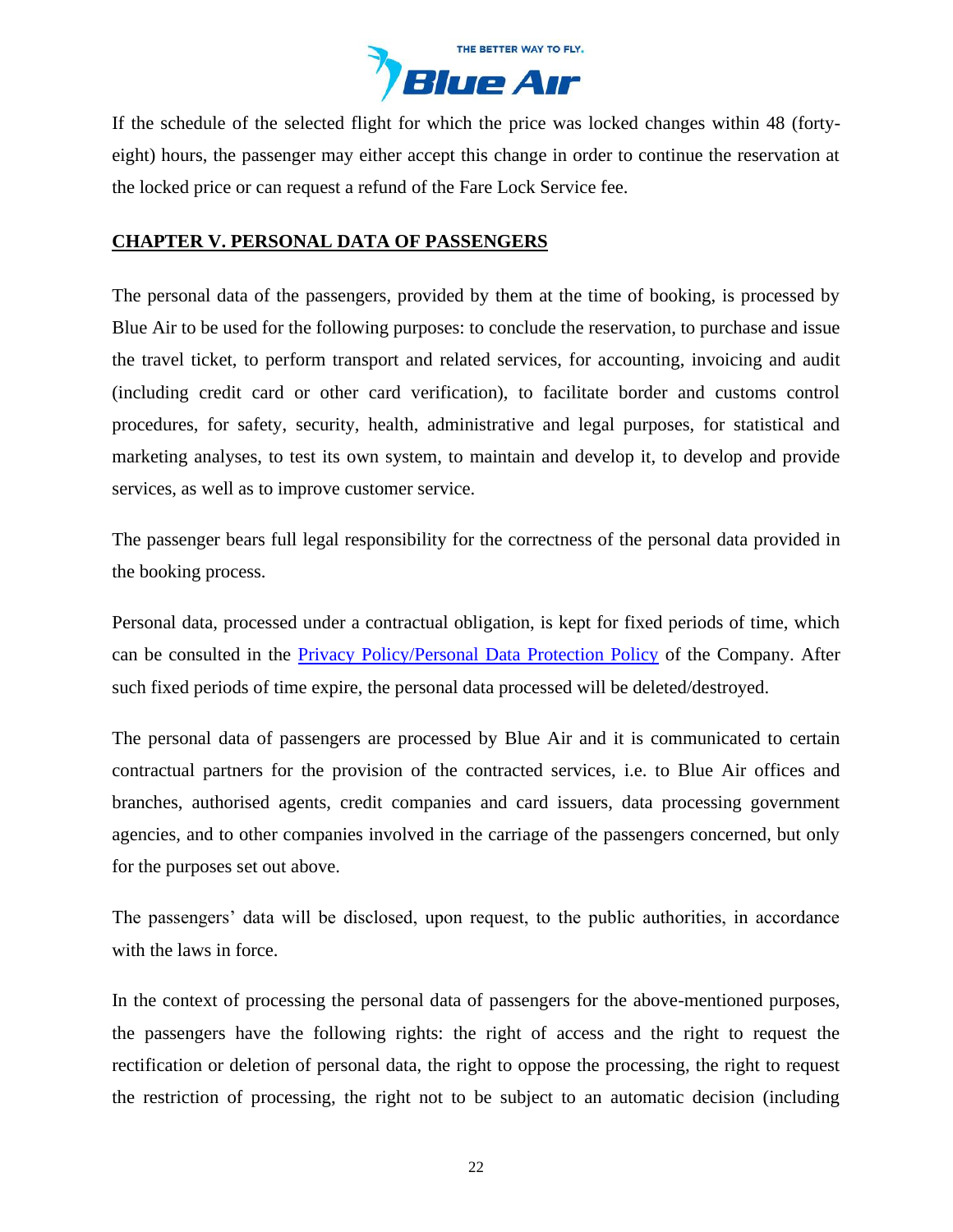

profiling), the right to data portability, the right to lodge a complaint with the National Authority for the Supervision of Personal Data Processing and the right to apply to the competent courts.

Both the passenger and the person paying for the ticket reservation state that they have taken note of the fact that the air carrier may use the personal data (name, email, telephone, nationality, date of birth) to enable the electronic transaction and to process this information.

More details about the processing of the personal data of passengers are available by visiting the [Privacy Policy/Personal Data](https://www.flyblueair.com/en/gb/Privacy-policy/) Protection Policy Section on the Company's website.

## <span id="page-22-0"></span>**CHAPTER VI. CONNECTIONS**

Blue Air does not guarantee connections with other flights or other means of transport, except those sold by Blue Air as such.

The flights performed by the air carrier are not intended to be used in connection with other flights of the Company or of other companies, except those sold as such by Blue Air.

If the passenger makes a reservation for such connecting flights, Blue Air shall apply a connecting flights fee. For more details, please refer to the [Fees and Tariff](https://www.flyblueair.com/en/gb/fees-and-tariff-rules/) Rules Section on the Company's website.

Any other connection made by the passengers outside of the above rules shall be made at their own risk, and the passengers shall be required to go through the check-in procedure for each of the successive flights.

If the passenger has tickets for Blue Air multileg flights, flights sold by Blue Air as such, he/she is required to notify the check-in at the airport of departure for which successive flight he/she has a ticket. In this case, the passenger shall be given information about the boarding pass and the registered bag tag for the successive flight.

If the travel ticket is issued for two or more flight legs to a destination, the passenger is required to pick up the registered luggage upon arrival at the final destination airport indicated on the luggage identification tag.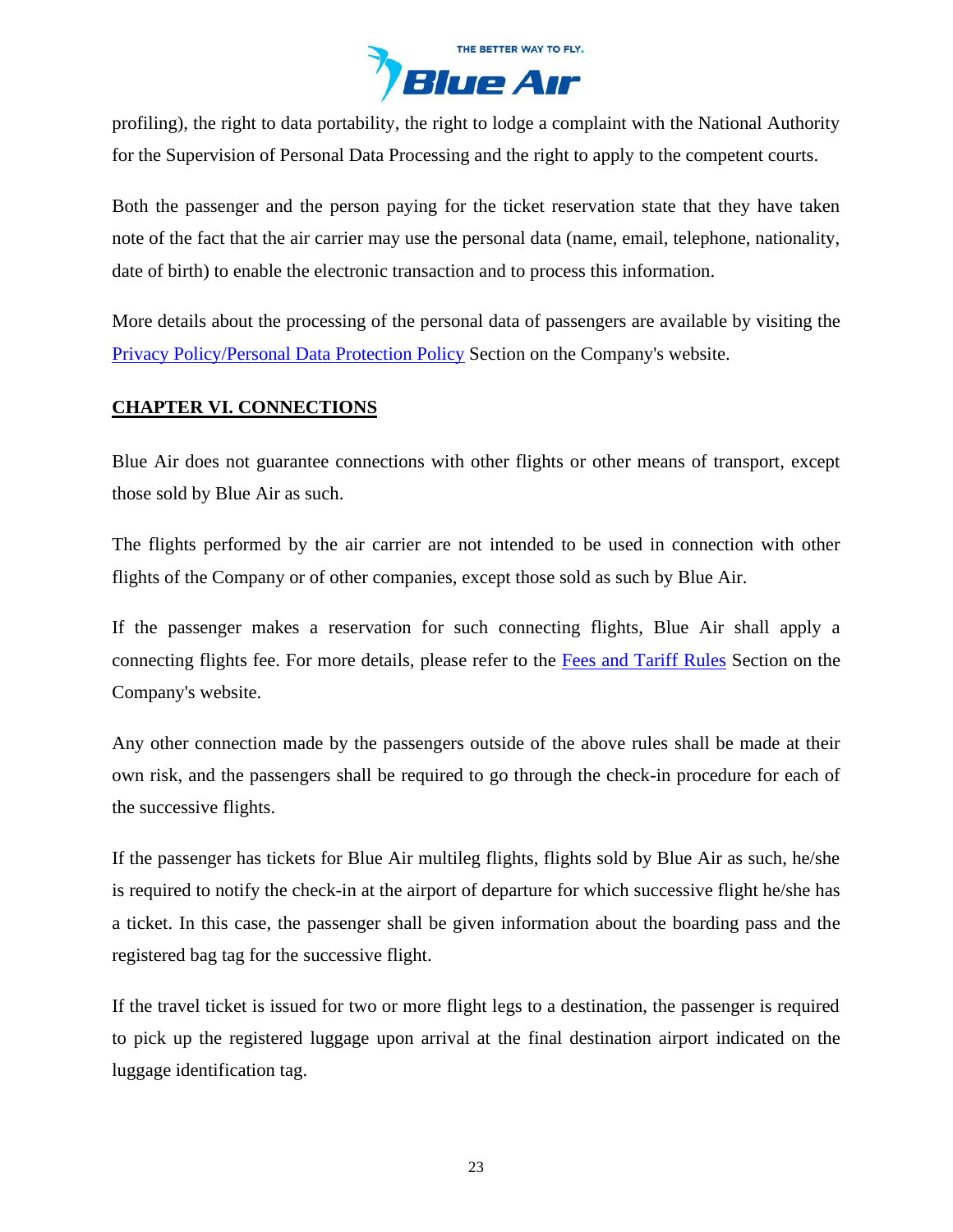

If the passenger holds a valid travel document for a connecting flight, he/she is required to find out in advance about the hold luggage check-in/transfer procedures for his/her itinerary.

## <span id="page-23-0"></span>**CHAPTER VII. CHECK-IN**

#### **7.1 CHECK-IN TIME LIMIT**

In order to complete the check-in and boarding formalities, the passenger must show up at the airport at least 2 (two) hours before the departure time indicated on the travel ticket.

Passengers are solely responsible for the fulfilment of the check-in formalities. Passengers who do not report in time for both check-in and boarding, irrespective of the reason, or who do not have the necessary travel documents, are deemed as no-shows and lose the right to any refund.

Blue Air informs passengers that check-in counters open at least 2 (two) hours before the flight and close 40 (forty) minutes before the scheduled departure time. The passenger is liable for any non-compliance with these time intervals, and the air carrier is exempted from any liability.

Blue Air draws the attention of passengers to the fact that, for their convenience, the check-in counters in certain airports may open earlier. For example, in the case of the **Henri Coanda International Airport (Otopeni - Bucharest)**, the check-in counters open 2 (two) hours before the flight and close 40 (forty) minutes before the scheduled departure time for domestic flights, and the check-in counters open 3 (three) hours before the flight and close 40 (forty) minutes before the scheduled departure time for international flights; in the case of the **Leonardo da Vinci International Airport - Fiumicino (Rome)**, the check-in counters open 2 (two) hours and 30 (thirty) minutes before the flight and close 50 (fifty) minutes before the scheduled departure time; and in the case of the **Ben Gurion Airport (Tel Aviv)**, the check-in counters open 4 (four) hours before the flight and close 60 (sixty) minutes before the scheduled departure time.

### **7.2 OBLIGATIONS UPON CHECKING IN**

During the check-in procedures, passengers are required to report in person, to show a valid identity card or passport (as the case may be), the documents necessary to enter the country of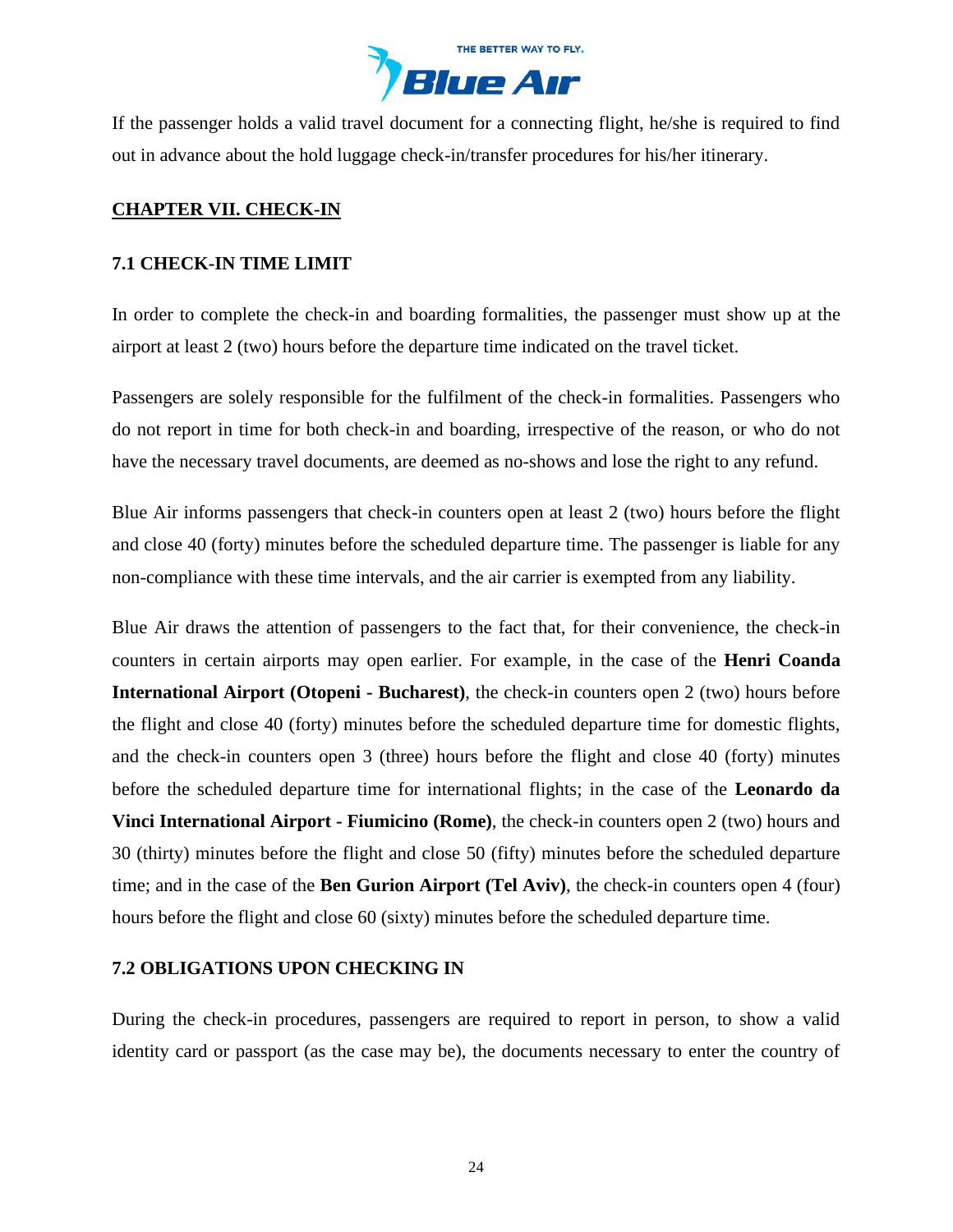

destination (visa, sanitary documents, etc.), to have the hold luggage weighed and the cabin luggage checked for meeting the weight and size limits set by the air carrier.

Blue Air also recommends passengers have the booking confirmation at hand when reporting to the check-in desk.

In the special case of minors, in order for them to be able to travel on the domestic routes in Romania, it is necessary to present the original or certified copy of the birth certificate, if they do not have an identity document or passport.

In the special case of infants who are 24 (twenty-four) months of age at the time of the reserved travel and for whom the parent/legal representative paid an infant fee, the air carrier reserves the right not to allow such infants on the flight if the parents/legal representatives refuse to pay the price difference between the infant fee and the full ticket fare on the date the discrepancy was discovered, subject to the availability of a seat on the aircraft.

Passengers are required to contact the competent authorities of the country of destination (e.g. consulates, embassies, border police) to find out which are the documents required for their trip to the country of destination.

Passengers are required to observe and comply with all the laws, rules and requirements of the countries to/from which they travel, as well as the Blue Air Travel Conditions. The company is not liable in any way to the passenger to obtain the necessary documents for his/her journey or to comply with the laws, rules, requirements or instructions with regard to which the passenger was informed, or for the consequences of the passenger's failure to obtain the necessary documents or to comply with the laws, rules, requirements or instructions given.

### **7.3 ONLINE CHECK-IN**

Blue Air provides passengers with a free of charge online check-in service.

The free of charge online check-in service is available, in accordance with Article 4.3 above, 30 (thirty) days before the departure date for BlueBIZ and BluePLUS passengers and 24 (twentyfour) hours before the departure time for BlueBASIC passengers. The free of charge online check-in service is available up to 3 (three) hours before the scheduled time of departure.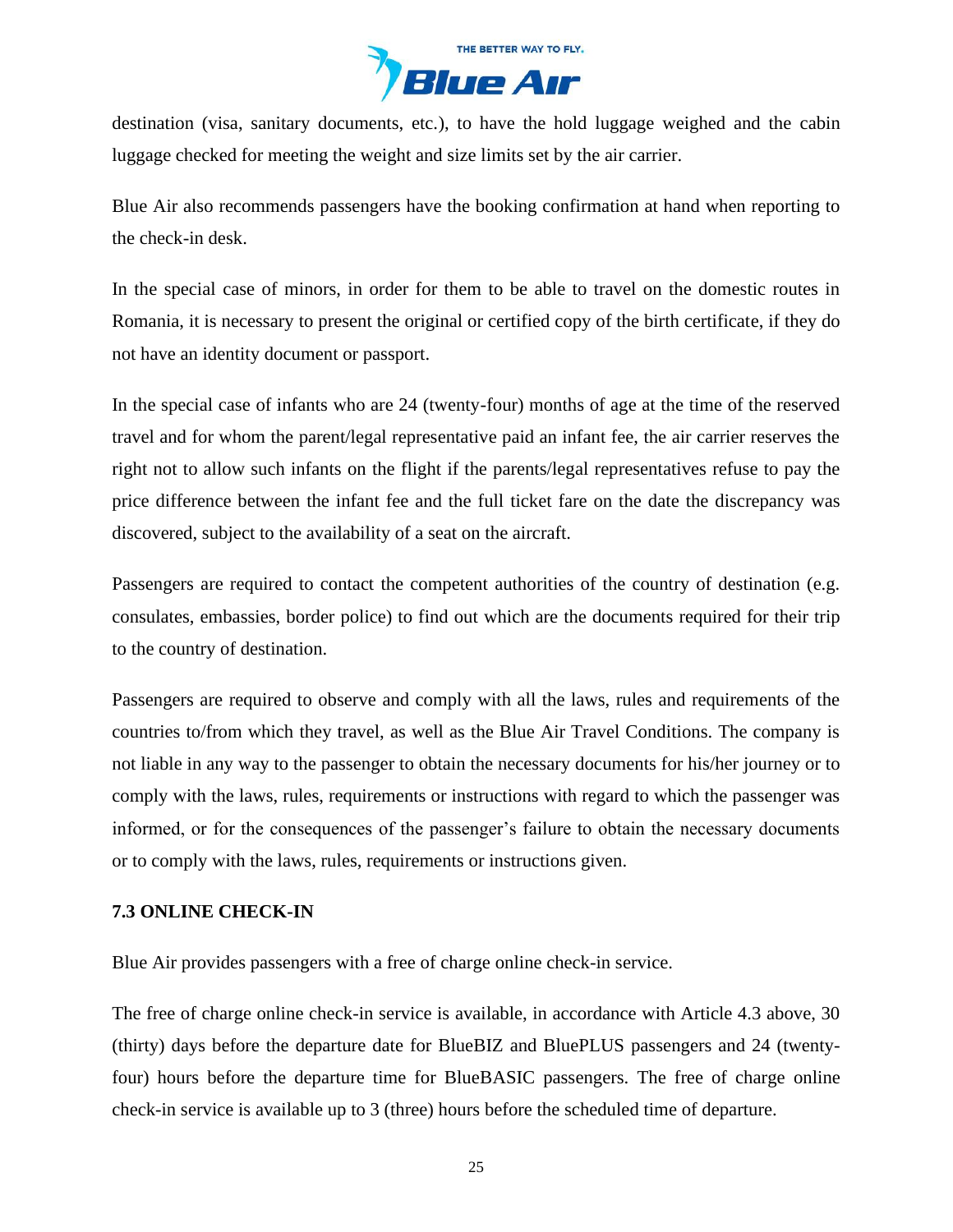

This service is available for all flights except those departing from Lisbon, Tel Aviv and Constanta. For these specific flights, the check-in process shall be performed at the airport before departure, free of charge.

The online check-in process implies that the passenger must accept the random allocation of a seat on the plane, free of charge. If the passenger wishes to choose a specific seat in the aircraft, he/she will have the opportunity to do so, before the boarding passes are issued, in accordance with the conditions associated with the reserved fare family, paying the related fees provided in the [Fees and Tariff Rules](https://www.flyblueair.com/en/gb/fees-and-tariff-rules/) Section on the Company's website.

In order to protect certain categories of special passengers, including but not limited to: passengers travelling with infants and / or children, passengers with disabilities and / or reduced mobility and their companions, passengers with a special medical condition (for example, pregnant passengers) and their companions and / or unaccompanied minors by the random allocation of seats in the aircraft, if they do not select a seat in the aircraft by paying the related fees provided in the [Fees and Tariffs](https://www.flyblueair.com/en/gb/fees-and-tariff-rules/) Section on the Company's website, the online check-in process shall not be available and this category of passengers shall have the opportunity to check-in at the airport before departure, free of charge. Blue Air shall undertake all commercially reasonable efforts in order to allocate seats next to or close to the above-mentioned categories of special passengers, based upon the availability of seats at the time of the airport check-in process.

The following categories of passengers cannot check-in online:

- a) passengers travelling with infants and / or children;
- b) passengers with disabilities and / or reduced mobility;
- c) unaccompanied minors;
- d) passengers with a special medical condition (for example, pregnant passengers);
- e) passengers carrying weapons in their luggage;
- f) passengers carrying pets in the cabin;
- g) passengers carrying fragile and/or bulky objects in the cabin, on passenger's seats;
- h) passengers that were previously denied entry to the country of destination or deportees;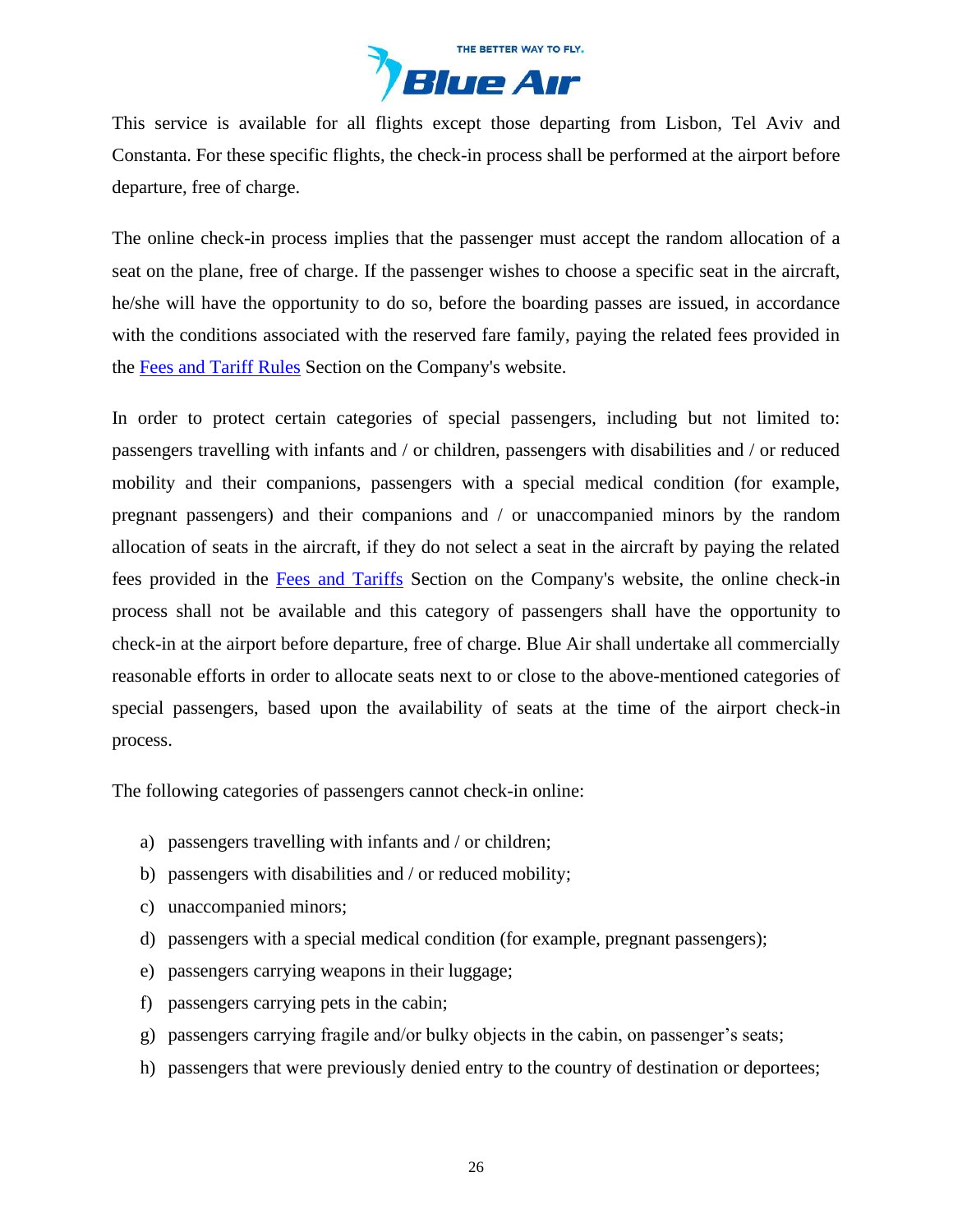

i) passengers on international flights requiring entry visa or residence permit for the country of destination, that need to be checked at the departure airport check-in.

Passengers who cannot check-in online due to technical issues with Blue Air's platform must notify the air carrier by contacting the [Call Center](https://www.flyblueair.com/en/gb/contact/) Service; otherwise, they will have to pay the airport check-in fee in accordance with the [Fees and Tariff](https://www.flyblueair.com/en/gb/fees-and-tariff-rules/) Rules Section on the Company's website.

Passengers are asked to present their boarding pass, which must be accompanied by travel documents, at the security checkpoint, the border police and the boarding gate.

If the passenger has completed the online check-in process but does not show a readable boarding pass (either on a mobile device or on paper) at the security checkpoint, border police or at the boarding gate, he/she will be obliged to pay the check-in fee at the airport provided in the [Fees and Tariff Rules](https://www.flyblueair.com/en/gb/fees-and-tariff-rules/) Section on the Company's website, in order to be issued a new boarding pass.

If the passenger has hold luggage, he/she must report for check-in at least 90 (ninety) minutes before take-off at the specially marked counters, even if he/she previously concluded the online check-in formalities.

If the passenger does not have hold luggage, he/she will have to go to the boarding gate at least 40 (forty) minutes before the departure time, with the boarding pass printed (following the check-in at the airport or following the online check-in).

The passenger is liable for any non-compliance with these time intervals\* and may be refused boarding. Blue Air will not refund the ticket and will not grant any other compensation to those who do not comply with the above rules.

\*Blue Air draws the attention of passengers to the fact that security and border control formalities can require significant periods of time, thus creating unpleasant situations for passengers.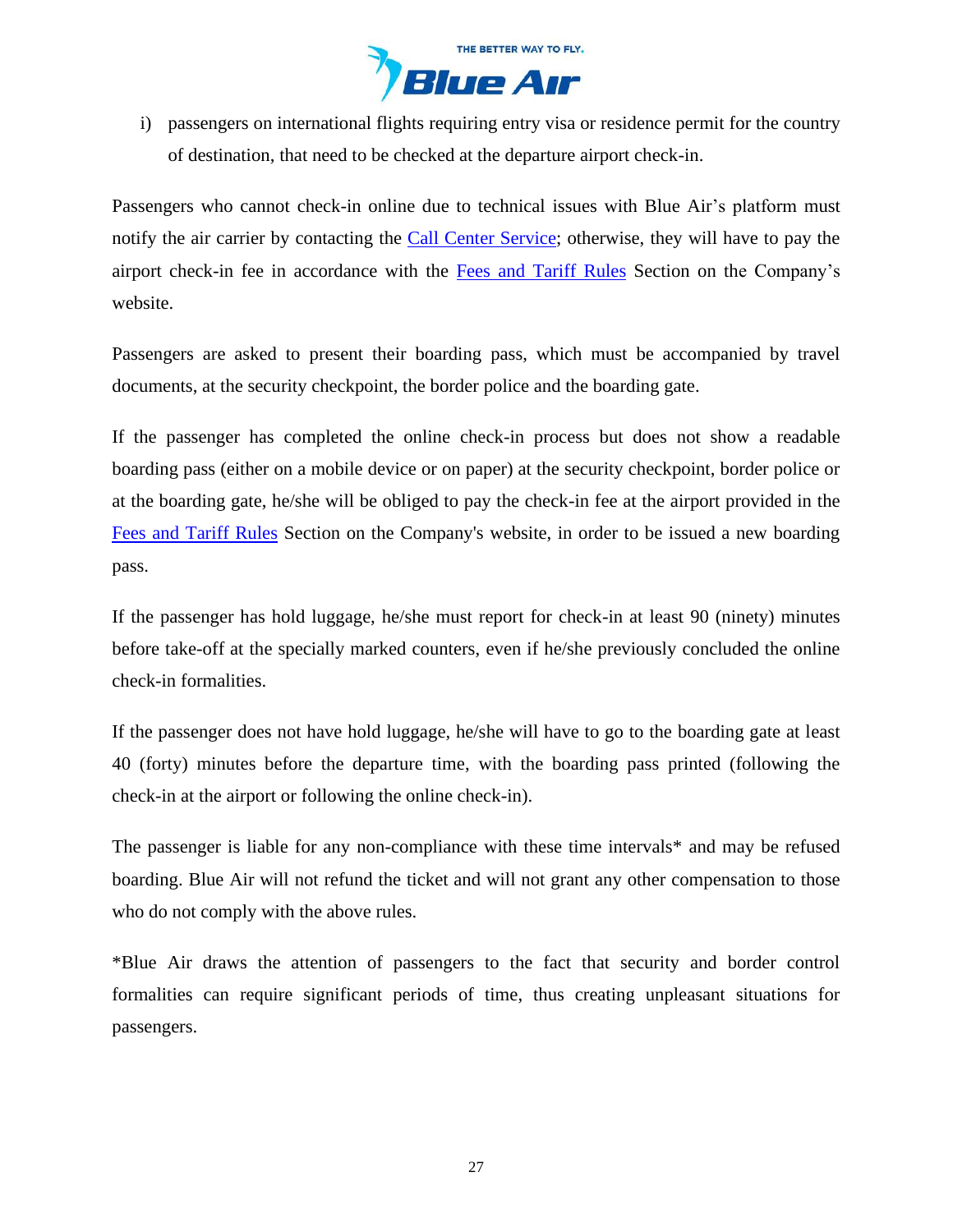

In the special case of passengers with disabilities or reduced mobility, the time limit for reporting to the check-in counter is the same, 2 (two) hours\*, even if they opt for the online check-in service.

\*Blue Air draws the attention of passengers to the fact that, in certain airports, the check-in counters may open earlier.

In the special case of travelling with an infant, the boarding process involves the presentation of the boarding pass for both the infant and the accompanying adult.

Passengers coming from a non-EU/EEA country must report to the Blue Air check-in desk at the airport to have their travel documents checked before the security control and border crossing formalities. If passengers do not comply with this provision, Blue Air reserves the right to refuse their boarding.

# **7.4. AIRPORT CHECK-IN**

Even if the online check-in service is available free of charge for the departure airport, the passenger can still opt for the airport check-in service, paying the related fee provided in the [Fees](https://www.flyblueair.com/en/gb/fees-and-tariff-rules/)  [and Tariff](https://www.flyblueair.com/en/gb/fees-and-tariff-rules/) Rules Section on the Company's website.

If the passenger does not book and pay for the airport check-in service in advance up to 4 (four) hours before departure and subsequently chooses to check-in at the airport, he/she will pay a higher fee as detailed in the [Fees and Tariff](https://www.flyblueair.com/en/gb/fees-and-tariff-rules/) Rules Section on the Company's website, at the check-in counter within the airport.

If the online check-in service is not available at certain airports or for certain categories of special passengers, the check-in process will be performed at the airport, before departure, free of charge.

# <span id="page-27-0"></span>**CHAPTER VIII. BOARDING**

# **8.1 BOARDING FORMALITIES**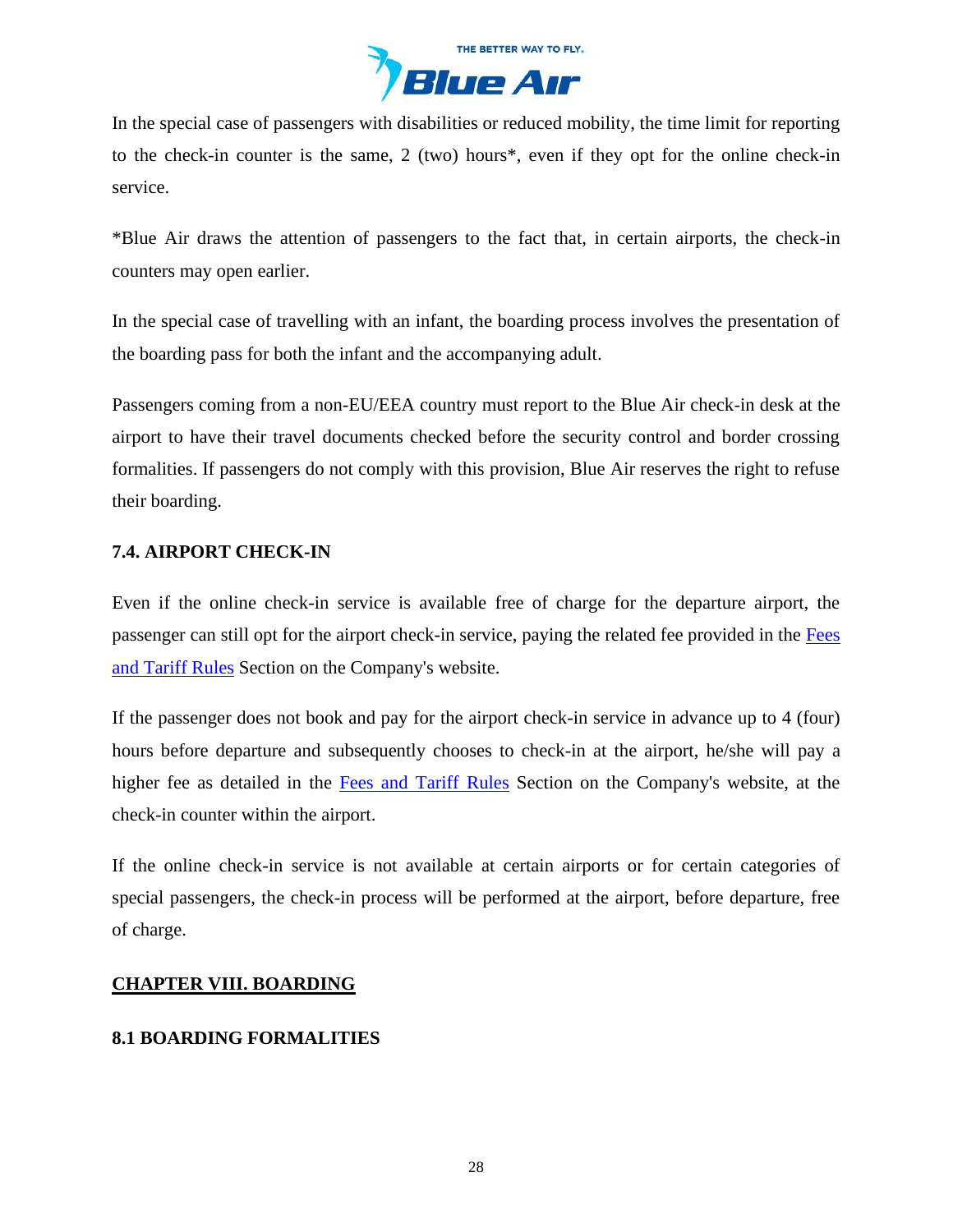

After completing the check-in formalities, the passenger will be informed about the place and time where he/she will have to report for the boarding formalities. Having regard to the fact that the airport authority is responsible for assigning both aircraft slots and boarding gates, Blue Air gives notice to the passengers that these may change after the check-in procedure is completed, and thus Blue Air is not liable for any change of the place and/or time of embarkation. In order to avoid any confusion or delays, the passenger will have to pay attention to the airport monitors and the announcements made via the public address system. Blue Air informs the passengers that the boarding gate closes 15 (fifteen) minutes before the take-off time.

Moreover, in order to avoid unpleasant situations, Blue Air draws the attention of passengers to the fact that both the security control and the border crossing formalities require a period of time that the passenger must take into account in order not to report late to the boarding gate.

## **8.2. SECURITY CHECKS**

In certain situations, for flight security reasons, at the request of government institutions or airport authorities, the passenger may be requested to undergo body and/or luggage checks.

### **8.3. PRIORITY BOARDING SERVICE**

Blue Air offers its passengers the Priority Boarding Service whereby passengers can have priority when boarding the plane over the other passengers, as well as check-in an additional cabin bag, weighing up to 10 kg and measuring up to 55 cm x 40 cm x 20 cm.

Passengers can purchase the Priority Boarding Service, both during the initial booking process and after it, either from the Company's website, through Blue Air's mobile application, from Blue Air's ticketing offices, from Blue Air's partner Agencies / Companies, through the Call Center Service or from the airport, for a fee (variable depending on the time of purchase). If the passengers add the Priority Boarding Service after the completion of the initial booking process, they must be aware that the fee will be different from the one displayed during the initial booking process. For more details, please refer to the [Fees and Tariff](https://www.flyblueair.com/en/gb/fees-and-tariff-rules/) Rules Section on the Company's website.

### <span id="page-28-0"></span>**CHAPTER IX. REFUSED BOARDING**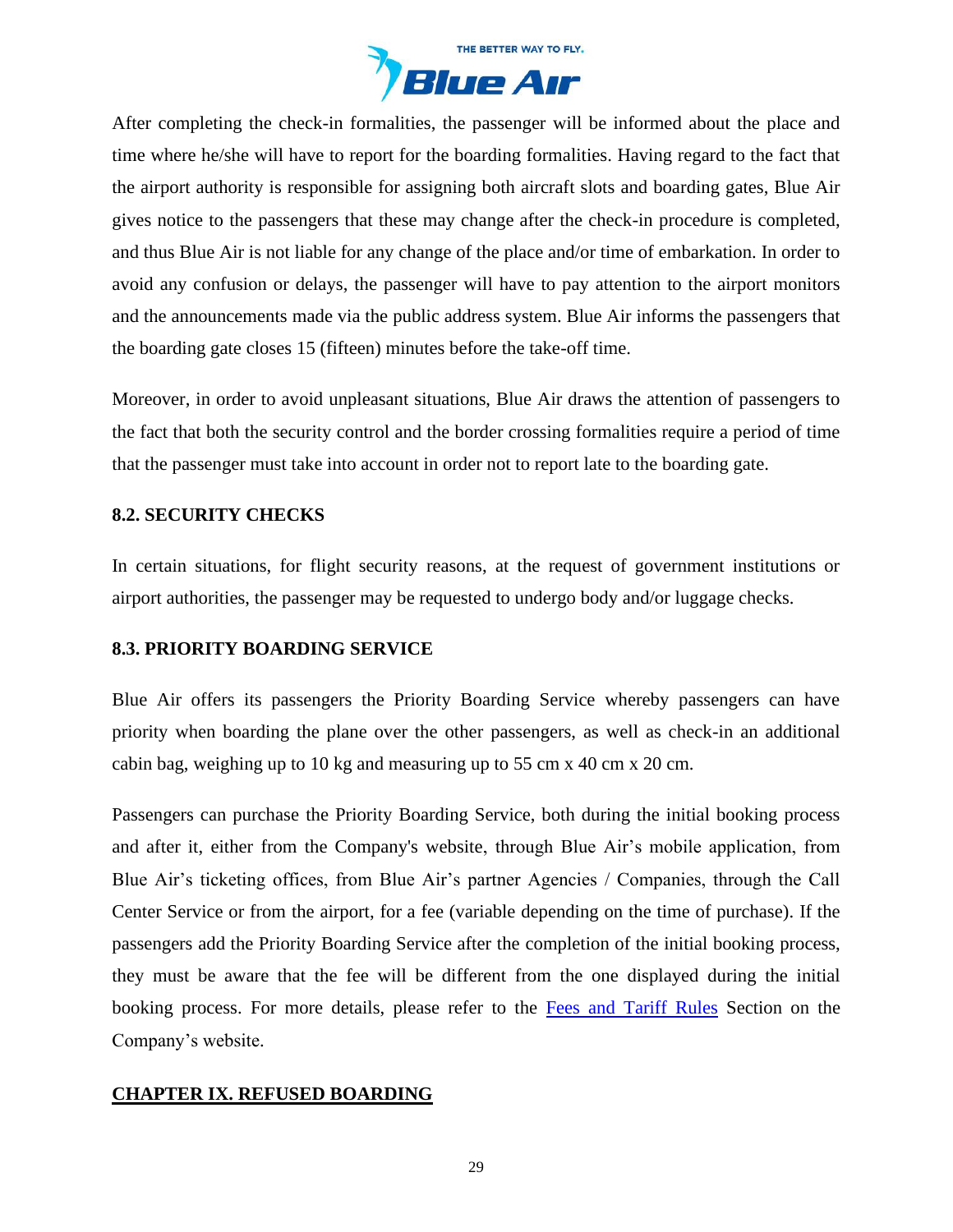

# **9.1. BOARDING REFUSED FOR REASONS NON-ATTRIBUTABLE TO THE AIR CARRIER**

The air carrier reserves the right to refuse the boarding of passengers who:

- a) are in a visible state of agitation due to the consumption of alcohol and/or psychotropic substances, the behaviour of whom may endanger the safety of the flight or may disturb the other passengers on the flight;
- b) are in a physical and mental state visibly incompatible with air transport or in a poor state of health, without holding a "Fit to travel by air" certificate issued by a physician;
- c) behaved inappropriately during a previous flight;
- d) refused to comply with the rules, conditions and procedures of the air carrier (for example, but not limited to, the rules regarding the content, shape and size of luggage and/or any other items accepted on board aircraft);
- e) refused to undergo the body or luggage security check;
- f) failed to pay, in full, the fares and fees for the flight, valid on the date of travel;
- g) failed to meet all the conditions for leaving/entering the country;
- h) have a travel ticket illegally purchased or declared stolen or lost, a forged ticket, or they cannot prove to be the persons indicated on the travel tickets;
- i) failed to follow the instructions of the air carrier regarding flight safety and security;
- j) behaves in a choleric and/or violent manner, addresses threatening words or insults to flight crew members, ground personnel of the air carrier or other passengers on the flight;
- k) behaves in an aggressive, intimidating or threatening manner (physical or verbal) that may endanger public order and tranquility on board the aircraft or the safety and security of persons or their property;
- l) acts with deliberate recklessness and damages the aircraft and related equipment, the goods of other passengers or the goods of the crew members;
- m) intentionally communicates false information, which endangers the safety and security of the aircraft, of the other passengers or their goods;
- n) purchased the ticket/company's services using a card suspected as being stolen/copied/cloned.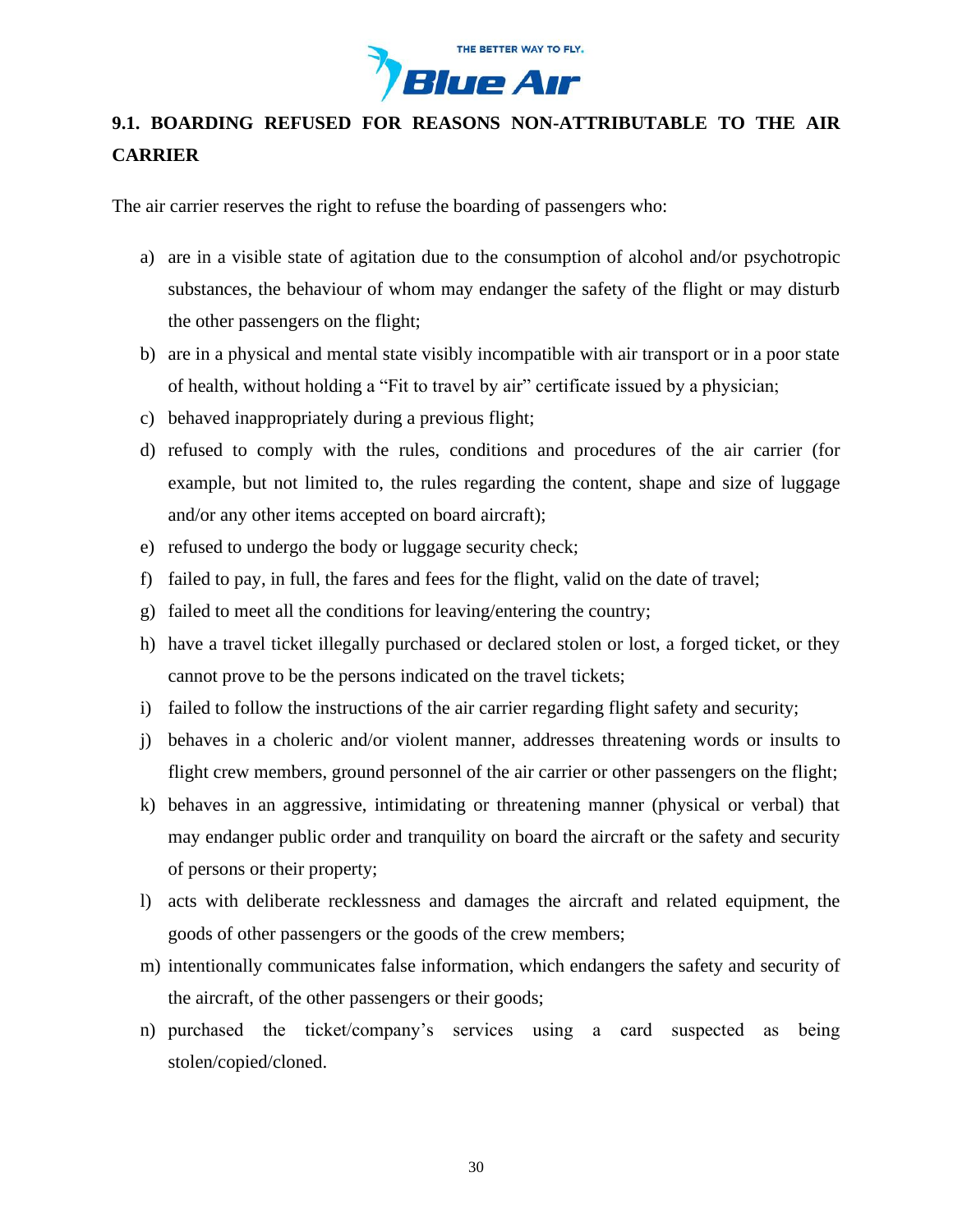

The above-mentioned list is not exhaustive, it may be extended at the discretion of the air carrier, in order to ensure the safety and security of the aircraft, passengers and crew members and/or their goods.

If the air carrier refuses, at its reasonable discretion, to carry a passenger in accordance with the provisions of this Article, or if a passenger is escorted out of the aircraft during an unplanned stopover, the air carrier may cancel the unused flight leg of the ticket and the passenger is not entitled to a further carriage. Accordingly, the air carrier is not liable for any loss or damage deemed to result from any such refusal to carry the passenger.

If under this Article, the air carrier is required to refuse the boarding of a passenger, thus leading to a flight delay, the air carrier is not liable for such delay.

# **9.2. DENIED BOARDING FOR REASONS ATTRIBUTABLE TO THE AIR CARRIER**

If the air carrier is required, for various reasons, to refuse the boarding of a passenger holding a valid travel ticket, it will act in accordance with the relevant international and European legislation, immediately offering the passenger in question compensation and the possibility to choose between:

- a) reimbursement, within 7 (seven) days, of the full cost of the ticket at the purchased price, for the part or parts of the journey not performed, or
- b) rerouting, under comparable transport conditions, to the final destination, either as soon as possible or at a later date, at the passenger's choice, subject to availability.

In the case of paragraph (a) above, the passenger may choose to receive the reimbursement in the form of additional services offered by the air carrier, vouchers or uploading the credit in the Blue Air Wallet.

# <span id="page-30-0"></span>**CHAPTER X. CATEGORIES OF PASSENGERS REQUIRING SPECIAL ASSISTANCE**

# **10.1. GENERAL ASPECTS**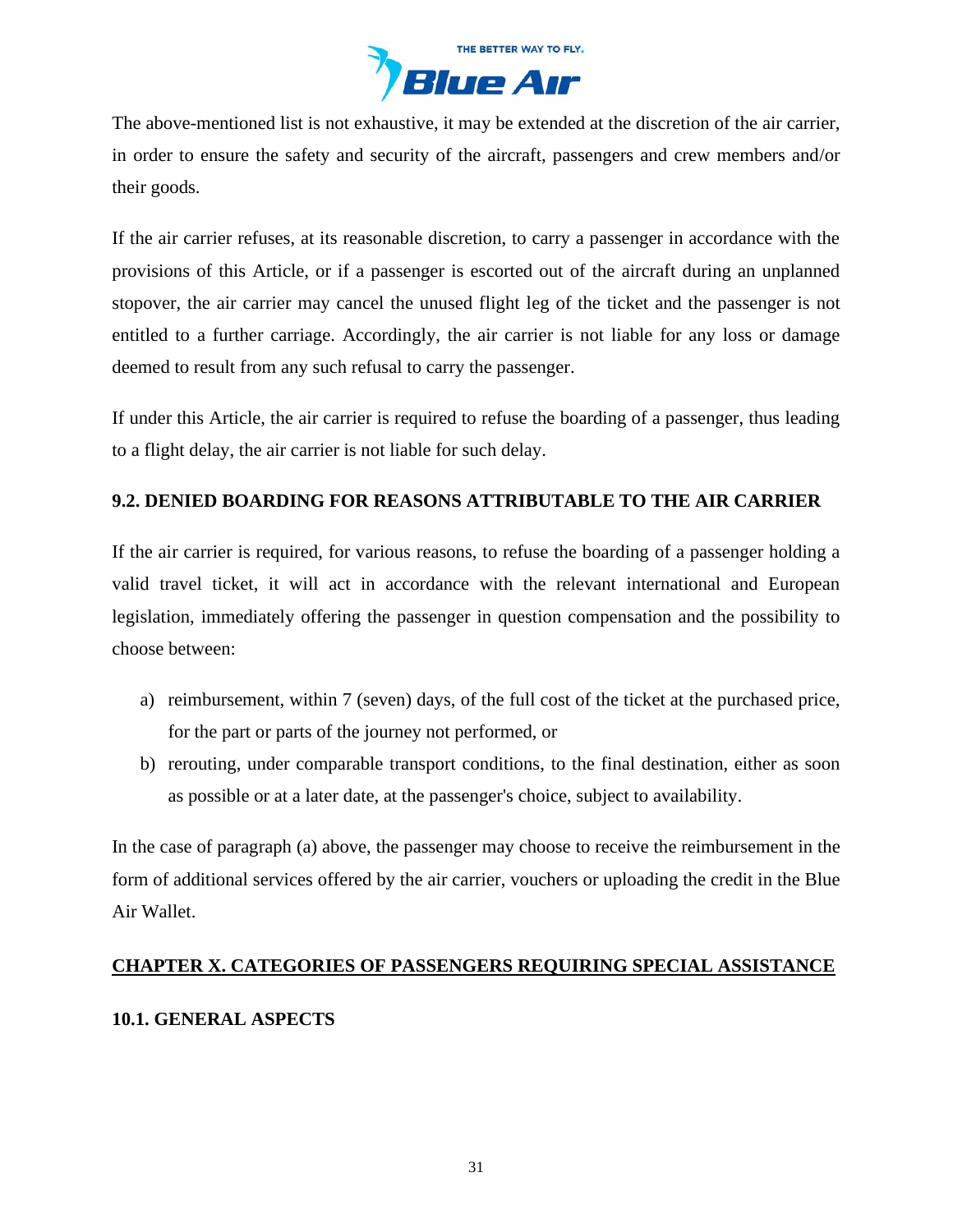

The carriage of disabled persons, persons with reduced mobility, unaccompanied minors, pregnant women, as well as sick persons or other persons requiring special assistance depends on a prior arrangement between them and the air carrier.

## **10.2. UNACCOMPANIED MINORS**

Blue Air accepts to carry minors not accompanied by an adult, but not more than 4 (four) such unaccompanied minors per flight, aged between 6 (six) and 14 (fourteen) years.

In the case of Romanian citizens, Blue Air deems as unaccompanied minors all citizens aged between 6 (six) and 18 (eighteen) years travelling unaccompanied by an adult.

Blue Air does not allow the travel of unaccompanied minors on stopover/connecting flights.

Unaccompanied minors must add this special service while booking the travel ticket, they must report to the check-in counter at the airport at least 90 (ninety) minutes before departure, with the necessary documents, i.e. power of attorney empowering the minor to travel in the care of a representative of the air carrier, the declaration to be filled in at the check-in counter, as well as any other documents required by law. If the passenger is unable to add the unaccompanied minor special service to the booking on the Company's website, he/she shall have to contact the [Call](https://www.flyblueair.com/en/gb/contact/)  [Center Service](https://www.flyblueair.com/en/gb/contact/) in order to add the special service to the booking and pay the appropriate fee.

Blue Air reserves the right to refuse to carry unaccompanied minors if the results of the verification of contacts and of the availability of the person who must pick up the minor on arrival (stated in the declaration filled in at the check-in counter) are negative/inconclusive or if there is not sufficient time to perform such verifications.

A fee will be charged for the transport of unaccompanied minors according to the destination (domestic flight/international flight). For more details, please refer to the [Fees and Tariff](https://www.flyblueair.com/en/gb/fees-and-tariff-rules/) Rules Section on the Company's website.

Where passengers, of other nationalities than the Romanian one, aged between 14 (fourteen) and 18 (eighteen) years, request assistance at the airport, the fee for unaccompanied minors will be paid. The addition of the unaccompanied minor special service can be done either through the Company's website, if it is available, or by contacting the [Call Center Service.](https://www.flyblueair.com/en/gb/contact/)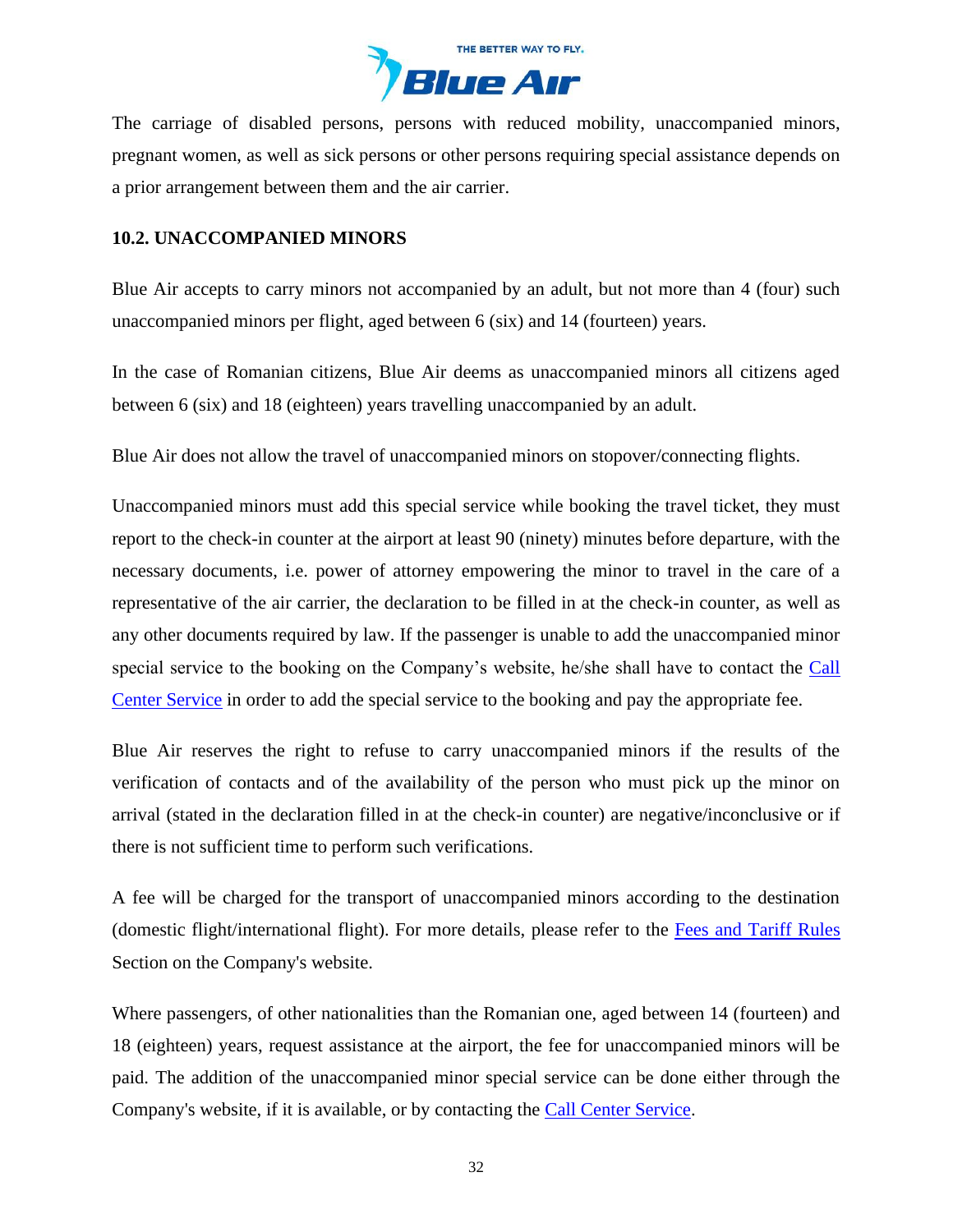

Unaccompanied minors aged between 12 (twelve) and 18 (eighteen) years, regardless of nationality, travelling on domestic flights in Romania, do not pay the additional fee, unless they request assistance at the airport.

In order to ensure that passengers comply with these requirements and restrictions necessary to complete all formalities when carrying unaccompanied minors, the person accompanying the minor to the airport (his/her legal representative) must fill in the declaration for the carriage of unaccompanied minors at the check-in counter at the airport and bear the legal responsibility for the correctness of the information provided as well as for the presentation of the person picking up the minor at the destination.

## **10.3. DISABLED PERSONS AND PERSONS WITH REDUCED MOBILITY**

Blue Air provides assistance to disabled persons and persons with reduced mobility in accordance with the Regulation (EC) No 1107/2006 of the European Parliament and of the Council of 5 July 2006 concerning the rights of disabled persons and persons with reduced mobility when travelling by air.

In accordance with the mandatory requirements in the field of flight safety, disabled persons and persons with reduced mobility cannot purchase seats on the first row or seats at emergency exits.

Having regard to the principle of social inclusion and non-discriminatory treatment, disabled persons and persons with reduced mobility will receive the necessary assistance, in accordance with their special needs, for no additional fee.

Blue Air undertakes and guarantees the carriage of disabled persons or persons with reduced mobility provided that the passengers hold an electronic ticket for the flight and provided that the specific additional service is added in the reservation for each flight leg, at least 48 (forty-eight) hours before the published departure time of such flight.

If a disabled person or a person with reduced mobility is assisted by an accompanying person, Blue Air will make every effort to assign that person a seat next to the disabled person or person with reduced mobility, provided that the passengers notify the air carrier 48 (forty-eight) hours before the published departure time of the flight.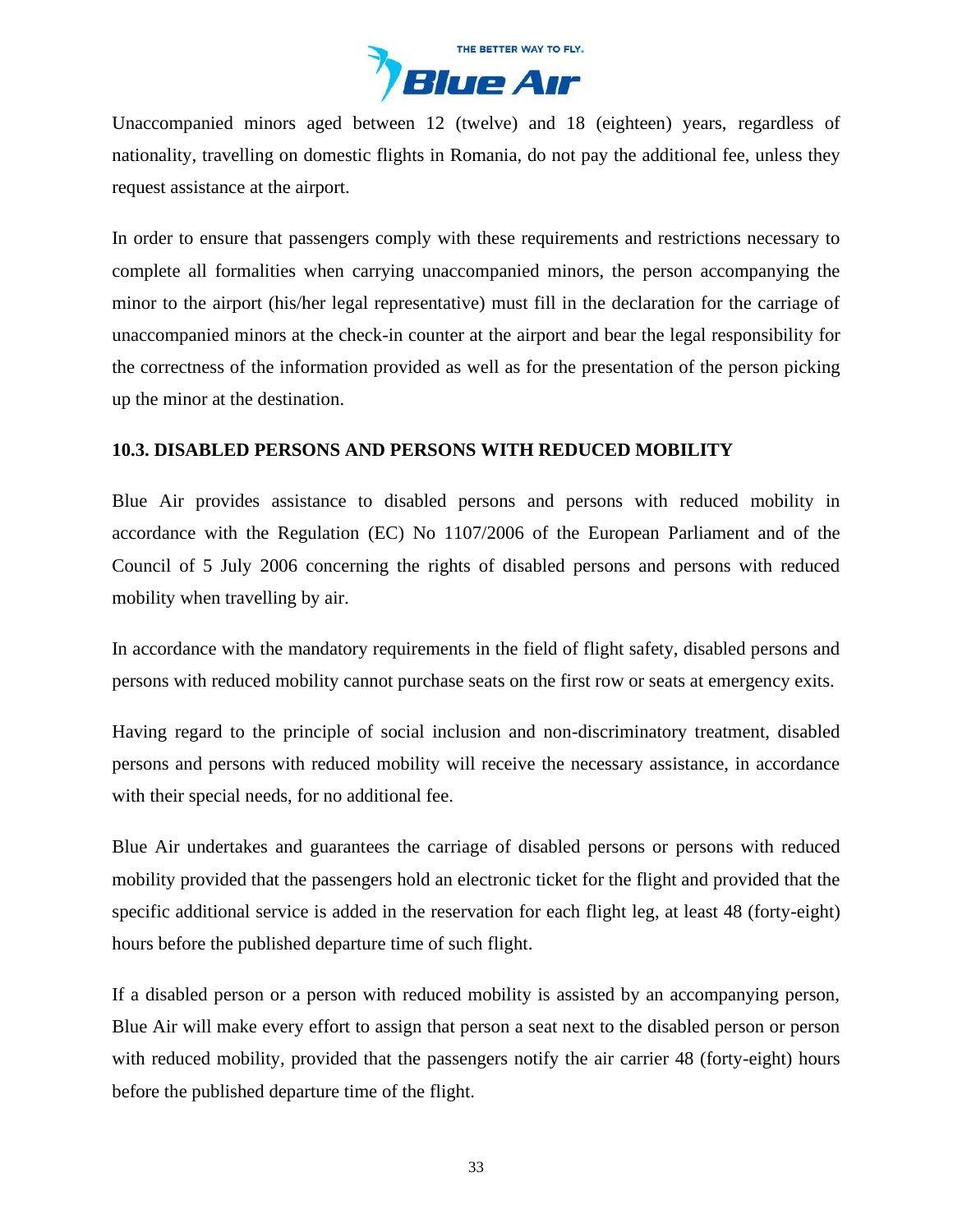

If a passenger needs to use a utility dog, certified as such by the competent authorities, holding valid documents, it will be boarded in the cabin provided that the specific additional service is added to the reservation for each flight leg at least 48 (forty-eight) hours before the published departure time of such flight, as well as under the condition that the passenger undertakes to comply with the national legislation specific to the country where the destination airport is located and with the applicable internal transport rules on utility dogs on board of aircraft, this carriage is performed at no additional fee. Blue Air does not accept psychiatric assistance dogs or emotional support dogs on board its flights.

In the cases where we are informed by a notification sent at least 48 (forty-eight) hours before the flight time that the carriage of at most 2 (two) mobility equipment items, including electric wheelchairs, is required for a disabled person or a person with reduced mobility, we undertake to carry them under the conditions of possible space limitation on board the aircraft, as well as subject to the application of the relevant legal provisions on dangerous items, and this carriage shall be performed at no additional fee.

A disabled person or a person with reduced mobility is entitled, free of charge, to a piece of additional cabin luggage weighing a maximum of 5 (five) kg, containing medical supplies, provided that he/she notifies us at least 48 (forty-eight) hours before the flight time, as well as under the condition of presenting a medical certificate attesting the need to transport medical supplies.

The transport of oxygen cylinders is allowed on board aircraft in accordance with IATA's Dangerous Goods Regulation (DGR). Thus, the oxygen cylinders required for medical use may be transported as hold luggage or as cabin luggage only if they do not exceed 5 (five) kg (gross weight) and the maximum dimensions allowed for cabin luggage, and only if the carrier has previously approved the transport thereof. For in-flight use, they must be secured in such a way as not to disturb other passengers and not to constitute a danger in the event of turbulence.

If wheelchairs, other mobility equipment and assistive devices in the air carrier's custody are lost or damaged during their handling on board the aircraft, the passenger to whom the equipment belongs will be compensated as provided by the national law.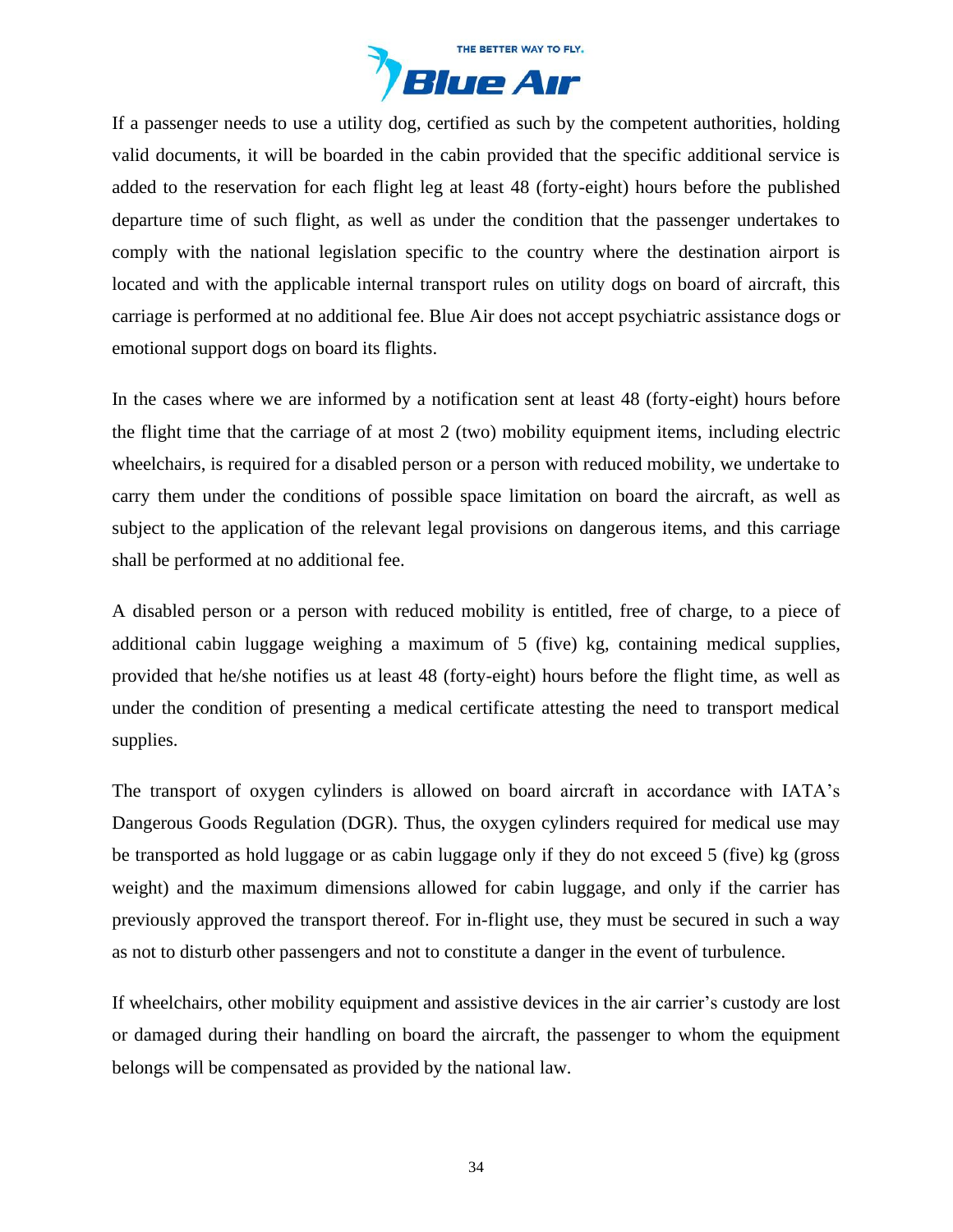

If necessary, flight attendants will provide assistance to disabled persons or persons with reduced mobility when going to the toilets on board the aircraft.

Blue Air and its agents provide disabled persons or persons with reduced mobility information on the special assistance they can benefit from as well as essential information on the flight in the [Special Assistance](https://www.flyblueair.com/en/gb/special-assistance/) Section on the Company's website.

If Blue Air or its agents are notified about a request for specific assistance from disabled persons or persons with reduced mobility, they undertake to transmit this information to all factors involved in the flight.

Blue Air communicates to the competent bodies the number of disabled persons and of persons with reduced mobility who are on board the aircraft and who require specific assistance.

Blue Air will refuse to board and carry disabled persons or persons with reduced mobility in order to comply with the applicable safety requirements established by international, Community or domestic law or to comply with the safety requirements established by the authority that issued the air carrier operating certificate (i.e. the Romanian Civil Aeronautical Authority) or if the dimensions of the aircraft or its doors make the embarkation or transport of the disabled persons or persons with reduced mobility physically impossible.

Persons with reduced mobility or disabled persons who refused boarding for such reasons are entitled to reimbursement or rerouting, as provided in Article 9.2 of these Travel Conditions.

### **10.4. SPECIAL CONDITIONS FOR PREGNANT PASSENGERS**

In the case of passengers who are up to 28 (twenty-eight) weeks pregnant, without complications, they can travel without a medical certificate, as provided in Chapter XVIII of these Blue Air Travel Conditions.

Passengers who are between 28 (twenty-eight) and 36 (thirty-six) weeks pregnant, may travel only if they present a medical certificate, issued no later than 10 (ten) days before the date of each flight, stating the expected date of birth, the confirmation that the pregnancy is without complications, the full name of the physician, and that the passenger is fit to travel by plane.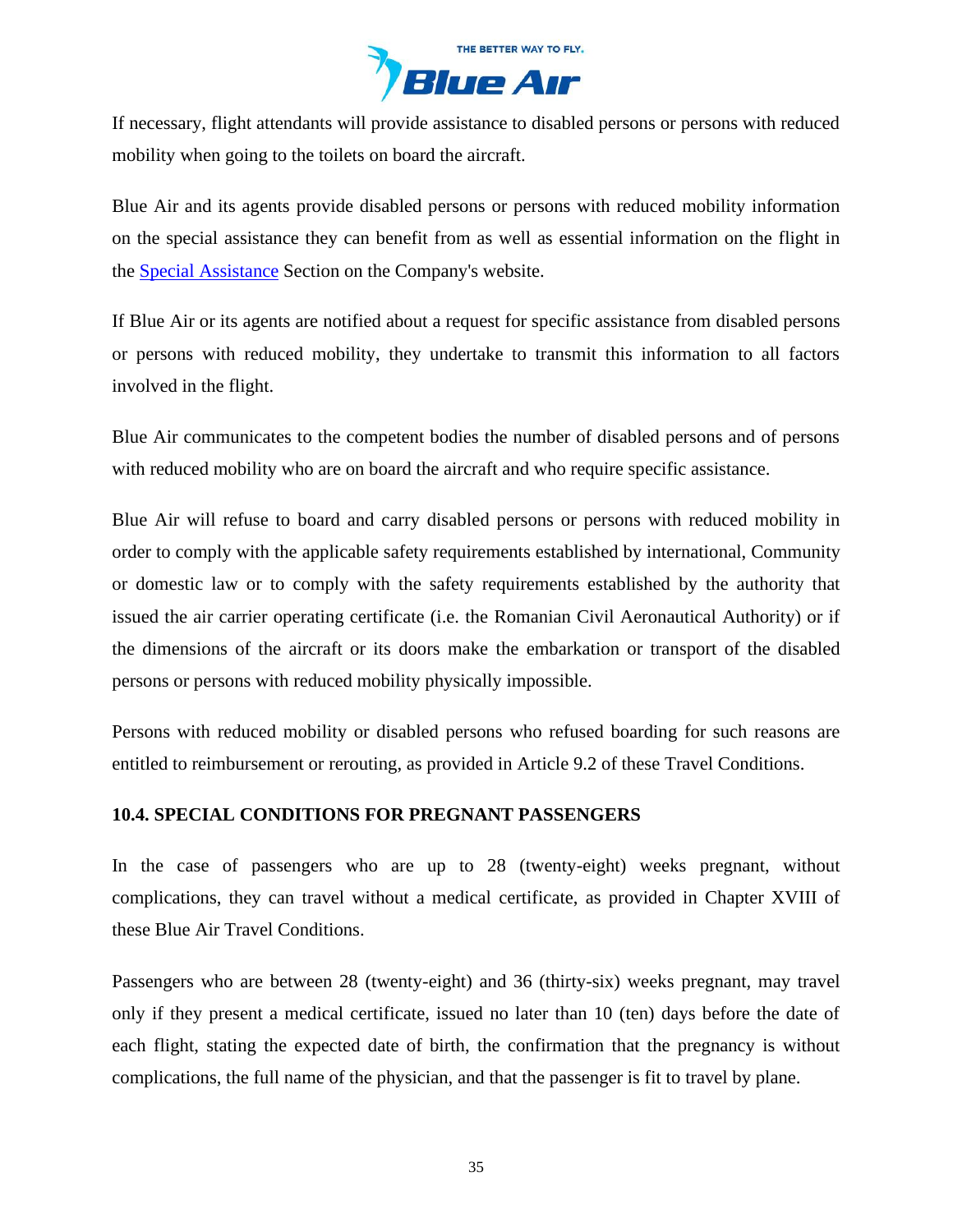

The obligation to present the document mentioned above (the medical certificate), which certifies that the passenger can travel safely, lies solely with the passenger.

In the absence of such a medical certificate, Blue Air reserves the right to refuse to board the passenger in question. Moreover, Blue Air reserves the right to refuse to board a pregnant passenger if it finds that her condition is visibly incompatible with the flight. In such cases, the air carrier is relieved of all liability.

If the passenger is pregnant with one baby, without complications, she is not allowed to travel by plane after the 36th week of pregnancy.

If the passenger is pregnant with twins, triplets, etc., without complications, she is not allowed to travel by plane after the 32nd week of pregnancy.

A passenger can travel after 48 (forty-eight) hours from giving birth, provided the birth was uncomplicated and required no surgery. After caesarean section or if the mother required surgery, the minimum period after which she can travel is 10 (ten) days, if she holds a medical certificate attesting that the passenger is fit for air travel.

# **10.5. SPECIAL CONDITIONS FOR INFANTS**

In the special case of infants up to 7 (seven) days old (inclusively), they can travel only if a medical certificate is presented at the check-in counter at the airport, issued no later than 5 (five) days before the date of each flight, stating the date of birth, the confirmation that the birth was uncomplicated, the doctor's stamp and signature, and the fact that the infant is fit to travel by plane.

In the absence of such a medical certificate, Blue Air reserves the right to refuse to board the infant in question and the air carrier is relieved of all liability.

### <span id="page-35-0"></span>**CHAPTER XI. LUGGAGE**

# **11.1 HOLD LUGGAGE**

### 11.1.1 General Rules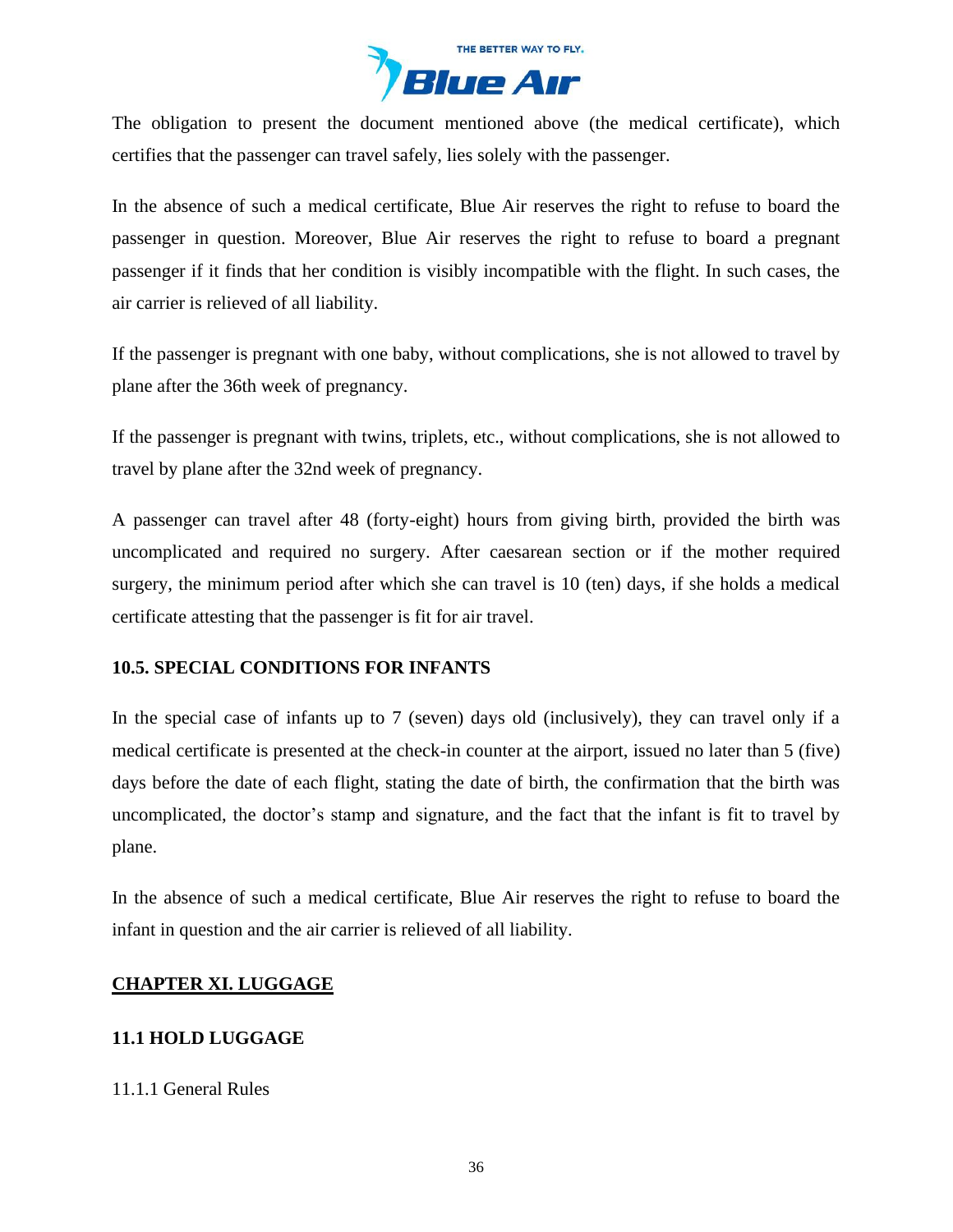

Blue Air offers passengers the opportunity to purchase 3 (thee) types of hold luggage, differentiated according to weight and size:

- a) hold luggage weighing up to 10 kg and measuring a maximum of 55 cm x 40 cm x 20 cm (length x width x height);
- b) hold luggage weighing up to 23 kg and measuring a maximum of 100 cm x 80 cm x 30 cm (length x width x height);
- c) hold luggage weighing up to 32 kg and measuring a maximum of 100 cm x 80 cm x 30 cm (length x width x height).

Each passenger has the right to carry, for a fee, a maximum of 4 (four) pieces of hold luggage with maximum dimensions of 100 cm x 80 cm x 30 cm (length x width x height) and a maximum allowable weight of 32 kg, per piece.

Passengers have the opportunity to purchase this service either through the Company's website or directly from the airport. The hold luggage will be charged according to the type of luggage (hold luggage of 10 kg per piece / hold luggage of 23 kg per piece / hold luggage of 32 kg per piece), the time of purchase, the travel period and the chosen route. For more details, please refer to the [Fees and Tariff](https://www.flyblueair.com/en/gb/fees-and-tariff-rules/) Rules Section.

If the passenger shows up at the airport without having paid the hold luggage fee in advance, he/she will be required to pay a luggage fee. As the case may be, at certain airports, third parties authorised to manage luggage services may charge additional service fees. For more details, please refer to the [Fees and Tariff](https://www.flyblueair.com/en/gb/fees-and-tariff-rules/) Rules Section.

If the passenger shows up at the airport with hold luggage that does not fall within the number, dimensions and/or weight specified in this article, the passenger shall be obliged to pay an excess luggage fee. For more details, please refer to the [Fees and Tariff Rules](https://www.flyblueair.com/en/gb/fees-and-tariff-rules/) Section.

The weight of hold luggage pieces cannot be cumulated ("pulled") between 2 (two) or more passengers.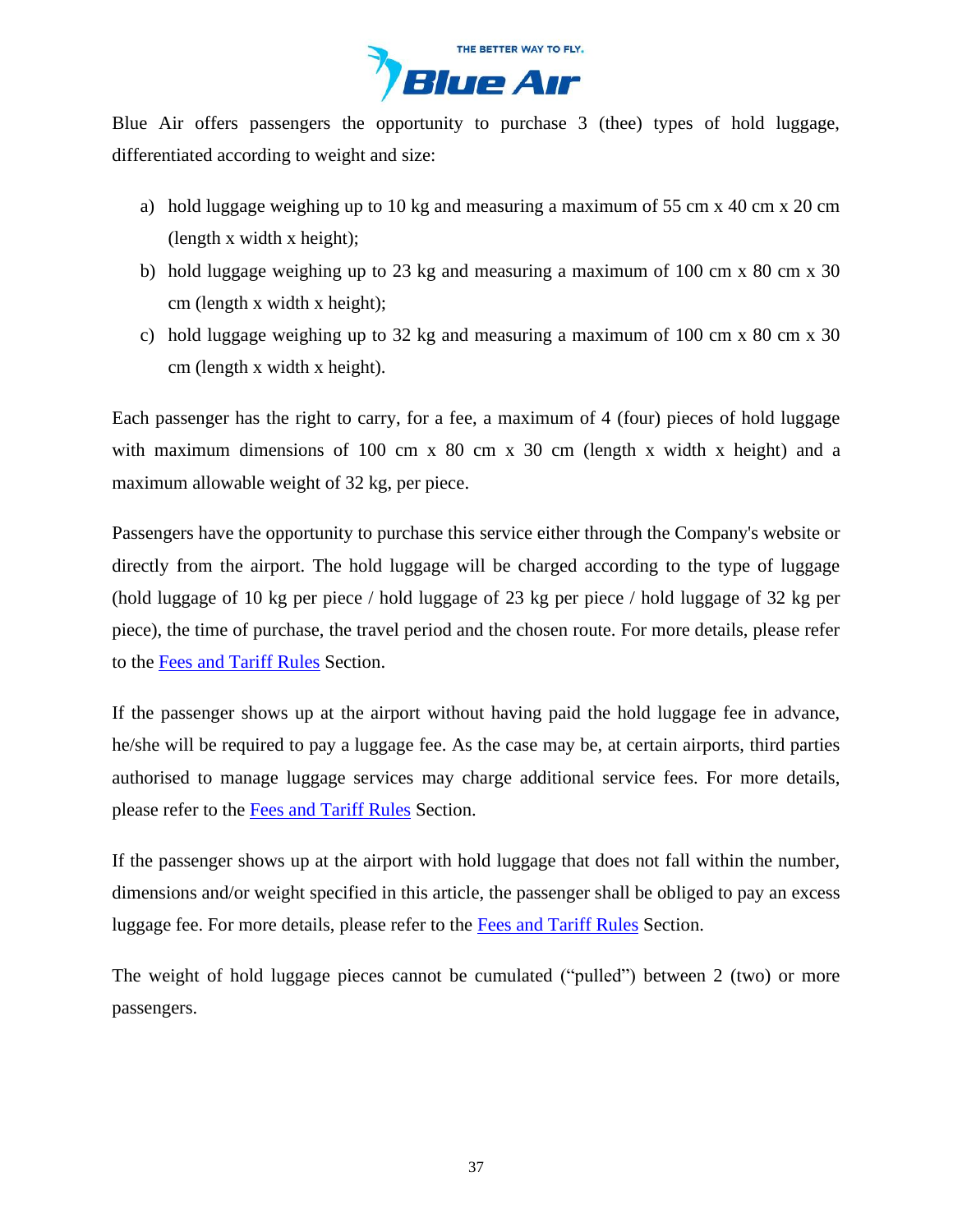

Blue Air accepts the transport of 1 (one) piece of hold luggage of a maximum weight of 23 kg free of charge, for infants up to 2 (two) years old, in accordance with the [Fees and Tariff](https://www.flyblueair.com/en/gb/fees-and-tariff-rules/) Rules Section.

When checking-in a stroller, consisting of one or more parts, for an infant, it will be deemed as hold luggage, and any other luggage checked in for the infant will be charged in accordance with the rules regarding the hold luggage provided in the [Fees and Tariff](https://www.flyblueair.com/en/gb/fees-and-tariff-rules/) Rules Section.

Passengers travelling with children up to 5 (five) years old have the right to carry in the hold, free of charge, one stroller per child.

When the passenger hands over the hold luggage at the check-in counter, the luggage will be issued an Identification Tag, and it will be transferred into the keeping of Blue Air to be transported to the destination.

Blue Air recommends that the passenger writes on the hold luggage the name, address and a telephone number at which he/she can be contacted.

The registered luggage will be carried by the same aircraft as the passenger. If this is not possible for reasons beyond the control of the air carrier, Blue Air is required to make every commercially reasonable effort to carry the hold luggage to the destination listed on the electronic ticket.

# 11.1.2 Transport of bicycles

Bicycles can be carried only as hold luggage, for an additional fee, in accordance with the [Fees](https://www.flyblueair.com/en/gb/fees-and-tariff-rules/)  [and Tariff](https://www.flyblueair.com/en/gb/fees-and-tariff-rules/) Rules Section.

The handlebars of the bicycle must be rotated and fixed along the frame, the pedals must be removed, the wheels must be deflated, and the whole assembly must be packed for protection.

Electric bicycles or other such sports equipment that use lithium batteries are not allowed for transport.

11.1.3 Transport of sports equipment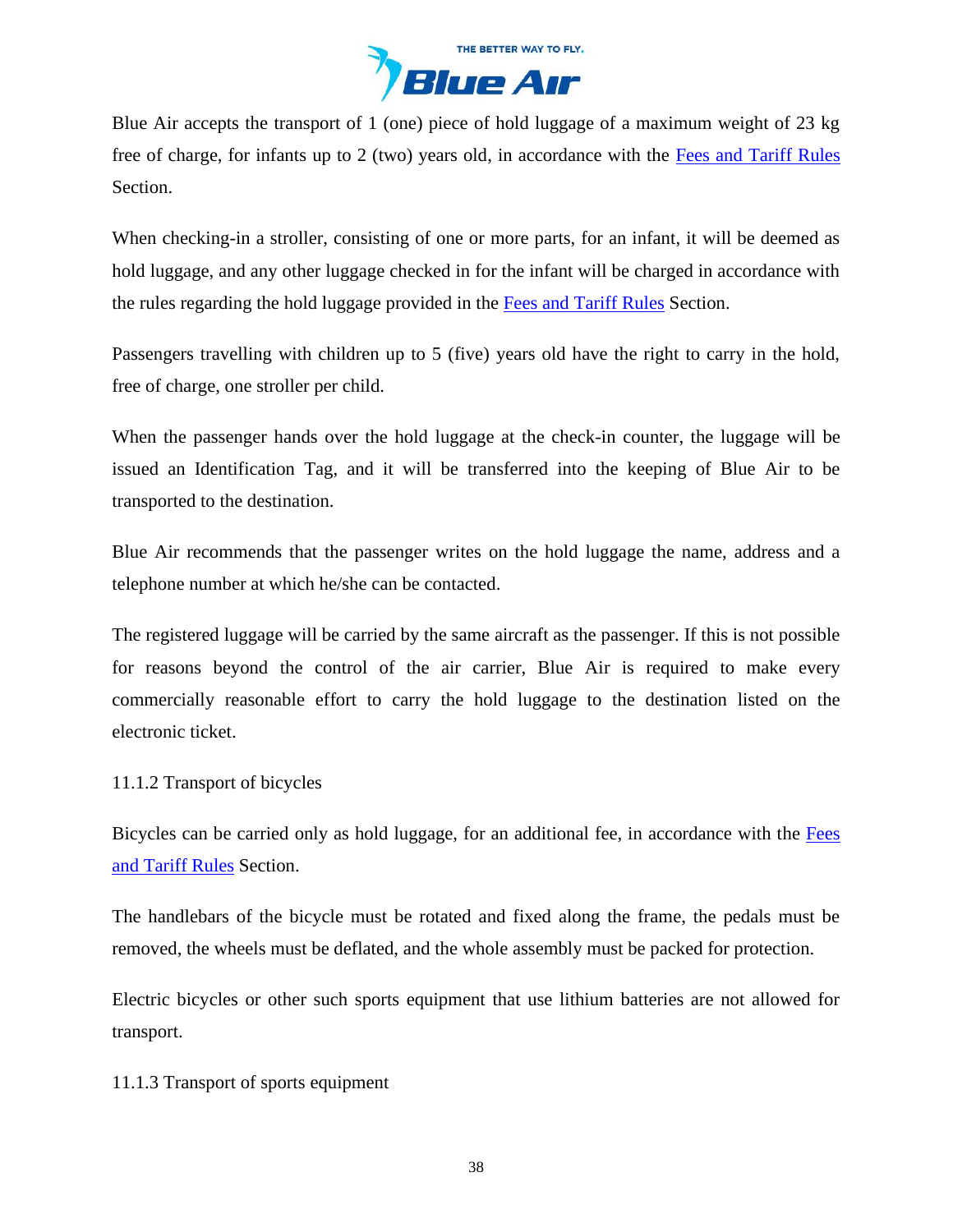

For the transport of sports equipment, the air carrier will charge a fee in accordance with the specific provisions of the [Fees and Tariff](https://www.flyblueair.com/en/gb/fees-and-tariff-rules/) Rules Section. The transport of this type of sports equipment requires packaging in the appropriate cover for transport by aircraft and must not exceed 32 kg.

# **11.2 HOLD LUGGAGE PICK-UP AND DELIVERY**

The passenger is required to pick up the hold luggage when he/she arrives at the destination indicated on the travel ticket / Luggage Identification Tag.

In accordance with Chapter VI of these Travel Conditions, Blue Air does not guarantee connections with other flights, except those sold as connecting flights by Blue Air, and thus Blue Air is not responsible for the transfer of hold luggage to other flights or air carriers, and the passenger is required to pick up the luggage from the carousel and to check it in for the next flight.

If the luggage is not picked up from the carousel and checked in for the next flight, nor picked up within 30 (thirty) calendar days from the time it is registered with the warehouse, it will be kept in the custody of the air carrier against a storage fee. If the luggage stored in accordance with the above-mentioned provisions contain spoiled perishable goods (food, beverages), Blue Air reserves the right to remove such contents of the luggage, without compensating the passenger for this action.

If the hold luggage is not claimed and picked up during this period, Blue Air may dispose of it in any way, without any liability towards the passenger.

The right to pick up the registered luggage lies with the owner or his/her legal representative who holds the Luggage Identification Tag.

# **11.3. LUGGAGE OF DECLARED VALUE**

As an air carrier, Blue Air will accept the carriage of a piece of luggage of declared value, provided that the specific additional service is added to the reservation of the passenger who wishes to carry the luggage of declared value.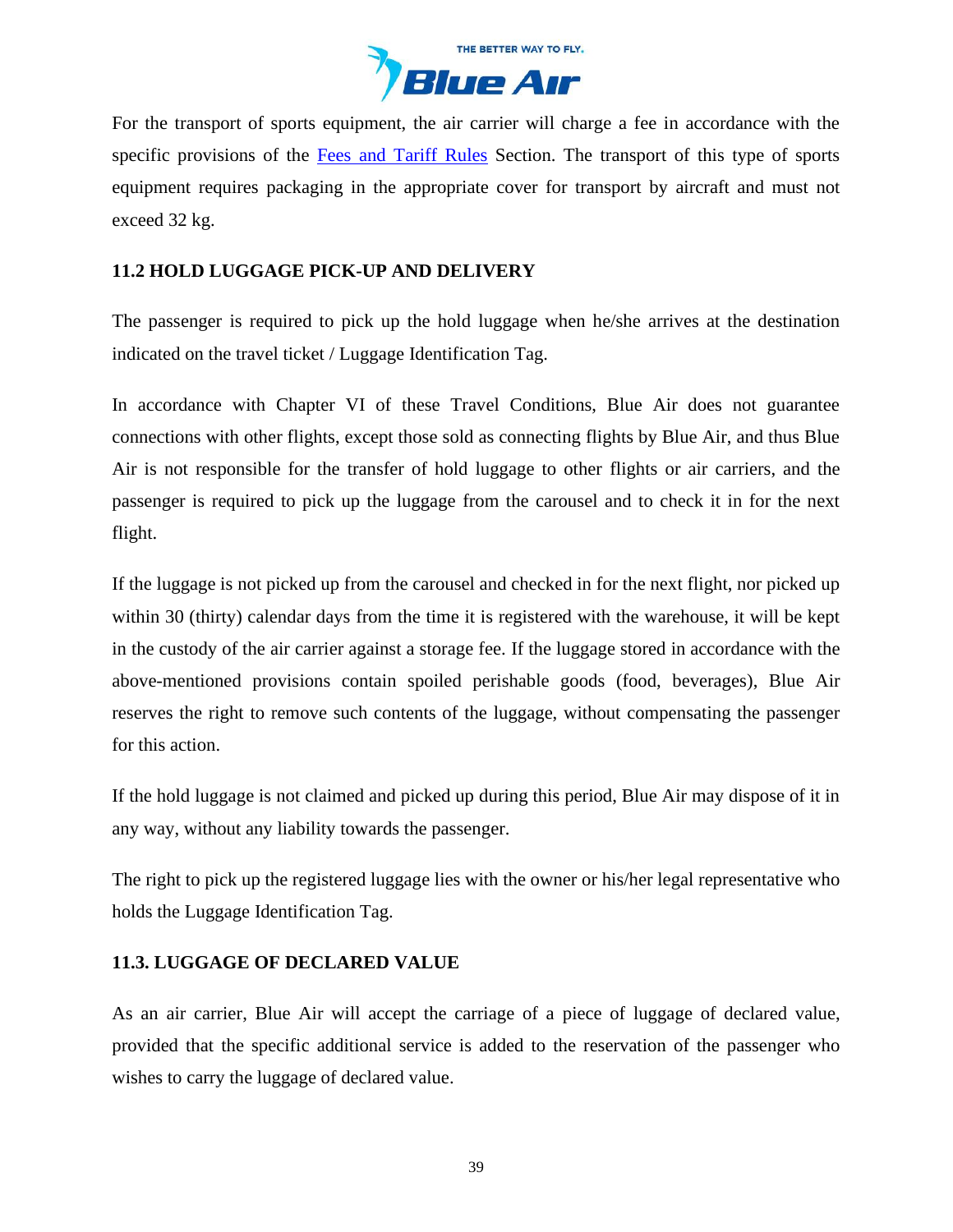

In order to be able to carry a luggage of declared value, the passenger must add the specific additional service during the reservation, paying an additional fee in accordance with the [Fees](https://www.flyblueair.com/en/gb/fees-and-tariff-rules/)  [and Tariff](https://www.flyblueair.com/en/gb/fees-and-tariff-rules/) Rules Section.

The value declared by the passenger cannot exceed by 500 EUR the value provided by law, and the air carrier will be liable, only in the case of loss of luggage of declared value, up to the declared amount.

The passenger may not check-in for carriage luggage of declared value in improper containers, such as cardboard boxes, bags, sacks, backpacks, light suitcases, or other such materials that cannot ensure the integrity of the luggage and its contents.

The passenger must not pack in the luggage of declared value the following items: money, jewellery, precious metals, keys, video cameras, computers, medicines, glasses, sunglasses, contact lenses, watches, mobile phones, personal electronic devices, important documents, cigarettes, tobacco or tobacco products or other valuable items, business documents, passports, artefacts, paintings or other art type and other identity documents.

The passenger is responsible for packing the luggage of declared value so as to be allowed on the flight, and the air carrier assumes no liability for the damage caused by the improper packaging of the luggage of declared value.

If the handling agent processing the luggage of declared value, during the check-in, determines that it requires special packaging in order to ensure the integrity of the luggage and the items packed in it, the passenger must comply with the requirements set by the handling agent, otherwise, Blue Air reserves the right to refuse to carry the luggage of declared value, in accordance with its specific carriage rules, and the luggage will be transported according to the general conditions of carriage (as luggage checked in without declared value). In such cases, the air carrier will not be liable for the declared value and the fee paid by the passenger will not be reimbursed to him/her.

Blue Air will agree to carry luggage of declared value only if Blue Air is the operating carrier on the relevant flight leg.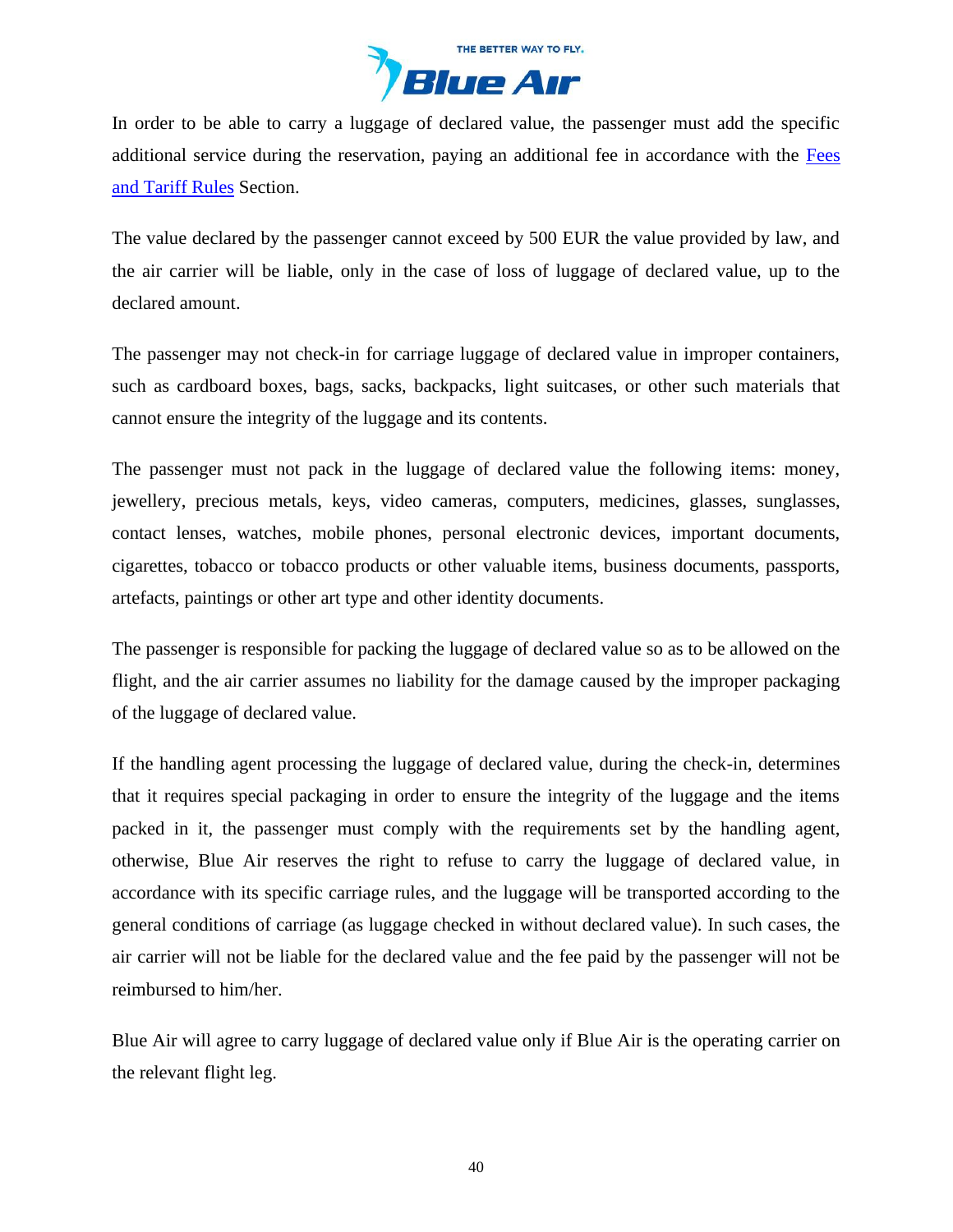

# **11.4. CABIN LUGGAGE**

11.4.1. The passenger can carry, free of charge, one cabin bag of less than 10 kg and up to 40 cm x 30 cm x 20 cm (length x width x height). The dimensions of the luggage include all its accessories (wheels, handles and exterior pockets, among others). Any other personal item (purse/bag), as well as electronic equipment (camera, tablet, laptop, etc.), must be placed in this piece of luggage.

Additionally, each passenger can travel with products purchased from Duty-Free stores at the airport, packaged in sealed Duty-Free bags.

Infants cannot carry free of charge cabin luggage, however, they can benefit from the advantages provided in art. 11.1.1. above.

Musical instruments allowed by the security control may be carried as cabin luggage, only if they comply with Article 11.4.1.

11.4.2. As an exception to Article 11.4.1., passengers who purchase the Priority Boarding Service can carry an additional cabin bag (i.e. a second piece of cabin luggage) of less than 10 kg and up to 55 cm x 40 cm x 20 cm. Passengers can purchase this service through the Company's website or directly at the airport. For more details, please refer to the [Fees and Tariff](https://www.flyblueair.com/en/gb/fees-and-tariff-rules/) Rules Section on the Company's website.

11.4.3. If the passenger wishes to carry fragile luggage exceeding the dimensions or weight allowed for cabin luggage, the passenger may purchase for such luggage an additional seat, mandatory at the window and adjacent to his/her seat, provided that the luggage complies with the following conditions:

- a) it observes the maximum dimensions, i.e. 140 x 43 x 30 cm, if the luggage is placed on the floor, and 60 x 43 x 50 cm, if the luggage is placed on the seat;
- b) it is properly packed so that its outer surfaces do not have sharp/cutting projections;
- c) it is fastened with the seat belt throughout the flight;
- d) it weighs no more than 50 kg.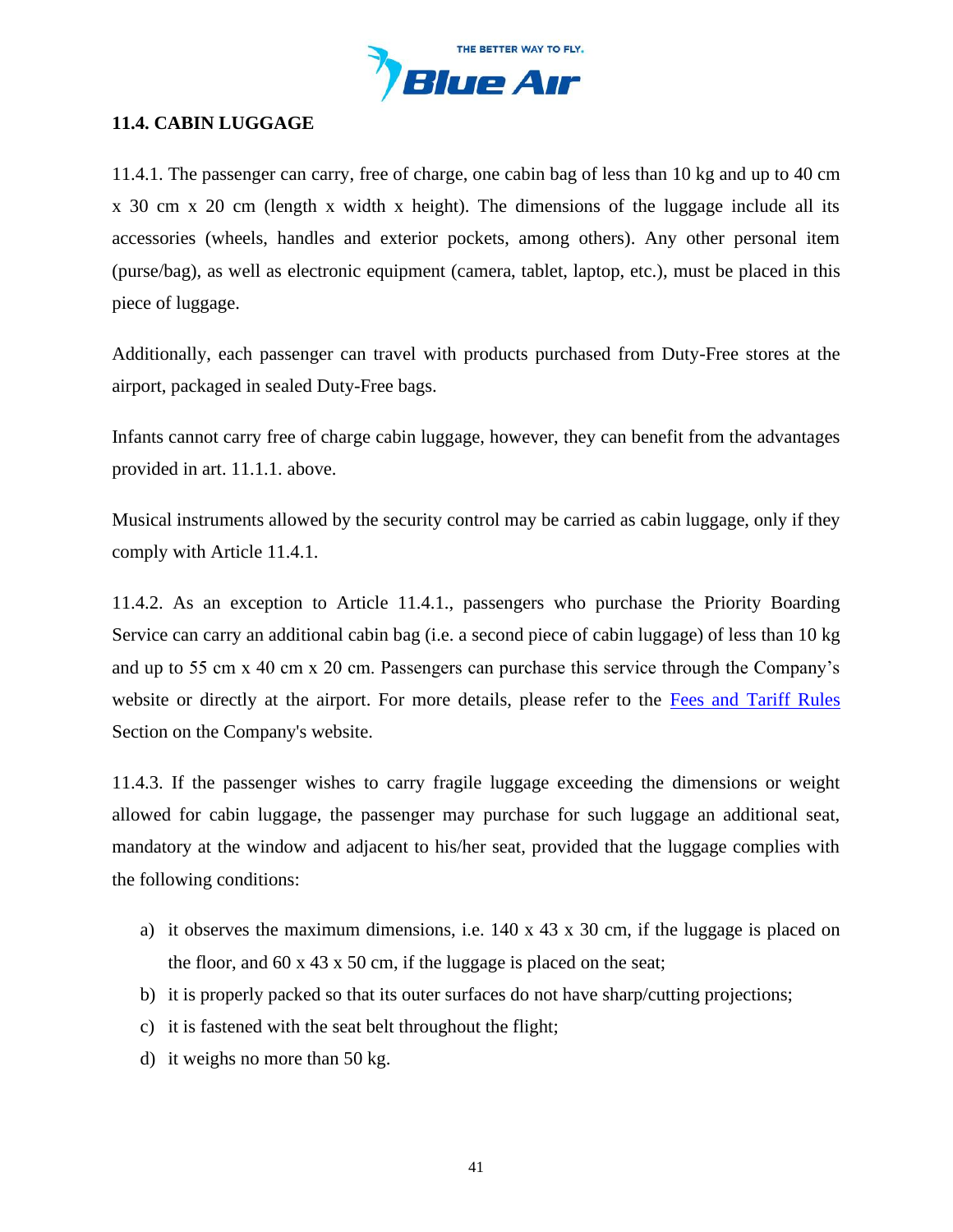

Please note that the passenger will have to carry his/her own luggage aboard the aircraft, without using a luggage cart on board the aircraft, without damaging the interior of the aircraft and without disturbing the other passengers.

11.4.4 If a passenger reports to the boarding gate with cabin luggage not meeting the number, dimensions or weight specified in this Article, the passenger will have to pay an urgent luggage processing fee in accordance with the [Fees and Tariff](https://www.flyblueair.com/en/gb/fees-and-tariff-rules/) Rules Section on the Company's website. The luggage shall be processed as an emergency and shall be tagged with a Limited Release Tag and transported as hold luggage. Upon relocating the non-suitable cabin bag to the hold, the passenger is required to remove and take into the cabin of the aircraft all personal items of strict and urgent necessity (e.g. documents, money, medicines, fragile or valuable items, etc.), as well as the items prohibited in hold luggage (e.g. lighters, lithium-ion batteries, etc.).

11.4.5 In order to meet the travel conditions before boarding, each passenger is required to weigh the cabin luggage and to demonstrate that it fits completely (including the handles, wheels and any other possible protrusion) in the cabin bag sizers (devices for dimensional verification) available both at the check-in counter and at the boarding gate. The airport check-in/boarding staff is entitled to check the passengers' luggage to ensure that it strictly observes these Travel Conditions.

11.4.6 If the storage space in the cabin of the aircraft is exceeded, for reasons of flight safety, the air carrier may require that any cabin luggage be tagged and loaded free of charge into the hold of the aircraft; it will be returned to the passenger at the destination indicated on the electronic ticket. Upon relocating the cabin space exceeding carry-on to the hold, the passenger is required to remove and take into the cabin of the aircraft all personal items of strict and urgent necessity (e.g. documents, money, medicines, fragile or valuable items, etc.), as well as the items prohibited as hold luggage (e.g. lighters, lithium-ion batteries, etc.).

11.4.7 Blue Air reserves the right to refuse carriage of any cabin luggage not meeting the conditions in Articles 11.4.1 and for which the passenger does not meet the conditions in Article 11.4.4. Blue Air reserves the right to refuse carriage of passengers not complying with these Travel Conditions with regard to cabin luggage and of passengers who do not accept to have the cabin luggage carried into the hold of the aircraft for flight safety reasons. Blue Air is not liable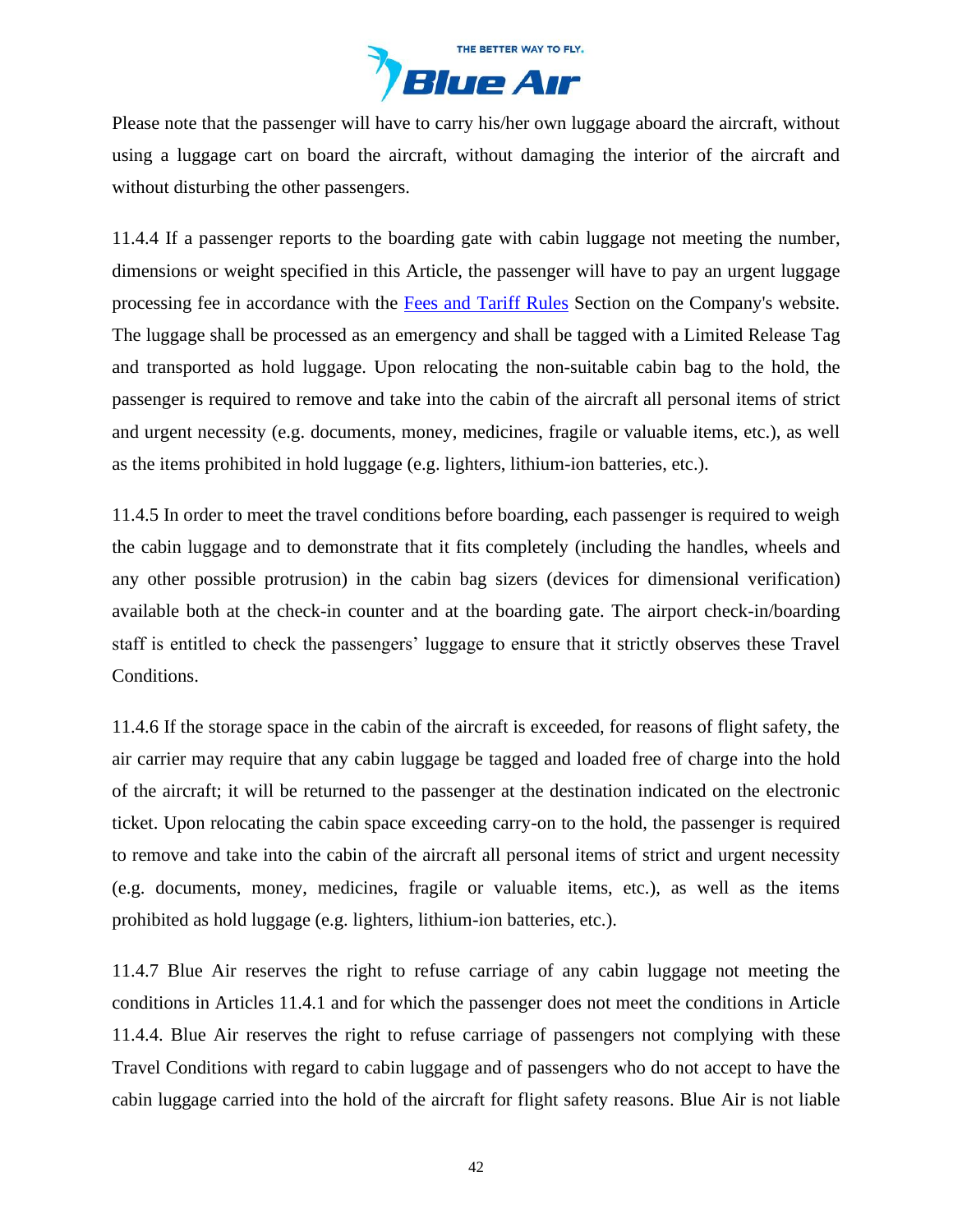

for any damage incurred by the passenger due to his/her refusal to comply with these conditions of carriage for cabin luggage.

## **11.5 ITEMS NOT ALLOWED IN THE LUGGAGE**

Passengers must not have in their luggage items that could endanger the safety of the flight, aircraft or passengers, the items listed in the International Civil Aviation Organisation's (ICAO) Technical Instructions for the Safe Transport of Dangerous Goods by Air, the International Air Transport Association (IATA) regulations, the internal regulations of Blue Air, as well as items prohibited for transport under the laws, rules, orders in force of any state in/from which you travel, e.g.

- a) Radioactive materials
- b) Knives and firearms, lethal or non-lethal ammunition, other than for hunting or sports. Exceptions to this rule are:
	- a. Weapons and firearms and ammunition for hunting or sport shooting, which may be carried only as hold luggage in accordance with the Blue Air Travel Conditions. Firearms must be transported disassembled, in accordance with the laws on weapons and ammunition, and properly packaged, separated from their ammunition. Ammunition is carried according to the International Civil Aviation Organisation's (ICAO) Technical Instructions for the Safe Transport of Dangerous Goods by Air and the International Air Transport Association (IATA) regulations Weapons and ammunition must be declared at check-in.
	- b. Display weapons, swords, daggers and other similar items that can only be carried as hold luggage in accordance with the Blue Air Travel Conditions. They must be declared at check-in.
- c) Tools and other cutting/punching/blunt items carried only as hold luggage in accordance with the Blue Air Travel Conditions. These items must be declared at check-in.
- d) The following items are prohibited in the hold luggage: money, jewellery, precious metals, keys, photo/video cameras, laptops, personal electronic items, important documents, papers, passports or other identity documents, medicines or other items necessary immediately.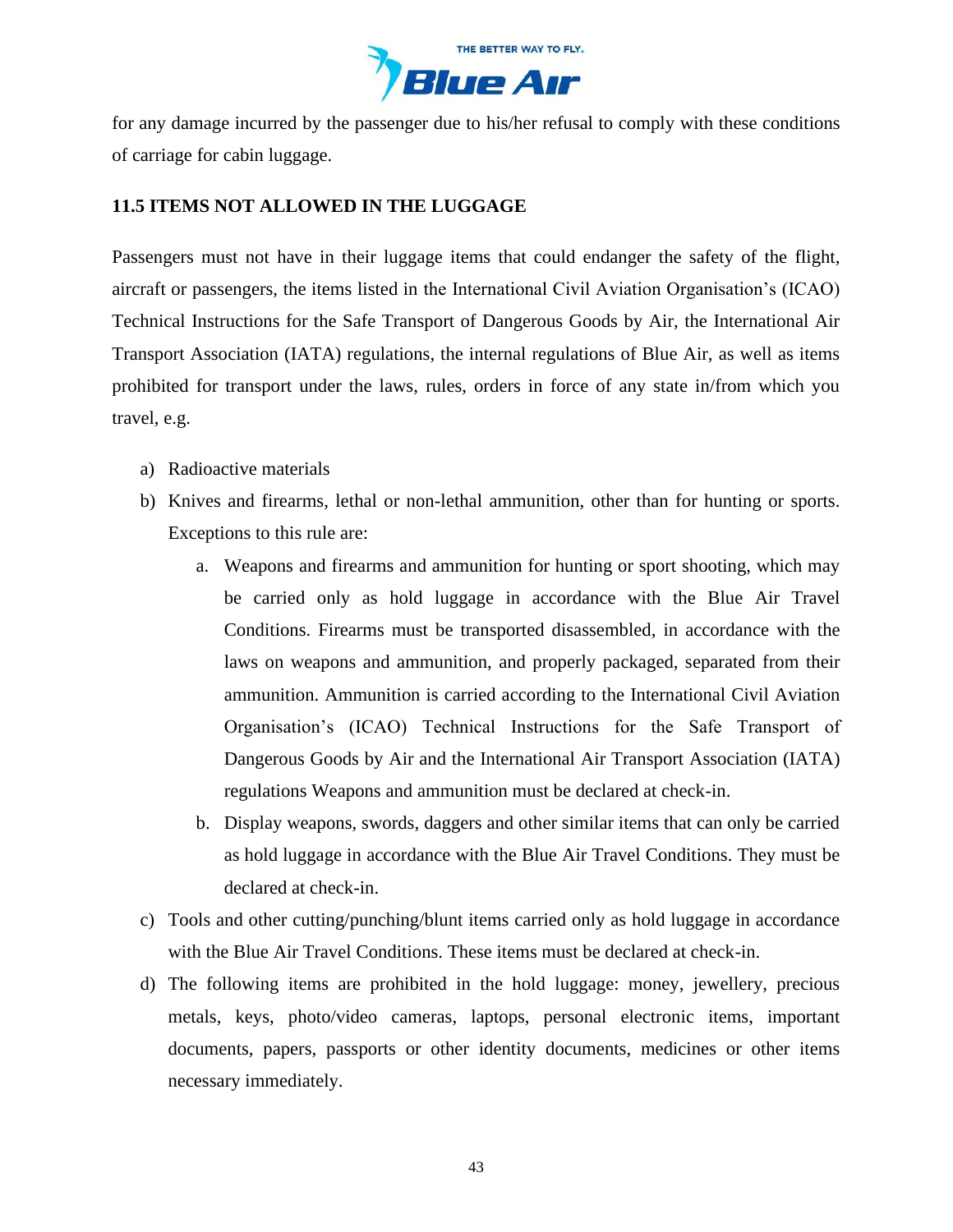

Failure to comply with these clauses exempts the air carrier from liability for any loss, damage or destruction of the said items that occurred during the handling or carriage.

# **11.6 PORTABLE ELECTRONIC DEVICES**

Portable Electronic Devices (PEDs) that contain lithium batteries, such as laptops, mobile phones, tablets, electronic cigarettes and/or any other electronic devices intended for smoking, watches or spare lithium batteries must be carried as cabin luggage in the passenger cabin, to allow the crew to react quickly in the event of an incident involving such a device.

PEDs will be transported in the passenger cabin whenever possible. In exceptional cases where PEDs cannot be transported in the passenger cabin due to their size, they must be transported in the hold luggage, provided that the passenger meets the following conditions:

- a) The portable electronic device must be completely switched off and effectively protected against accidental turn on. In order for the air carrier to ensure that the device is not powered during air transport, any application, alarm or preset configuration that can turn it on must be disabled;
- b) The battery of the portable electronic device must be removed so that it can be transported in accordance with the flight safety rules. Thus, a portable electronic device with batteries that cannot be removed will not be accepted for flight, either as cabin luggage or as hold luggage;
- c) The portable electronic device must be protected against the risk of accidental damage by placing it in a suitable package or housing or by placing it in a rigid bag protected by adequate cushioning (e.g. clothing);
- d) Portable electronic devices must not be carried in the same luggage with other flammable materials (e.g. perfumes, aerosols, etc.);

For flight safety and security reasons, the air carrier may prohibit or restrict the use of electronic devices on board aircraft, e.g. mobile phones, laptops, tablets, mobile recorders, portable radios, CD players, game consoles or transmission/reception devices, including remote-controlled toys and any other such devices.

### **11.7 LIVE ANIMALS**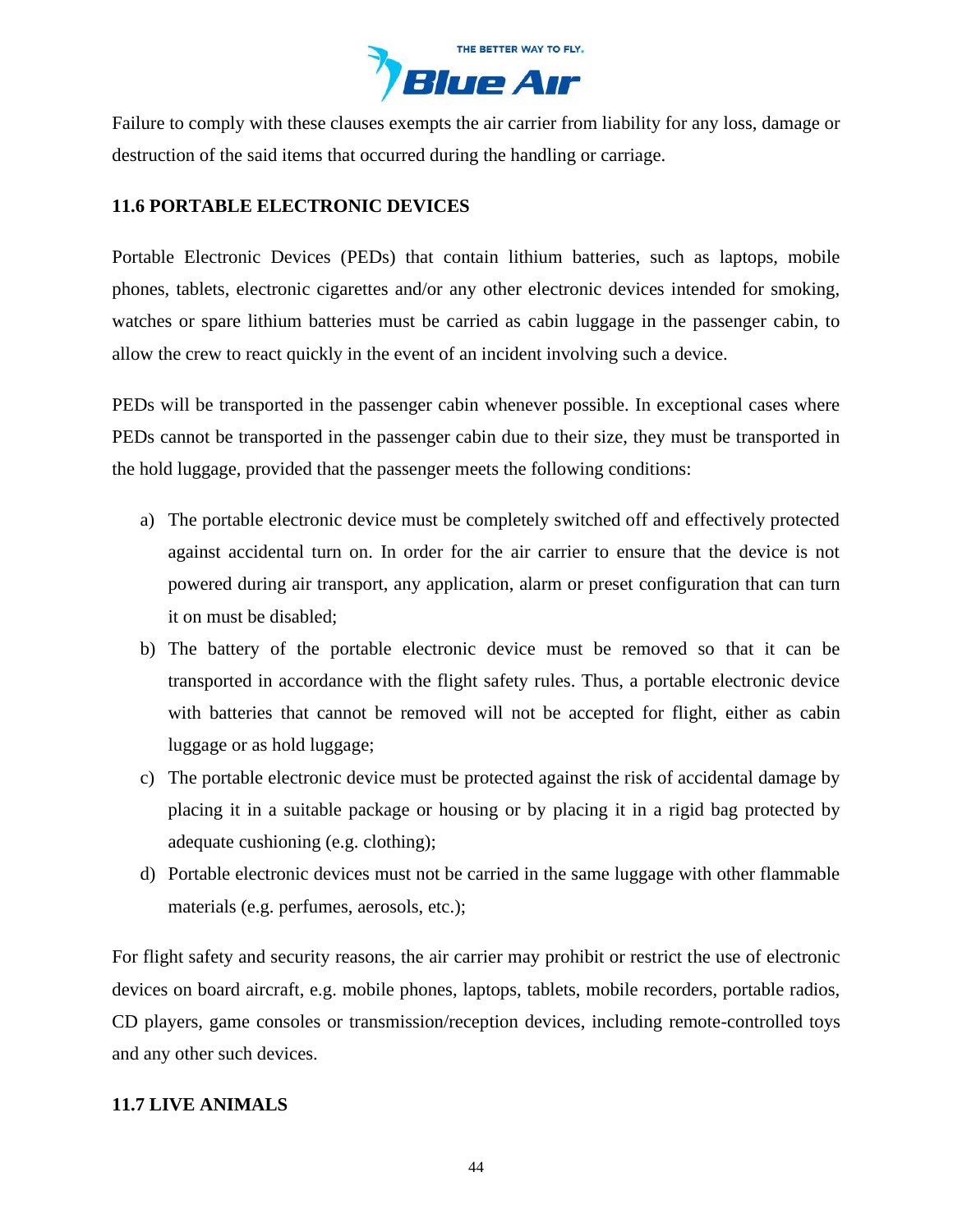

11.7.1 Blue Air allows the carriage on board of small pets (dogs and cats) which are at least 3 (three) months old, vaccinated, clean, odourless, weaned, not pregnant, in specialized cages of maximum dimensions 45 cm x 30 cm x 23 cm (length x width x height), with a total weight (pet + cage) of maximum 6 (six) kg. The cage for the animal must be provided by the passenger and comply with the size and weight conditions, as well as with the requirements of solidity, protection of the animal and persons and surrounding items, as it will be placed under the front seat throughout the flight. The maximum number allowed is 3 (three) such pets on a flight.

In this case, the transport is carried out for a fee per animal per flight leg, if the ticket/SSR is purchased on the Blue Air website, via the Call Center Service or for an increased fee per animal per flight leg if this service is purchased at the airport. For more details, please refer to the [Fees](https://www.flyblueair.com/en/gb/fees-and-tariff-rules/)  [and Tariff](https://www.flyblueair.com/en/gb/fees-and-tariff-rules/) Rules Section.

Transportation of several animals sharing one cage is allowed, provided that they are very young (between 3 and 6 months), of the same species and the same age, and are ensured decent comfort (to be able to stand without tilting their heads and to lie down simultaneously without being forced to touch each other), within the permitted weight and dimensions.

If the pet cage does not meet the size and weight requirements set out above, it may be transported to the cargo hold, subject to availability and compliance with the conditions mention in article 11.7.2., and the passengers will be required to pay the difference between the fee for carrying pets in the cabin and the fee for carrying pets in the hold.

Passengers who intend to travel with their pets in the cabin are required to report to the check-in counter at the airport at least 90 (ninety) minutes before take-off, with the documentation mentioned in Article 11.7.3, in order to perform the formalities necessary for travelling with pets. The passengers must report to the check-in counter even if they have checked in online and they do not have hold luggage to be checked in/handed over.

Only one animal cage per passenger is allowed in the cabin. An additional animal, in a kennel with the above-mentioned dimensions, can be embarked in the cabin only if an additional seat is purchased, in accordance with Article 11.4.3.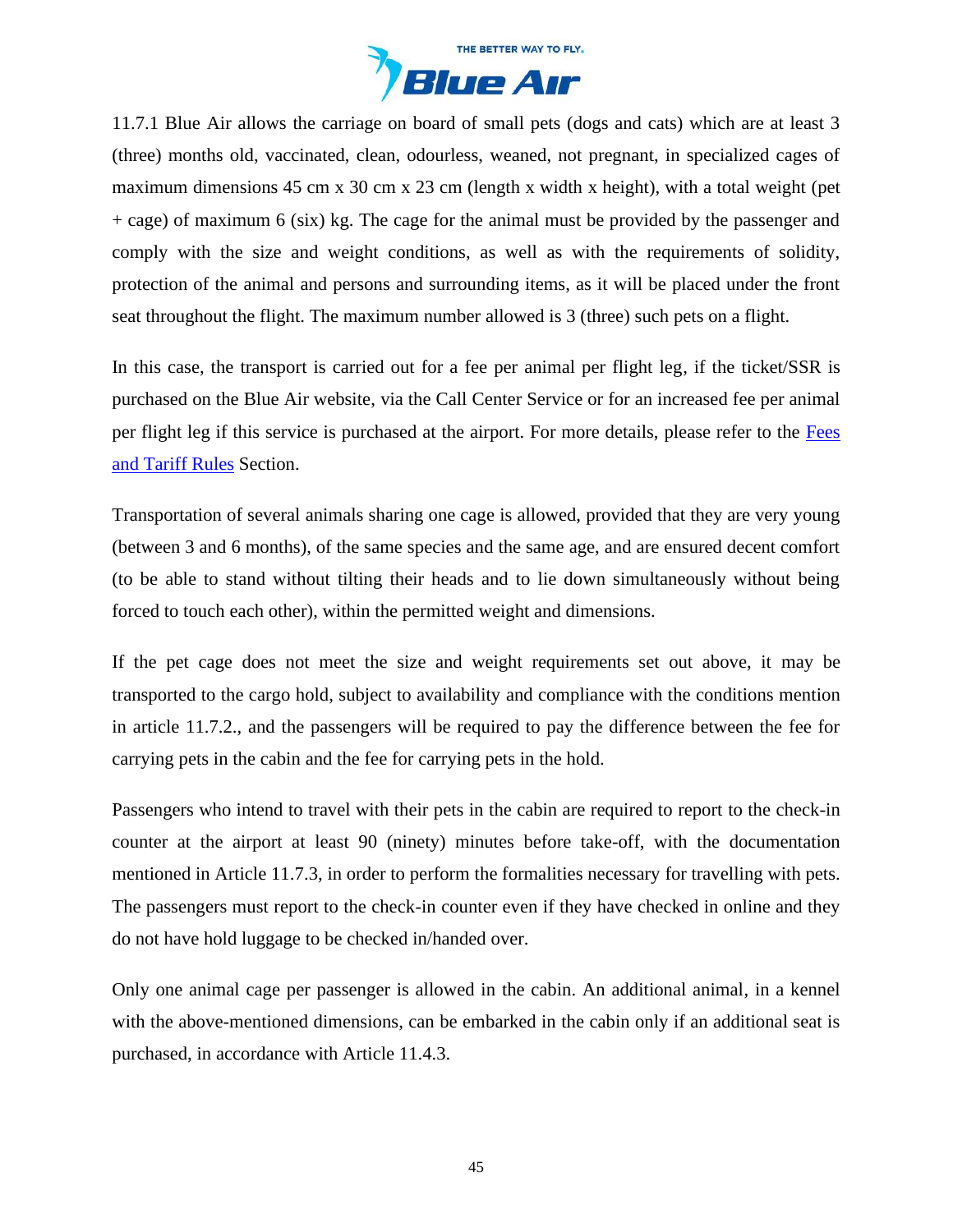

Passengers travelling accompanied by their pets in the cabin will be allocated seats starting from the penultimate row, so as not to create any discomfort to other passengers. If there are several pets in the cabin, Blue Air reserves the right to position them at least 10 (ten) rows apart, to avoid noisy animal interaction.

11.7.2 Blue Air allows the carriage in the hold of the aircraft of pets, dogs or cats, in standard cages compliant with the IATA regulations, of no more than 120 cm x 80 cm x 80 cm (length x width x height), within the limit of 3 (three) such transports per flight.

In this case, the transport is carried out for a fee per animal per flight leg if the ticket/SSR is purchased on the Blue Air website or via the Call Center Service or for an increased fee per animal per flight leg if this service is purchased at the airport. For more details, please refer to the [Fees and Tariff](https://www.flyblueair.com/en/gb/fees-and-tariff-rules/) Rules Section on the Company's website.

There can be carried several animals sharing one cage, subject to the following conditions:

- a) no more than 3 (three) very young animals of the same species and the same age (aged between 3 and 6 months) and with a maximum individual weight of 8 (eight) kg;
- b) no more than 2 (two) adults, trained for cohabitation, of similar age and size and with a maximum individual weight of 14 (fourteen) kg;
- c) they must be ensured decent comfort (to be able to stand upright without tilting their heads and to be able to lie horizontally at the same time without being forced to touch each other).

If the carried animal and its cage exceed 32 kg, Blue Air will apply an additional fee and this fee can only be paid during check-in. For more details, please refer to the [Fees and Tariff](https://www.flyblueair.com/en/gb/fees-and-tariff-rules/) Rules Section on the Company's website.

The cages used to carry animals on board aircraft must comply with the requirements of the IATA Live Animal Regulations (LAR). Animal transport bags are not suitable for the carriage of animals in the hold. Thus, in general, the cage must:

a) be large enough so that the animal can stand upright, turn in the cage and lie horizontally naturally;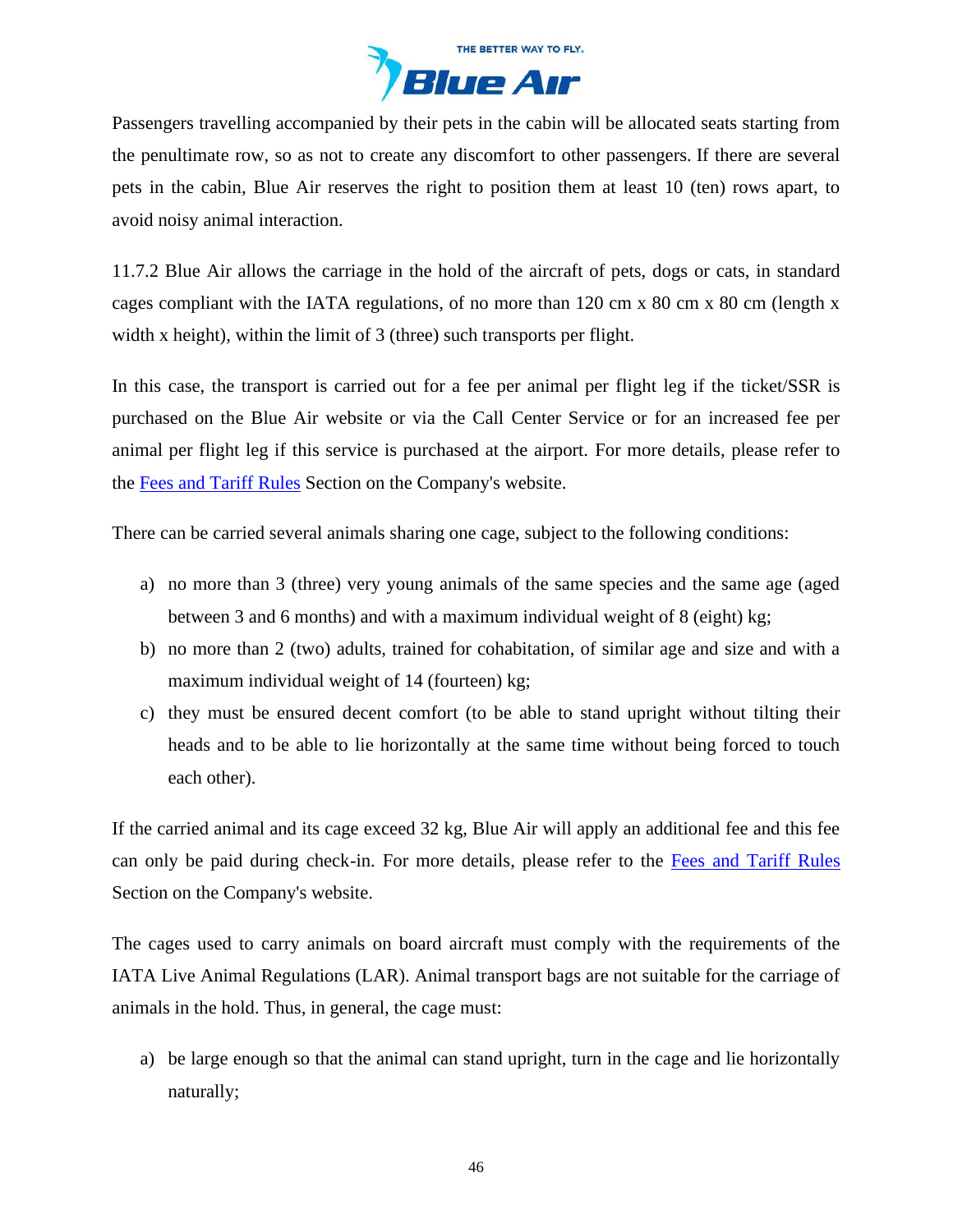

- b) be robust, clean, closed, tight and protected against possible penetration of the claws of the transported animals;
- c) protect the person handling it against being scratched or bitten by the animal;
- d) prevent the deterioration of the animal's health condition;
- e) prevent any part of the animal from protruding from the cage;
- f) be adequately ventilated on at least 3 (three) sides;
- g) have containers for food and water to which the animal has access;
- h) be provided by the passenger;

Blue Air does not allow the carriage in the hold of the aircraft of pets on stopover / connecting flights. The transport of brachycephalic animals in the hold is not recommended.

Blue Air reserves the right to refuse the carriage of live animals if:

- a) the transport capacity of the aircraft is exceeded;
- b) the cage is not strong enough considering the mass and strength of the animal, it allows the leakage of substances outside, which can affect the animal or items and persons around;
- c) the animal is excessively jittery. In this case, we recommend consulting a veterinarian before the flight, for possible preventive medical measures, to ensure the calmness and health of the animal.

11.7.3 In order to travel with a pet in an EU Member State, live animals must meet the following conditions:

- a) they must have an identification microchip implanted under the skin;
- b) they must have a health card;
- c) they must have a valid rabies vaccine, according to the [legislation;](https://ec.europa.eu/food/animals/movement-pets/eu-legislation/non-commercial-movement-within-eu_en)**Error! Hyperlink reference not valid.**
- d) they must hold a passport for animals, issued by a veterinarian.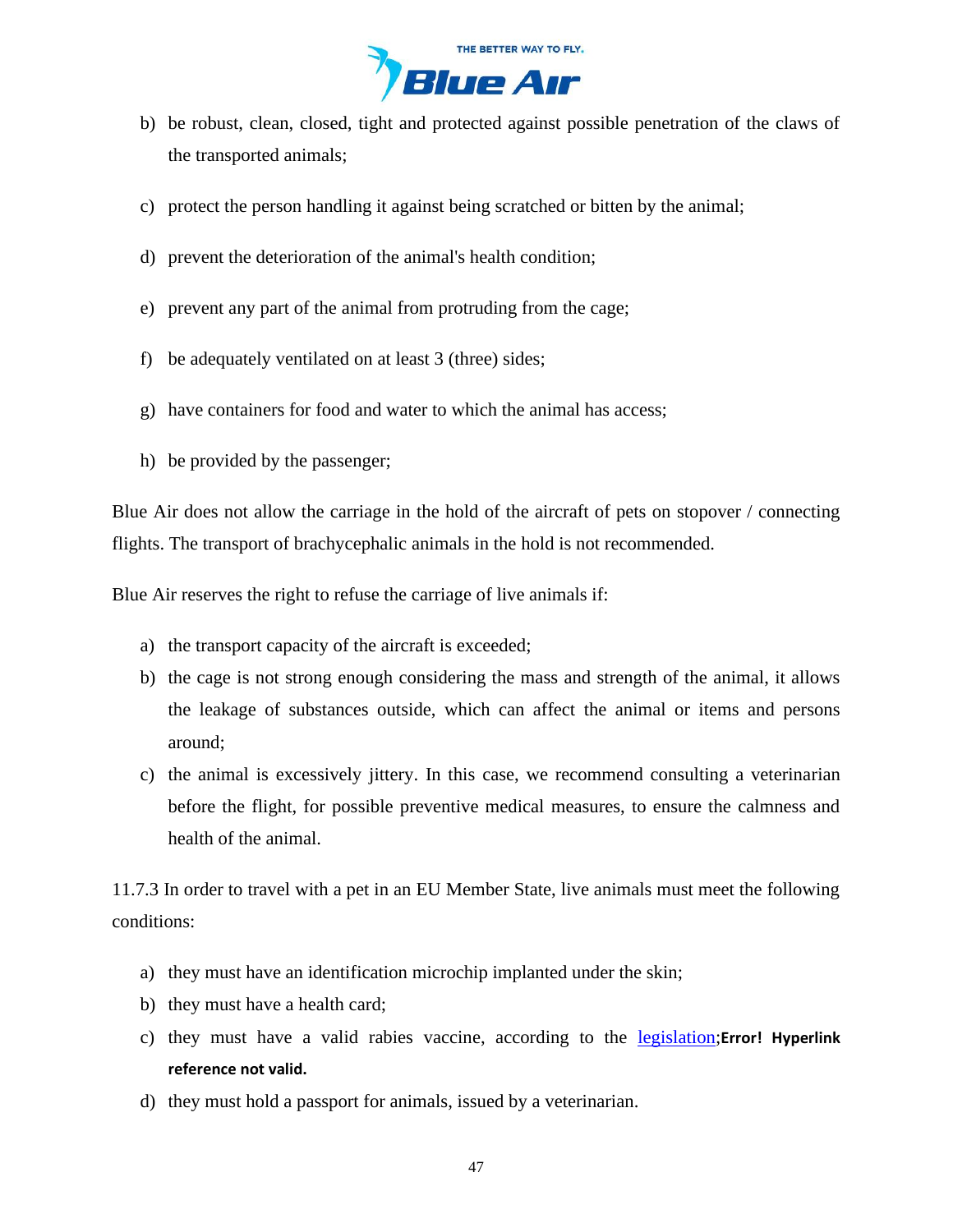

11.7.4 On the flights to Great Britain and to/from Germany (Cologne), the transport of live animals is not accepted, neither in the passenger cabin nor in the cargo hold. The transport of live animals is permitted on flights from Great Britain with an exception for Luton (LTN) airport.

11.7.5 On flights from Ireland, the transport of live animals in the aircraft hold as registered luggage not accepted, however the transport of live animals in the cabin, as cabin luggage, is accepted under the conditions stipulated in art. 11.7.1 above, and in the hold of the aircraft (as cargo service). For more details, please visit the following [link.](https://ec.europa.eu/food/animals/movement-pets/eu-legislation/non-commercial-movement-within-eu_en)

11.7.6. If clients want to transport unaccompanied live animals, this can be done exclusively through the cargo service (for more details, please visit the following [link\)](https://www.flyblueair.com/en/gb/cargo/).

## **11.8 HUMAN REMAINS**

The transport of human remains is allowed under the following conditions:

- a) If the human remains are to be carried in a coffin, this can be done exclusively through the cargo service (for more details, please visit the following [link\)](https://www.flyblueair.com/en/gb/cargo/)
- b) If the human remains are to be carried in an ash urn, this can be done either in the checked-in hold luggage, in compliance with Article 11.1.1., or in cabin luggage, in compliance with Article 11.4.1, or through the cargo service (for more details, please visit the following <u>link</u>)

Ash urns must meet the following conditions for carriage: the packaging must ensure tightness and complete discretion throughout the journey and be made of a material that allows X-ray inspection (therefore, not lead or titanium).

The passenger carrying human remains in an ash urn must have all the documents required by the competent authorities at the points of departure, transit and destination.

Blue Air is not responsible for the conditions of acceptance of urns with human remains imposed by other companies operating any connecting flights.

# **11.9 WEAPONS AND AMMUNITION**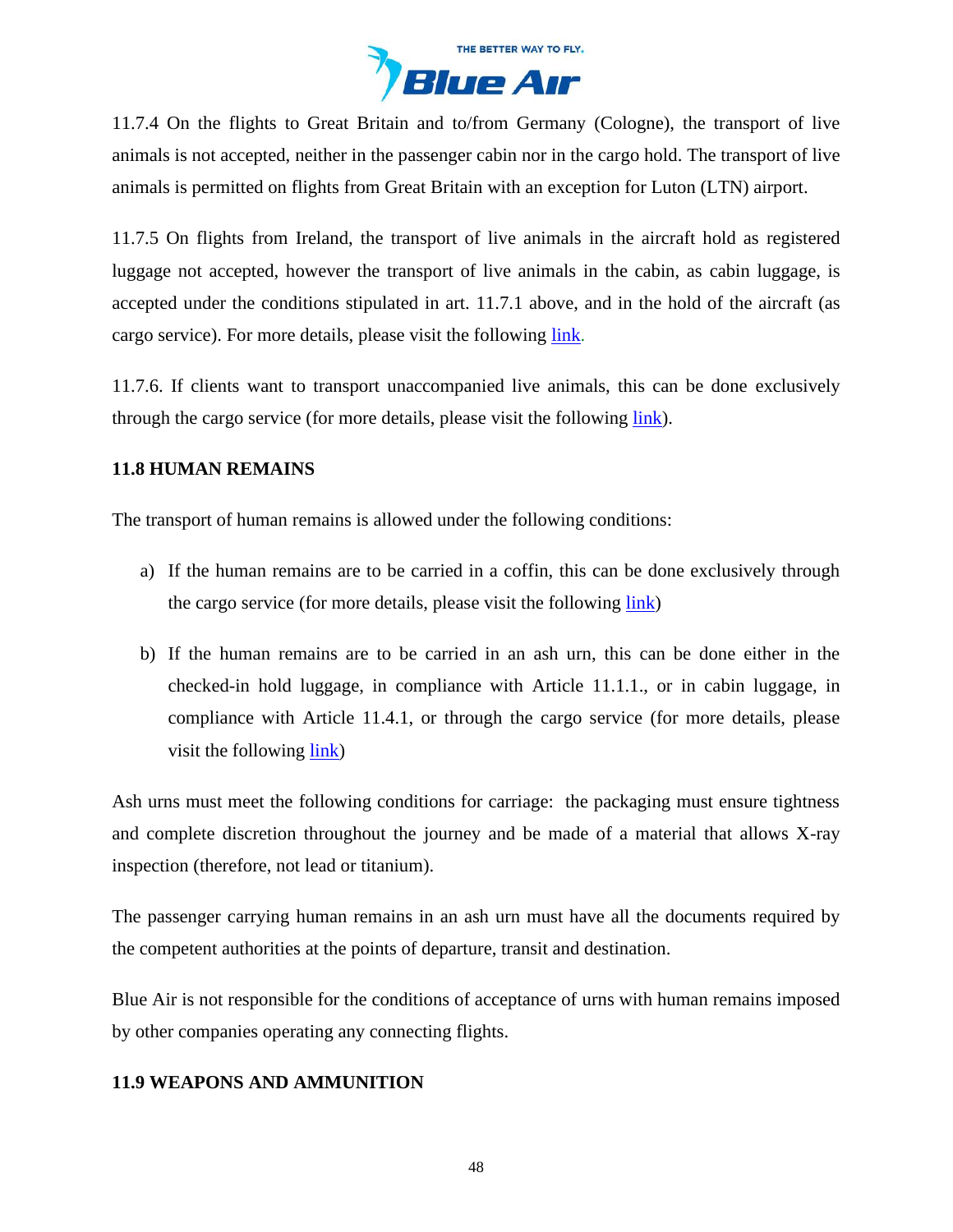

11.9.1 In order to carry a weapon, the passenger must comply with the weapons and ammunition regime provided by the relevant legislation and hold a firearms license. Weapons can only be carried as hold luggage. Firearms must be transported disassembled, in accordance with the laws on weapons and ammunition, and properly packaged, separated from their ammunition. Ammunition is carried in compliance with the International Civil Aviation Organisation's (ICAO) Technical Instructions for the Safe Transport of Dangerous Goods by Air and the International Air Transport Association (IATA) regulations Weapons and ammunition must be declared at check-in.

In accordance with IATA regulations, a passenger may not carry more than 5 (five) kg of ammunition/flight.

11.9.2. In order to carry a weapon, the passenger must pay a fee for transporting a weapon, payable online or during the check-in as a Special Service. For more details, please refer to the [Fees and Tariff](https://www.flyblueair.com/en/gb/fees-and-tariff-rules/) Rules Section on the Company's website.

# <span id="page-48-0"></span>**CHAPTER XII. FLIGHT SCHEDULE, FLIGHT MODIFICATION, FLIGHT CANCELLATION**

# **12.1. FLIGHT SCHEDULE AND MODIFICATION**

12.1.1. The schedule for Blue Air flights is the one published in the booking system or on the Blue Air website. The flight schedule may change between the date of publication and the date of travel. Any changes in the Blue Air schedule will be displayed in the booking system and on the Blue Air website.

12.1.2. When making the reservation, passengers are made available the flight schedule in force on that date, which will be indicated on the Travel Ticket issued following the reservation and payment confirmation.

Blue Air shall make every commercially reasonable effort to inform the passenger about any changes in the flight schedule, by all means available to the air carrier (email/telephone/handling agent), which is why we recommend that the contact details provided at the time of making the reservation belong to the passenger.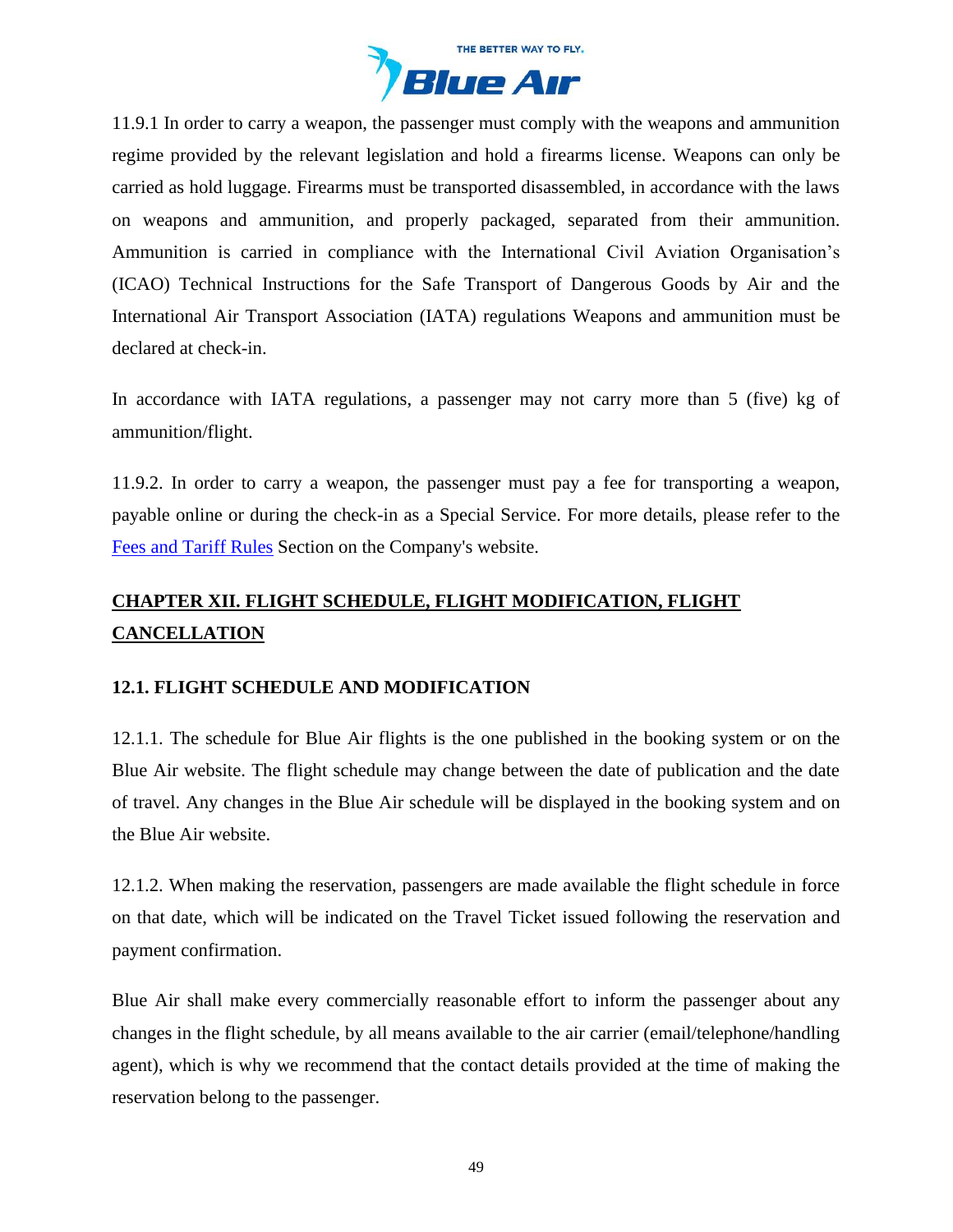

If Blue Air does not have the contact details of the passengers (for reasons not attributable to the air carrier), Blue Air rejects any liability arising from any change in the flight schedule, including in cases where the information was transmitted to a third person/company.

12.1.3 If the air carrier is obliged, for various reasons, to change the flight schedule by more than 3 (three) hours from the original schedule, it shall offer passengers who have valid travel tickets on the flight whose schedule has been modified, the possibility to choose, up to 4 (four) hours before the modified take-off time, between:

- a) re-routing, under comparable transport conditions, to the final destination. Passengers will be able to choose the re-routing on another flight operated by Blue Air on the same route, with the new travel date either with a maximum of 14 days before the departure date of the modified flight or with a maximum of 30 days after the departure date of the modified flight, depending on the availability of seats; or
- b) reimbursement, within 7 (seven) days, of the full cost of the ticket at the purchase price, for the part or parts of the journey not performed.

In the case of paragraph b) above, passengers may choose to receive the reimbursement in the form of additional services provided by the air carrier, vouchers or uploading the Blue Air Wallet.

### **12.2. CANCELLATION OF FLIGHTS**

If the air carrier is compelled, for various reasons, to cancel a scheduled flight for which it sold travel tickets, it will act in accordance with the relevant international and European legislation, immediately offering the passengers in question the possibility to choose between:

- a) reimbursement, within 7 (seven) days, of the full cost of the ticket at the purchased price, for the part or parts of the journey not performed, or
- b) rerouting, under comparable transport conditions, to the final destination. Passengers will be able to choose re-routing on another flight operated by Blue Air on the same route with the new travel date either a maximum of 14 days before the departure date of the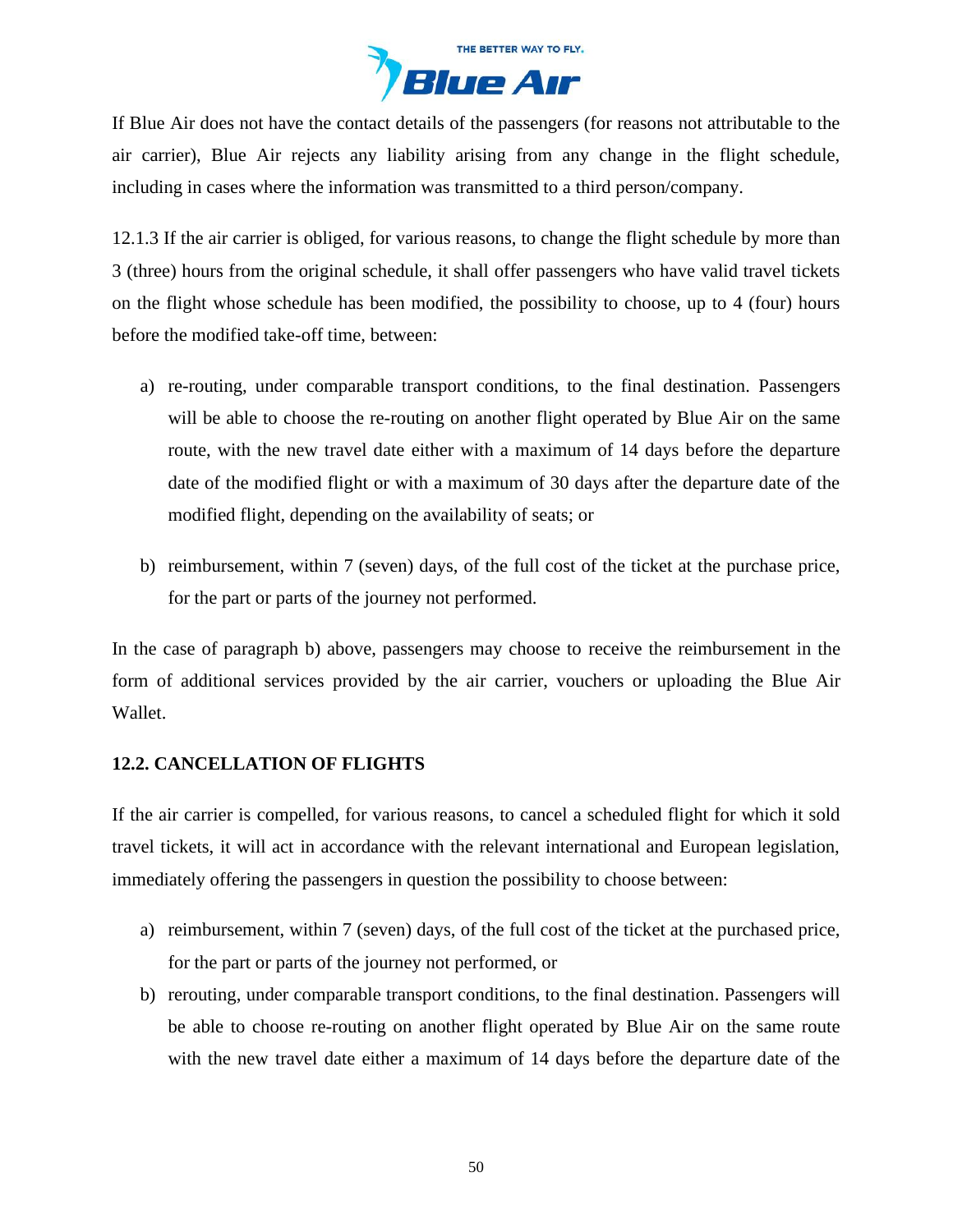

cancelled flight or a maximum of 30 days after the departure date of the cancelled flight, subject to availability of seats.

In the case of paragraph a) above, the passenger may choose to receive the reimbursement in the form of additional services offered by the air carrier, vouchers or uploading the Blue Air Wallet.

# <span id="page-50-0"></span>**CHAPTER XIII. REIMBURSEMENT**

13.1. In accordance with the terms set forth in these Travel Conditions, all Blue Air Travel Tickets are non-refundable.

13.2. If Blue Air cannot meet its transport obligation, it will refund the fare paid or part of it in accordance with this article:

- a) a full refund of the amount entered on the Travel Ticket, if the flight was cancelled and no alternative flight under comparable transport conditions can be offered.
- b) if the flight on a leg of the route entered on the Travel Ticket is cancelled, the amount returned to the passenger will be equal to the difference between the fare paid for the entire route and the fare applicable for the non-travelled leg.

13.3. Refunds are made only to persons whose name is written on the Travel Ticket. In exceptional cases and subject to the submission of the Travel Ticket and the document certifying the payment, the refund can also be made to the persons who made the payment.

13.4. Reimbursement can be requested by contacting the [Customer Support Department,](https://www.flyblueair.com/en/gb/contact/) in writing, by filling in the form available on the Blue Air website.

13.5. The refund will be made in the currency that was used to pay for the Travel Ticket.

13.6. The refunds of Travel Tickets paid in full or in part by credit (either through Blue Air Wallet or through a voucher) shall be made through the same payment method and the passenger's Blue Air Wallet shall be credited with the respective amount.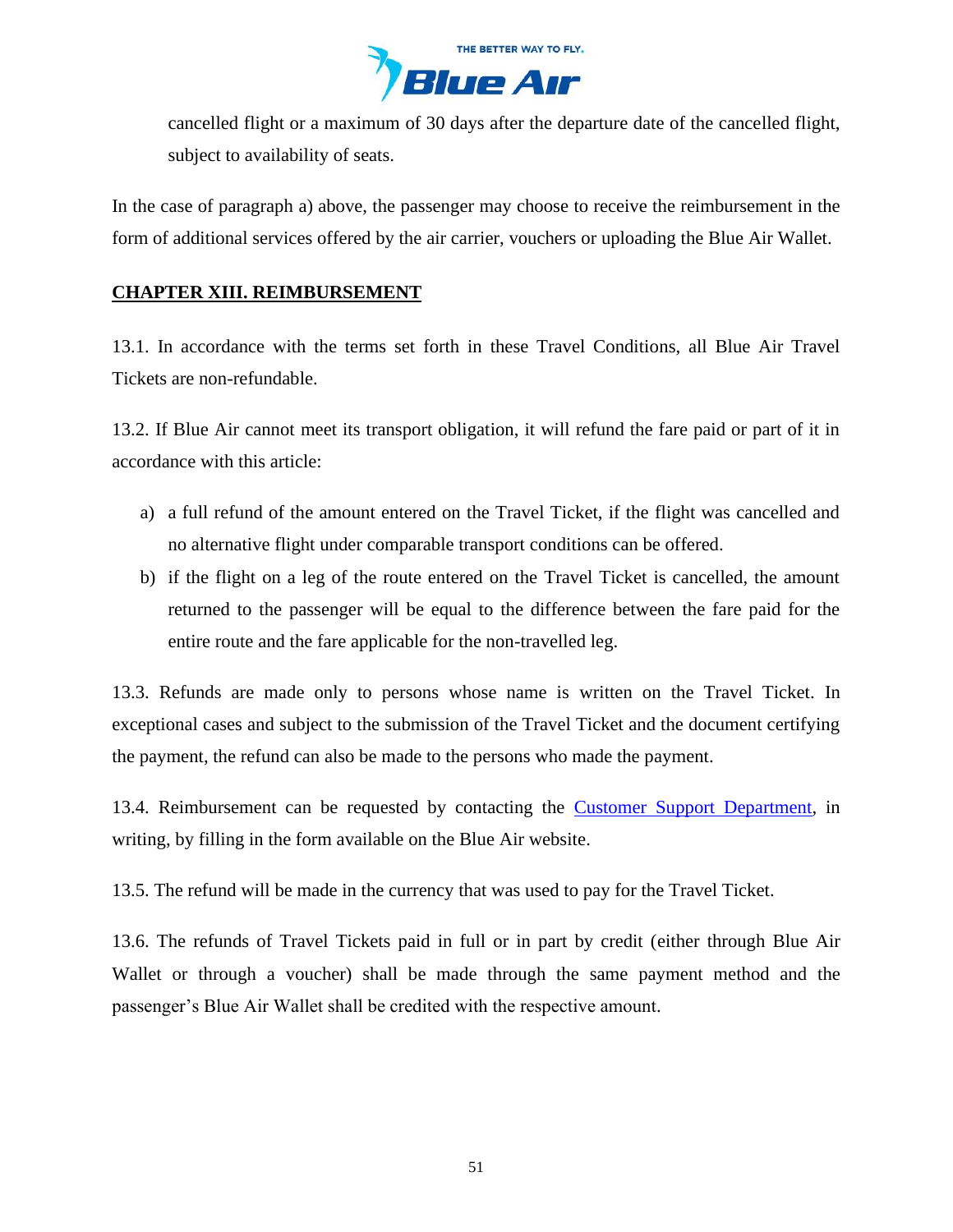

13.7. If the passenger accepts another form of reimbursement or compensation (additional services provided by the Company/vouchers/reimbursement in Blue Air Wallet), this article applies to such reimbursement alternative.

13.8. In accordance with Blue Air refund procedures, any payment or refund will be made to the payment card used to make the reservation or to the bank account communicated by the passenger. Blue Air may require the passenger to provide proof that the bank account communicated for payment is held by the passenger.

### <span id="page-51-0"></span>**CHAPTER XIV. TRAVEL VOUCHER / REIMBURSEMENT IN BLUE AIR WALLET**

A travel voucher is a unique identifier, being an advance payment offered by Blue Air to the passenger to make future purchases of Blue Air services and/or products. Travel vouchers can be used through the Customer Support Department, through the Call Center Service or Blue Air's website.

Blue Air Wallet is the fastest and most innovative reimbursement solution, through which Blue Air offers customers the opportunity to receive reimbursement in the form of a credit charged to its Blue Air account, which the latter can use by purchasing products and/or services (including promotional/reduced ones) directly from the Company's website. Blue Air shall issue the refund in the Blue Air Wallet in EUR, regardless of the currency in which the refunded reservation was made. The amount of credit charged to the Blue Air Wallet is available 24 (twenty-four) months and can be used once or several times until the balance is exhausted. The value of the credit charged to Blue Air Wallet is not nominal, therefore it can be used to purchase products and/or services for the repayment holder or third parties. If the amount of credit available in Blue Air Wallet is not sufficient to cover the purchase of desired products and services, the difference will be covered by payment by card, directly on the Company's website, in the last step of the purchase process.

When a passenger accepts an alternative form of reimbursement or compensation, he/she cannot reconsider this decision, even if he/she has used (or not) all or part of the credited amount.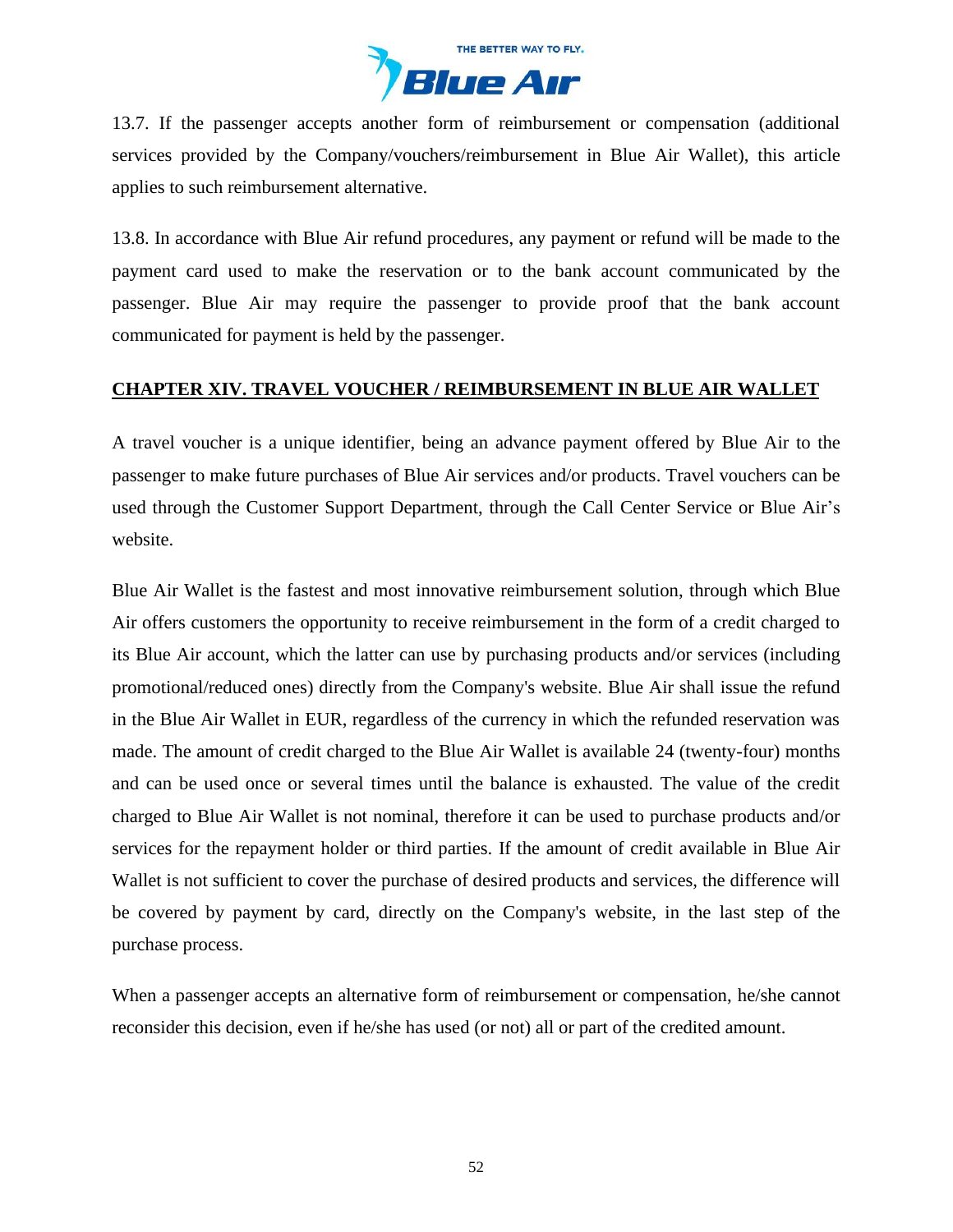

More details about the Blue Air Wallet can be found by accessing the [page specifically dedicated](https://www.flyblueair.com/en/gb/terms-and-conditions-blue-air-account-blue-wallet-wtv/) to this service.

# <span id="page-52-0"></span>**CHAPTER XV. SECURITY ON BOARD THE AIRCRAFT**

# **15.1. CONDUCT ON BOARD THE AIRCRAFT**

An unruly passenger is a person who commits any of the following acts on board a civil aircraft, after the closing of the aircraft door, before take-off, until the opening of the aircraft door, after landing, and during the processing (check-in/boarding), regardless of when:

- a) aggression, intimidation or physical or verbal threats which may endanger the law and order on board the aircraft or the safety and security of persons or their property;
- b) assault, intimidation or physical or verbal threats against a crew member, if such an offence interferes with the exercise of the duties of the crew members;
- c) acts of physical violence against a person or sexual assault or molestation of a child;
- d) refusal to follow a legal instruction given by the aircraft commander or on behalf of the aircraft commander by a crew member, so as to ensure the safety of the aircraft or any person or property on board or to maintain order and discipline on board;
- e) intentional damage, destruction of property or damage to the aircraft, equipment, structure and related devices, which may endanger law and order on board the aircraft or the safety and security of persons or their property;
- f) intentional communication of false information, affecting the operations of the carrier or endangering the safety and security of the aircraft;
- g) refusal to follow a legal instruction given by the aircraft commander or on his behalf by a crew member, so as to ensure the safety and security of the aircraft or persons and property on board or to maintain order and discipline on board the aircraft;
- h) refusal to comply with legal instructions regarding the prohibition of smoking on board the aircraft;
- i) consumption of alcoholic beverages or of medicinal products leading to intoxication if such an act could endanger the safety of the aircraft or any person on board or if such an act endangers the order and discipline on board the aircraft;
- j) tampering with a smoke detector or any other safety device on board the aircraft;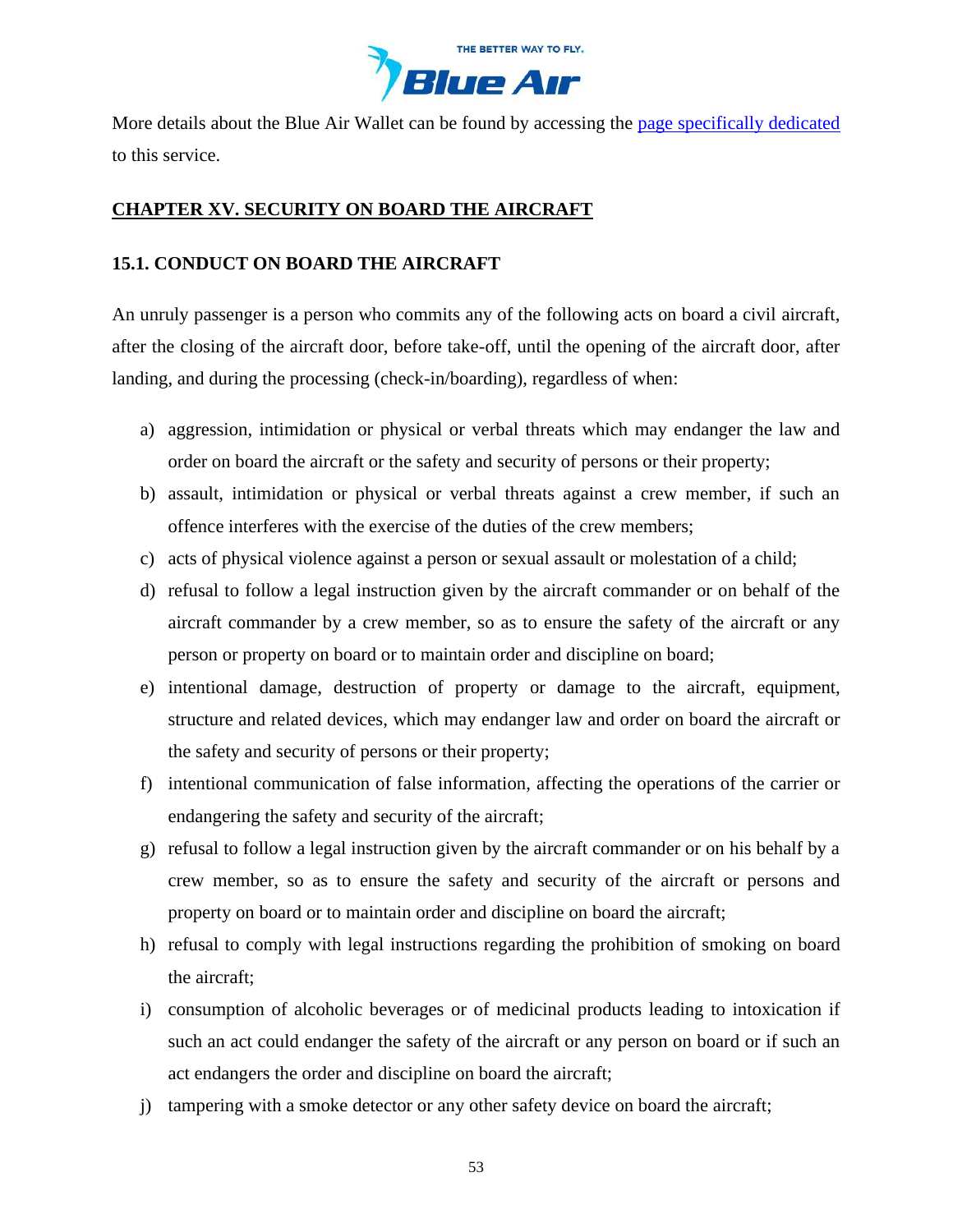

k) use of a portable electronic device when such use is prohibited.

The above list is not exhaustive, it may be extended at the discretion of the air carrier, to ensure the safety and security of aircraft, persons and/or their property.

In accordance with the Tokyo Convention, and in light of the above, the commander of the aircraft has the authority:

- a) to prohibit access to the aircraft of any person who is in an inadequate state, if this could endanger the safety of the aircraft or its occupants;
- b) to disembark any person or any part of the cargo it considers, from his/her point of view, a potential danger to the safety of the aircraft or its occupants, and the passenger in an inadequate state or behaving inappropriately has no right to reimbursement or compensation and he/she may be denied future travels;
- c) to decide to land at the nearest airport to disembark the unruly passenger.

If the inappropriate conduct of the unruly passenger leads to the commission of an act that contains the elements of a possible offence/crime, the air carrier will report both such inappropriate conduct and its consequences to the competent authorities in order to initiate a possible investigation of the offence or crime for the acts committed by the unruly passenger on board the aircraft.

If the improper conduct of the passenger forces the air carrier to divert from the flight route of the aircraft to a new destination, other than the one previously established, in order to disembark the passenger in question, the latter will bear all costs incurred with such forced landing, including any penalties imposed on the air carrier by the competent authorities of the country in which it landed.

Passengers are not allowed to consume alcoholic beverages, other than those sold by crew members, on board the aircraft. The air carrier reserves the right to refuse to serve alcoholic beverages to any passenger who is in an inadequate state, in order not to endanger the safety and security of the flight.

### <span id="page-53-0"></span>**CHAPTER XVI. ADMINISTRATIVE FORMALITIES**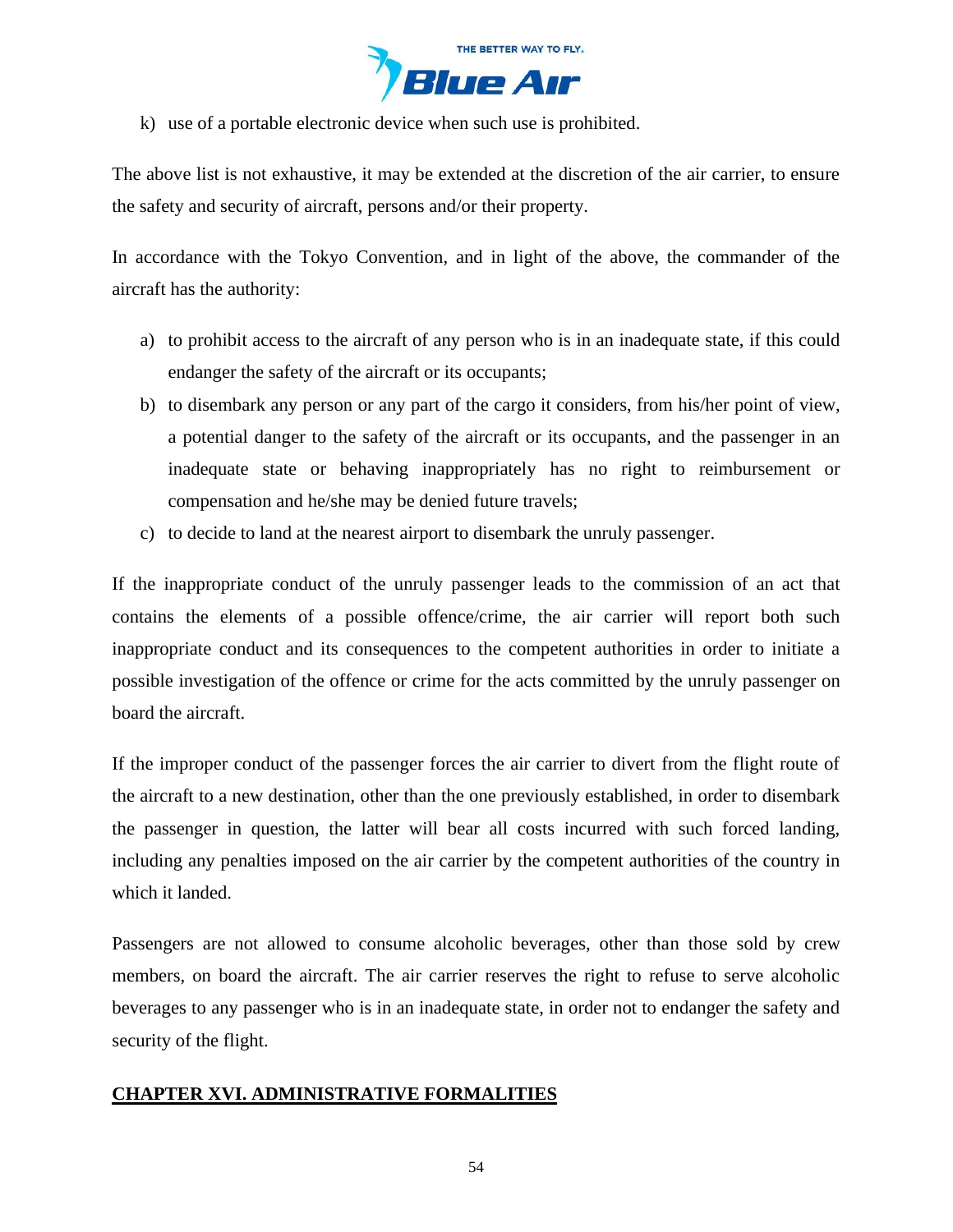

## **16.1 GENERAL**

Passengers are responsible for obtaining, holding and presenting all documents and visas required by law, rules or instructions, to travel to/from certain countries.

The air carrier is not responsible for the consequences of the passengers' failure to obtain the documents or visas necessary for travel.

## **16.2 TRAVEL DOCUMENTS**

Before travel, passengers must present all documents necessary to travel, including, but not limited to, for border crossings, health documents, and any other documents required by laws, rules, orders or requirements of the countries involved. For security reasons, the air carrier reserves the right to request that copies of such documents are made and kept.

The air carrier reserves the right to refuse the carriage of passengers if they do not comply with the above requirements or if their travel documents do not comply with the laws, rules or travel instructions.

In the special case of passengers who check-in online and fill in erroneously or falsely the data requested for the journey, the air carrier reserves the right to refuse their carriage if they report to the boarding gate too late to complete/correct the data requested for the journey.

### **16.3. VISAS REQUIRED**

Given the international relationship involved in the transport of passengers, when booking an international flight, passengers are required to verify if they have all the rights to enter the territory of the country of destination. This can be done by visiting the websites of the Border Police of the destination state, or by asking at the embassy/consulate/representative of the state of citizenship in the state of destination.

For more information, the air carrier makes available the following websites: [Border Police,](https://www.politiadefrontiera.ro/en/main/home.html) [Ministry of Foreign Affairs.](https://www.mae.ro/en)

### **16.4 REFUSAL OF ENTRY INTO THE COUNTRY OF DESTINATION**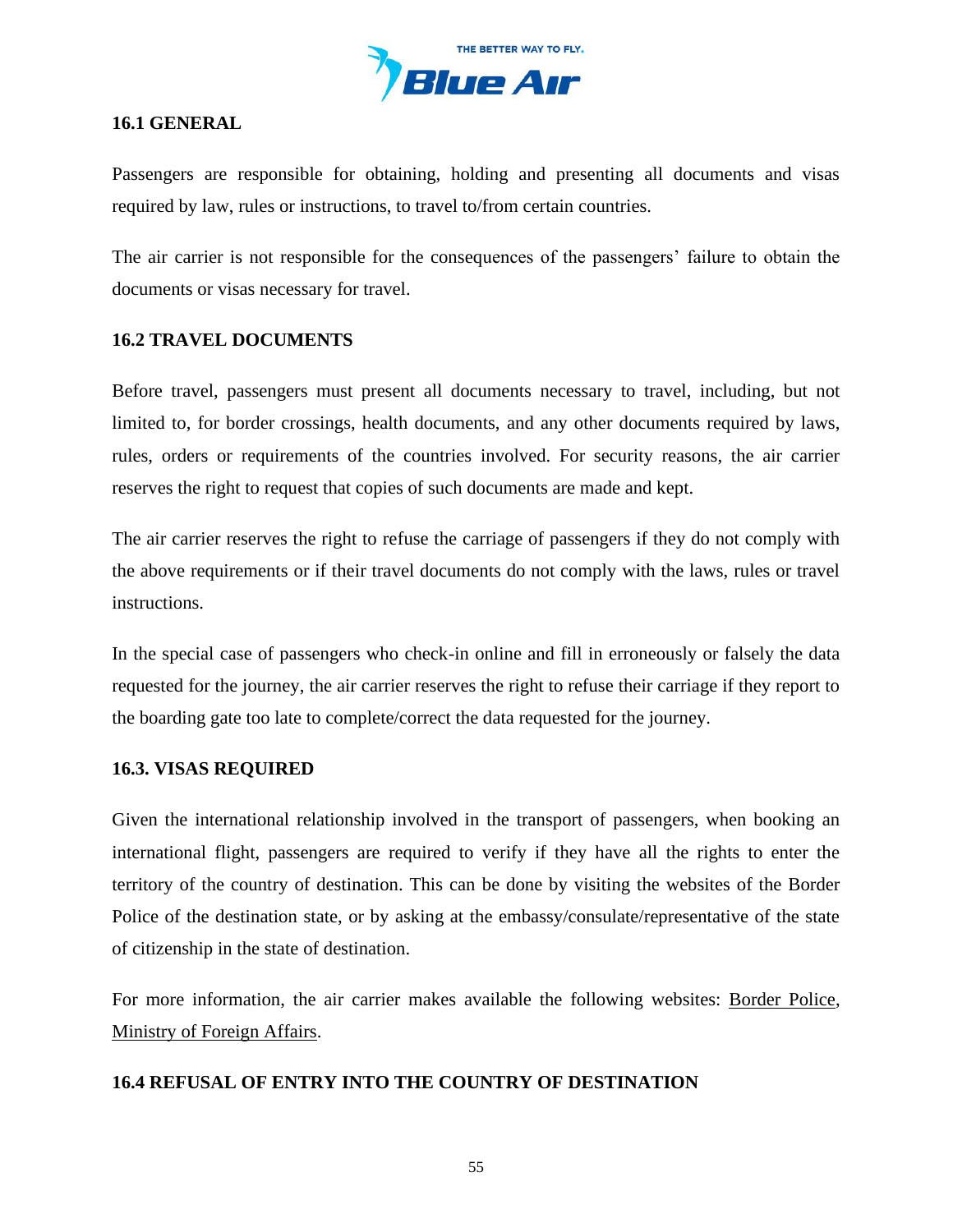

Passengers bear responsibility if the border authorities in the country of destination, to which they travelled by the air carrier, do not allow their access to the territory, also forcing Blue Air to return the passenger to the place of origin of the journey.

In such case of refused entry at the border, passengers will pay any fine imposed on the air carrier by the Government or by the Immigration Office concerned, in addition to the cost of transport from such country back to the country of origin or to another place indicated by the competent authority. Blue Air will not reimburse the cost of any flight passengers cannot perform due to the refusal of entry into the country of destination.

### **16.5 PASSENGERS BEAR RESPONSIBILITY FOR FINES, DETENTION COSTS**

If the air carrier is obliged to pay fines or penalties or to bear expenses as a result of the passengers' non-compliance with the laws, rules, orders or travel requirements of the countries involved or of the failure to present the necessary documents, the passengers will reimburse, on request, any payment or expense incurred by the carrier for their acts/deeds. In this regard, the air carrier may offset the value of these fines/penalties against the value of the unused legs travel tickets were purchased for or any other funds of the passengers in the possession of the carrier, and if this is not enough, the air carrier reserves the right to seek remedies against such passengers to recover the entire outstanding amounts.

# **16.6 CHECKS AT THE AIRPORT**

After the check-in at the airport (if not performed online), passengers and their luggage must undergo a security check (anti-terrorism).

This check is followed by the Border Police check, and, if so requested by the customs staff or another governmental authority, passengers may be required to undergo a luggage check.

The air carrier cannot be held liable for any loss or damage suffered during or due to such checks.

# **16.7 EMERGENCY FLIGHT INTERRUPTION**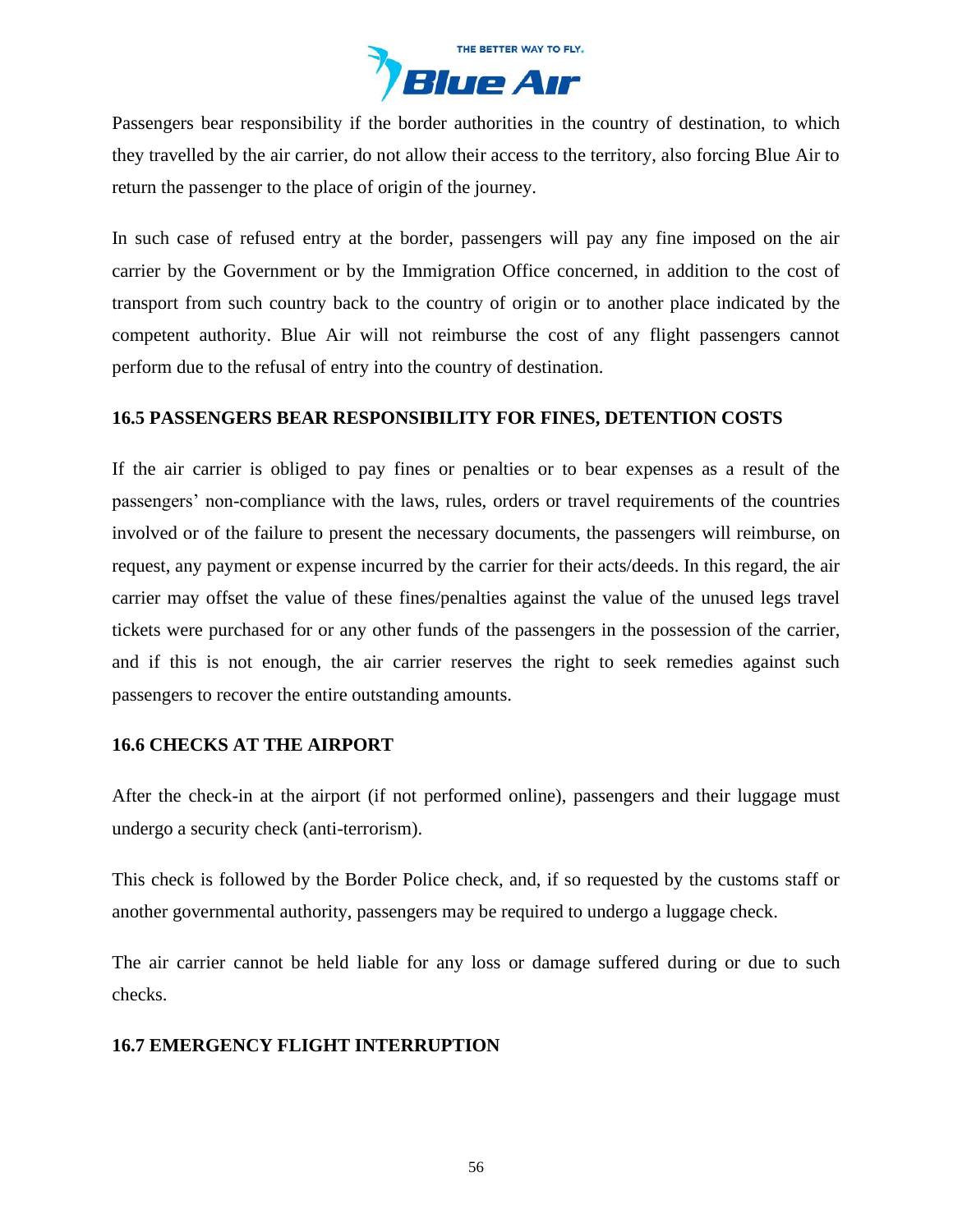

If the health of a passenger on board the aircraft worsens and the air carrier is forced to make an emergency landing at the nearest airport so that the passenger can receive the necessary medical care, the passenger will be responsible for all medical costs and all accommodation costs for the persons accompanying him/her as well as for future transport costs from the unplanned stopping point to the final destination.

The air carrier recommends that passengers take out valid medical and transport insurance for the journeys.

# <span id="page-56-0"></span>**CHAPTER XVII. LIABILITY FOR DAMAGES**

## **17.1 General conditions of liability**

The liability of the air carrier is determined under the Blue Air Travel Conditions and limited by international and European legislation.

In this case, having regard to the fact that the liability of the air carrier is limited, Blue Air recommends passengers to take out travel insurance with an insurance company specialised in such cases, and if the passengers' luggage is delayed, lost or damaged, they may seek remedies against either the air carrier or the insurance company.

Except as provided by national and Community law, the air transport operated by Blue Air is subject to the rules and limitations of liability set forth by the Montreal Convention only for international transports governed by the Convention.

Except as provided by national and international law, the air transport operated by Blue Air is subject to the rules and limitations of liability set forth by Regulation (CE) No 261/2004 only for Community transports.

Any liability of the air carrier for damages will be reduced if passengers, due to any negligence, error or omission on their part, are conducive, cause or contribute to the damage.

The air carrier will only be liable for damages that occur during flights or on flight legs where the flight number with our code (BLA/0B) appear in the box reserved for carriers on the travel ticket for such a flight or flight leg.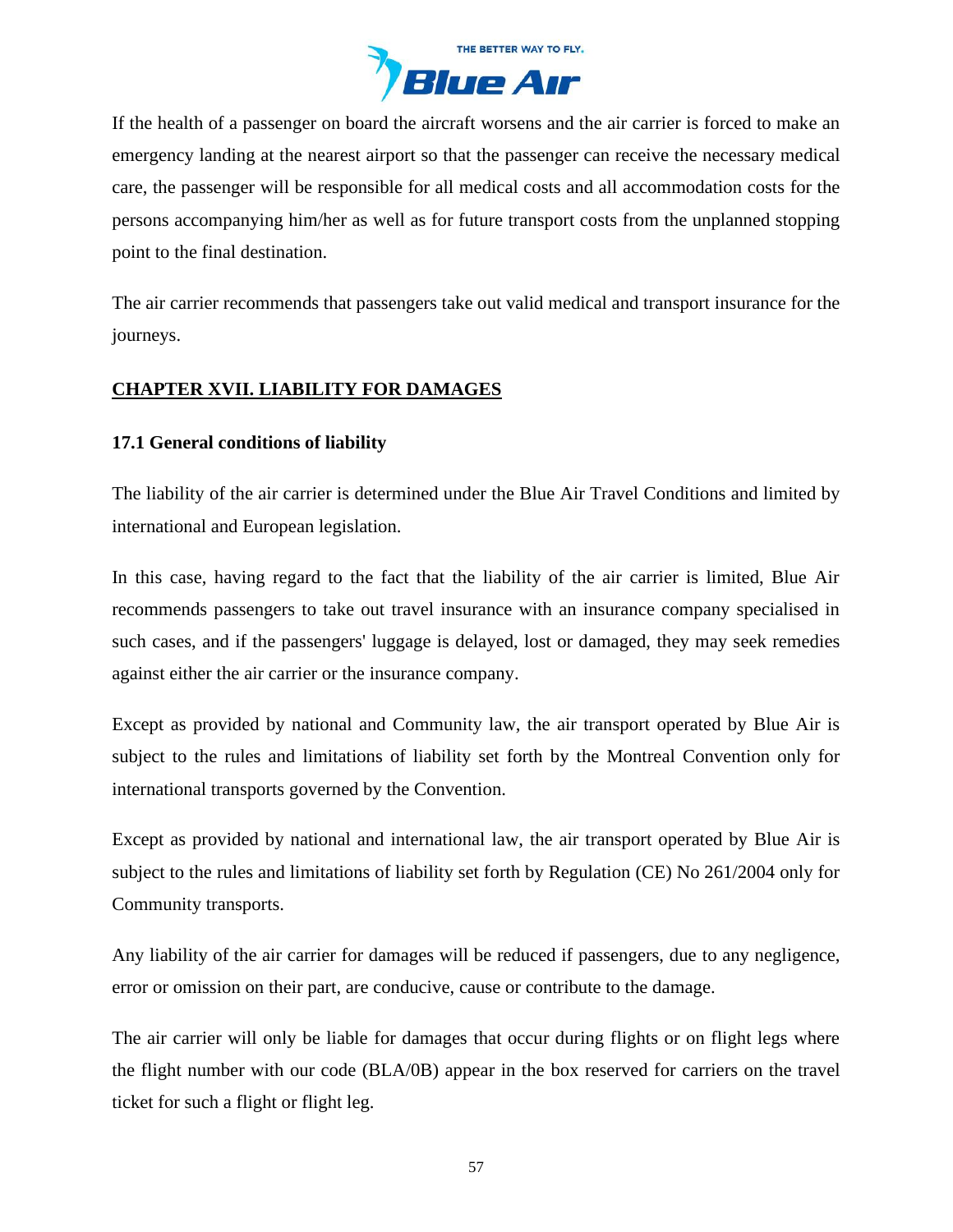

## **17.2 Liability for cabin luggage**

In general, the passenger is responsible for any cabin luggage and any other personal items carried aboard the aircraft. The air carrier is liable for the loss or missing contents of the cabin luggage only if the damage was caused by its gross negligence.

The liability of the air carrier for the **loss or missing contents of the cabin luggage** will be limited, under the international and European legislation, to SDR 1,288 per passenger. The value of the compensation will be determined according to the damage evidenced by the passenger.

### **17.3 Liability for hold luggage**

The liability of the air carrier for the **delay, damage or loss of the hold luggage** will be limited, under the international and European legislation, to SDR 1,288 per passenger. The value of the compensation will be determined according to the damage evidenced by the passenger.

If the **hold luggage is damaged**, its wear and tear will be taken into account when calculating the compensation due to the passenger. Wear will be calculated as follows: in the first year of use, wear accounts for 20% of the purchase price, only based on the purchase document. Starting with the second year, 10% will be added to the value of the wear for each subsequent year of use.

The air carrier rejects any liability for luggage stained with certain substances (wine, oil, food or the like) or incurring minor damage (e.g. scratches, dents, torn seams caused by excess weight, and not only, loss/damage of items attached to the luggage that were not provided by the manufacturer, not impairing its normal (subsequent) use, such as cypher, keys, padlocks, name tags, straps, covers) that may result from the normal handling of luggage. In exceptional cases, the airline may issue a voucher when the checked-in luggage incurs minor damage caused by improper luggage handling.

If the passenger reports to the check-in counter with damaged luggage, it will be taken over and tagged with the Limited Release Tag, and the air carrier will bear no liability for the condition of the luggage.

If the passenger carries in the hold luggage any of the items listed in Article 11.5 (d), the air carrier is not liable for any damage caused to such items.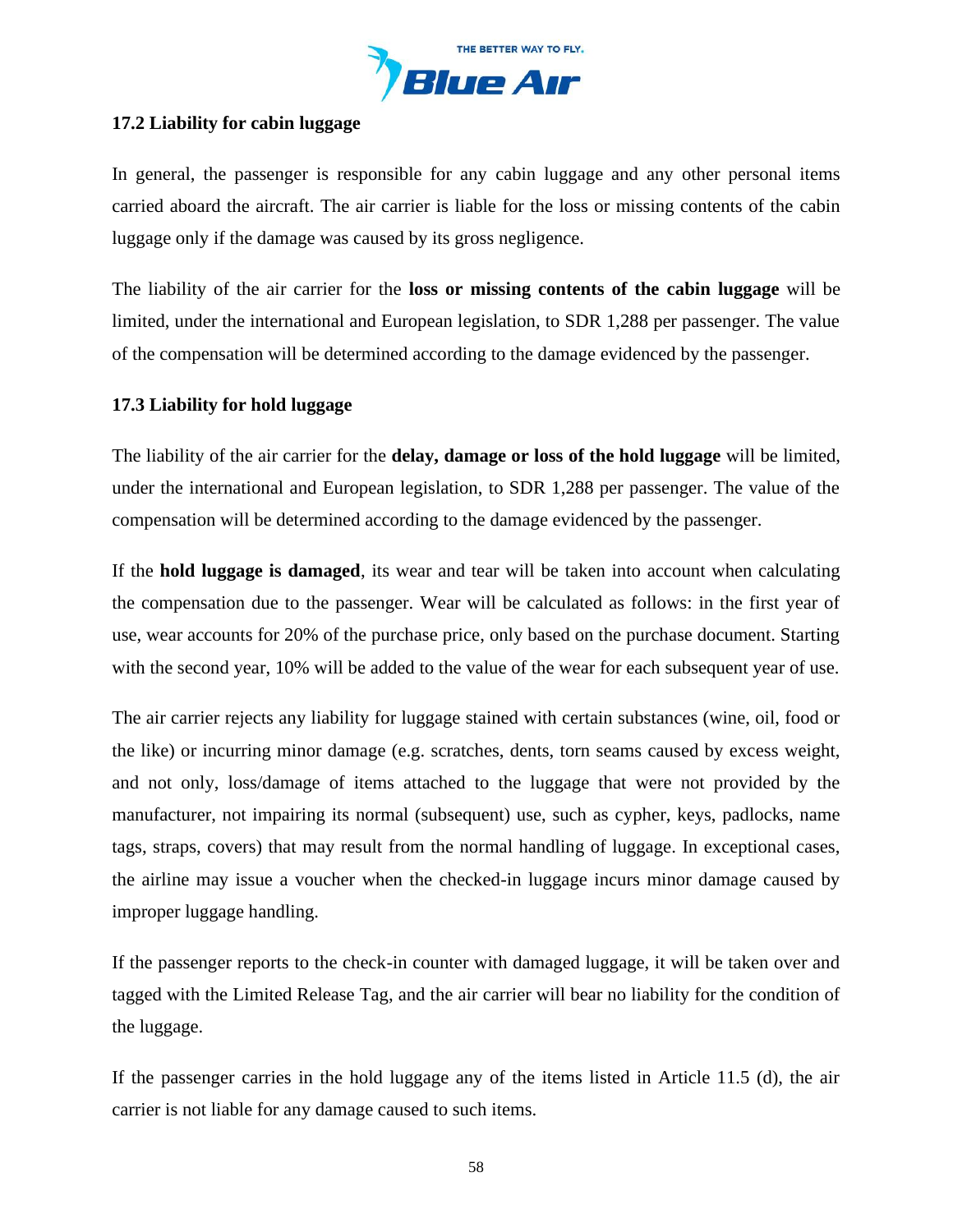

If the hold luggage contains spoiled perishable goods (food, drinks), the air carrier reserves the right to remove and discard such contents, and the passenger will receive no compensation.

The carrier is not liable for:

- a) any damage suffered by the hold luggage, to the extent that such damage occurred as a direct or indirect result of the improper quality of the luggage, of a material/shape defect or fault, or of overpacking it;
- b) any damage caused during the security check;
- c) superficial damage caused by wear and/or material and/or workmanship defects and/or improper characteristics of the checked-in luggage handed over for carriage, during its normal handling, such as loss/destruction of tightening/securing straps, supports, wheels, protruding handles, minor cuts and scratches, graining, loss/damage of items attached to luggage that were not provided by the manufacturer, not impairing the normal, subsequent use of the luggage (padlock, name tags, straps, covers, etc.)

The Travel Conditions cancel no liability exclusions or limitations provided by international, European regulations or internal laws in force unless expressly specified.

If the **hold luggage of the passenger is delayed**, the air carrier is liable for proven damages, only if it has not taken all necessary measures to avoid such damage or if it has been impossible to take such measures.

Blue Air will reimburse a passenger whose hold luggage is delayed for more than 24 (twentyfour) hours and who is not in his/her area of domicile any reasonable expenses incurred to cover basic needs/essential items (such as toiletries, underwear, a change of clothes if necessary and other essential items), purchased to replace the necessary items from the delayed hold luggage.

The value of the compensation is not predefined, as it is assessed based on the reasonable needs arising each day such passenger has no access to his/her luggage. As guidance, this compensation may be up to EUR 30 per day of delay of hold luggage, this amount being deemed as a reasonable limit of compensation. In order to be able to process the reimbursement request in such cases, the passenger will have to send the reimbursement request, together with the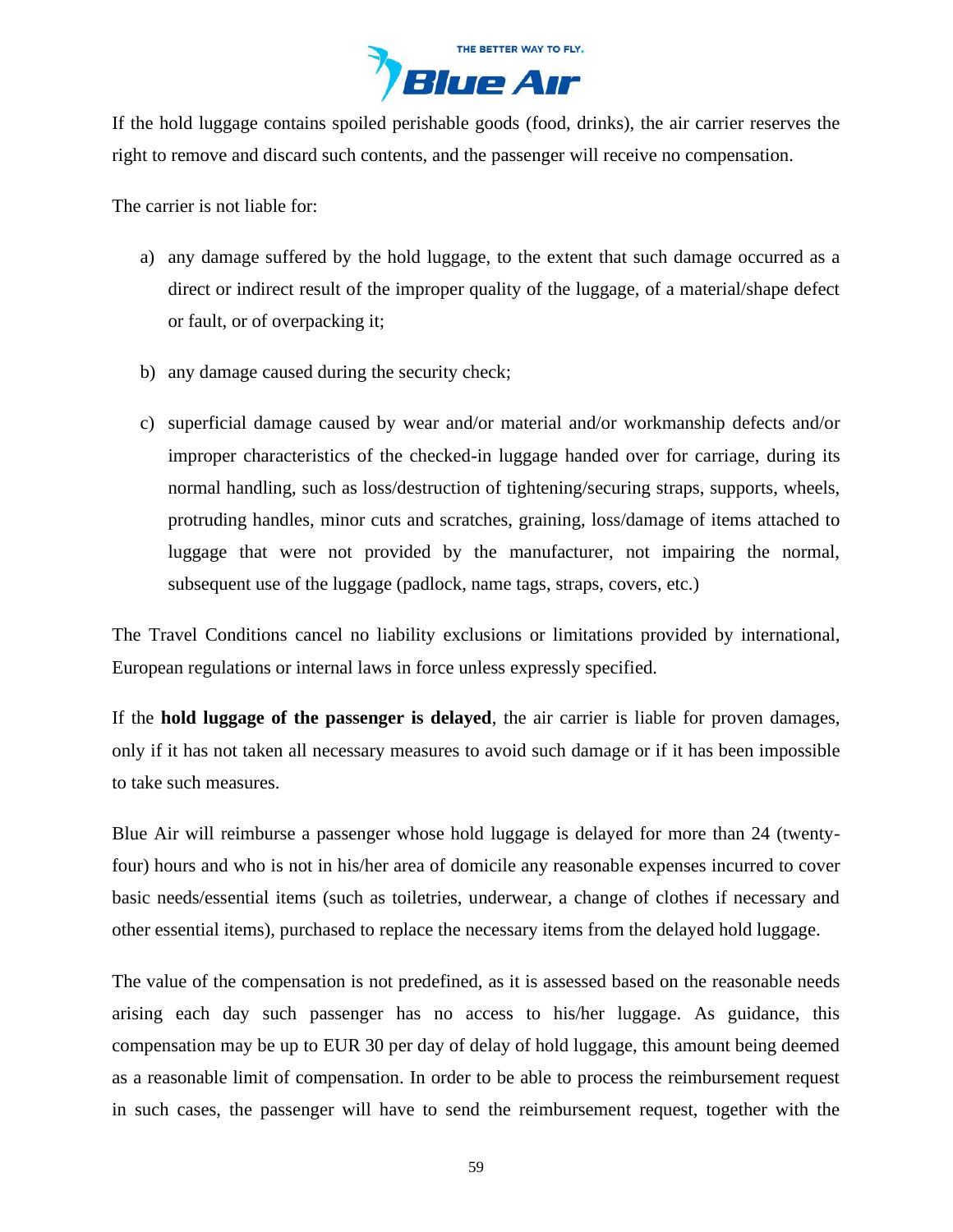

supporting documents attesting to the expenses incurred to cover his/her basic needs (receipts for the purchases). For the avoidance of any doubts, the maximum liability limit of the air carrier in these cases is SDR 1,288 per passenger, provided that supporting documents are submitted.

If the air carrier delays the delivery of hold luggage to the destination where the passenger is domiciled, the cost of the essential items will not be covered by the air carrier or the insurance company, as the passenger is considered to have access to the essential items.

If the passenger, intentionally or negligently, contributes to the occurrence of damages, the value of the compensation claims will be reduced by the amount related to his/her contribution.

For further details regarding luggage delay, damage or loss, please check [\(EC\) Regulation no.](https://eur-lex.europa.eu/legal-content/EN/TXT/?uri=celex%3A32002R0889)  [889/2002.](https://eur-lex.europa.eu/legal-content/EN/TXT/?uri=celex%3A32002R0889)

### **17.4 Liability in the event of accidents**

In accordance with Regulation (EC) No 889/2002 of the European Parliament and of the Council of 13 May 2002 amending Council Regulation (EC) No 2027/1997 of 9 October 1997 on air carrier liability in the event of accidents if an accident occurred during embarkation or disembarkation, or on board the aircraft during the flight performed by the air carrier, leads to the death or injury of passengers, the liability of the air carrier is not financially limited.

For any damages up to SDR 128,821, the air carrier cannot challenge the compensation claim. In addition to this amount, the air carrier may defend itself against a compensation claim, proving that it and its agents have taken all necessary measures to avoid the damage or that it has been impossible for it or its agents to take such measures. If the air carrier proves that the damage was caused or favoured by the negligence of the injured or deceased passenger, the air carrier may be fully or partially exempted from liability.

The air carrier will make, without delay and within 15 (fifteen) days from establishing the identity of the natural person entitled to compensation, the advance payment to cover the immediate economic needs, in proportion to the damage incurred. In the case of death, this advance payment will not be less than SDR 16,000 per passenger.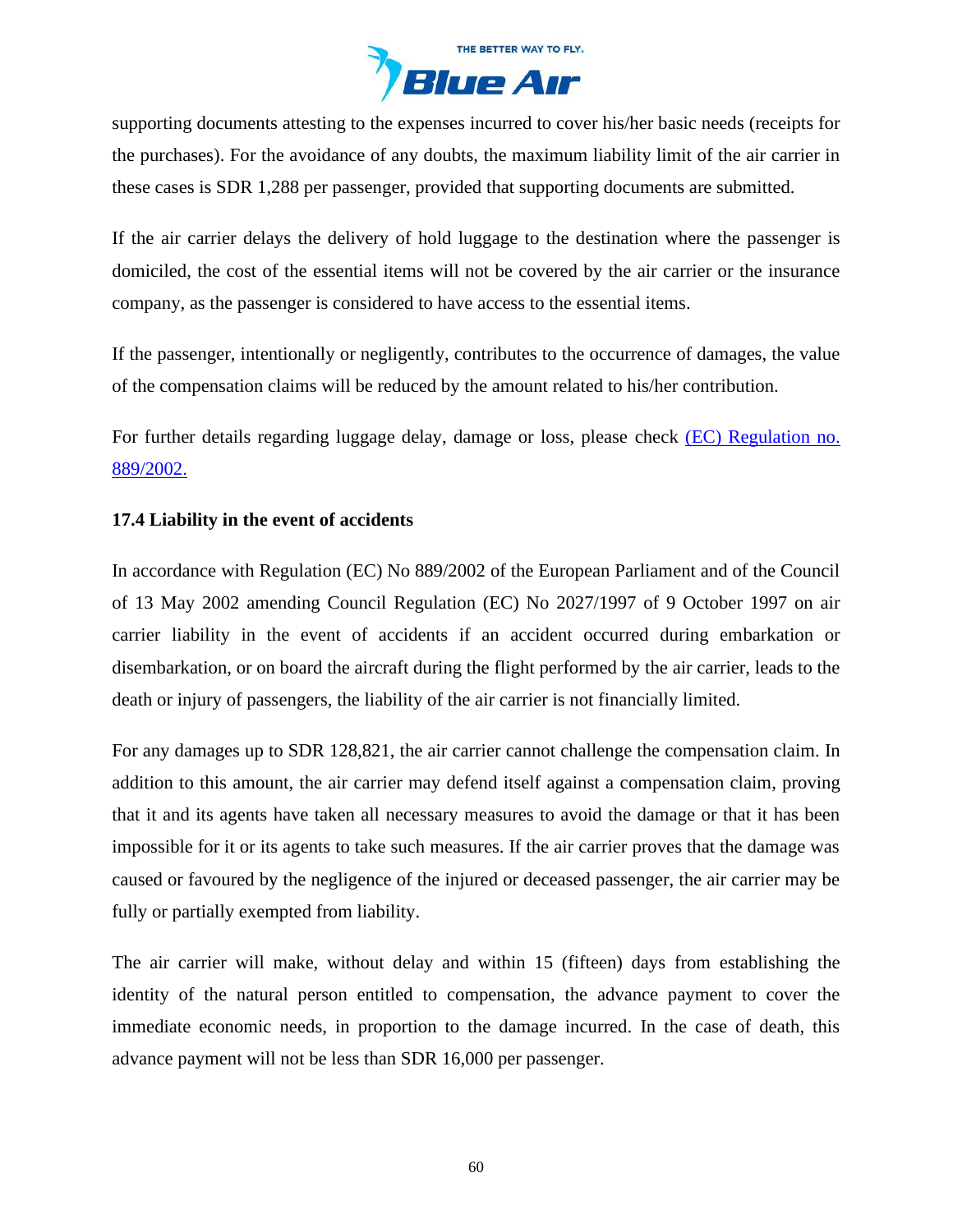

Any advance payment will not be deemed as an admission of liability on the part of the air carrier, and it may be deducted from any amount subsequently paid under the liability of the air carrier, but it is not refundable unless it is proved that the damage was caused or favoured by the negligence of the injured or deceased passenger, or if the person who received the payment is not the person entitled to compensation.

## <span id="page-60-0"></span>**CHAPTER XVIII. EXEMPTION FROM LIABILITY**

The air carrier draws the attention of passengers to the adverse consequences flying can have on certain categories of persons, especially on persons suffering from certain diseases, on disabled persons or persons with reduced mobility, on the elderly or pregnant passengers, as well as on pets carried aboard aircraft.

By accepting these Conditions of Travel, the passenger releases the air carrier from all liability regarding any adverse consequences the flight may have both on him/her and the pet transported on board the aircraft.

The passenger is fully liable for bearing all costs that may be caused by possible health, personal or pet problem, fully reimbursing the air carrier if it was forced to bear certain expenses as a result of the adverse consequences on the health of the passenger or pet.

# <span id="page-60-1"></span>**CHAPTER XIX. PROCEDURE FOR RESOLVING COMPLAINTS/CLAIMS REGARDING LOST, DELAYED OR DAMAGED LUGGAGE**

For any luggage delay, loss or damage, the passenger is required to report in person to the Baggage Assistance Office, located in the area of the luggage carousel at the airport of arrival, for filling in a PIR (Property Irregularity Report), before leaving this area of the airport.

If the passenger whose luggage has been delayed, lost or damaged does not fill in a PIR before leaving the luggage carousel area at the airport of arrival, the air carrier will be relieved of all liability.

19.1. The pick-up of the luggage by the holder of the Identification Tag without filling in a PIR before leaving the area of the luggage carousel at the arrival airport is sufficient proof that the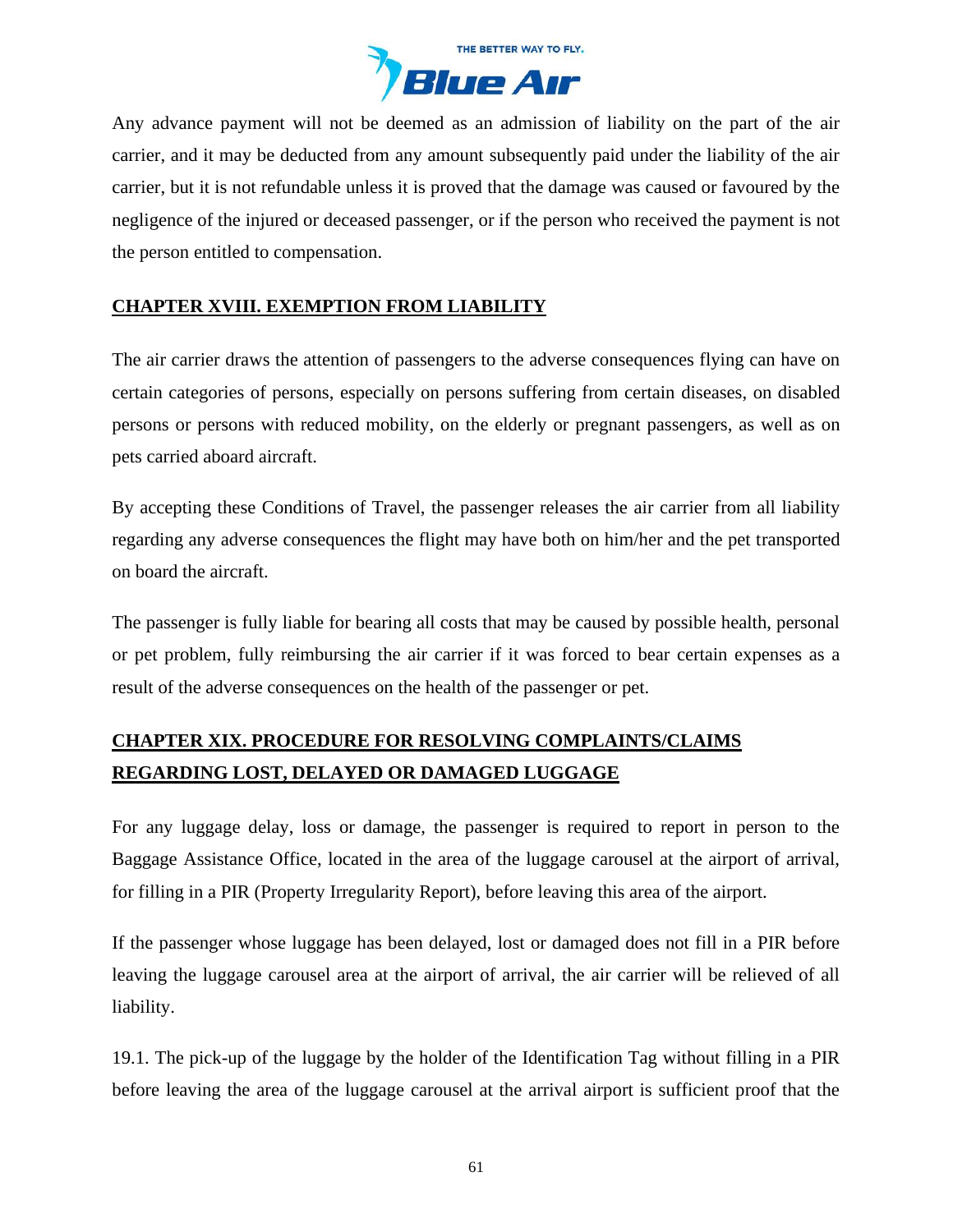

luggage was handed over by the carrier in good conditions and in accordance with the contract of carriage.

In accordance with Regulation (EC) No 889/2002 of the European Parliament and of the Council of 13 May 2002 amending Council Regulation (EC) No 2027/1997 on air carrier liability in the event of accidents, in the case of loss of or damage to a piece of checked-in luggage, the passenger is required to file a written complaint within 7 (seven) days from filling in the PIR and, if the luggage is delayed, the passenger is required to file a written complaint within 21 (twenty-one) days from filling in the PIR.

19.2. When reporting any type of damage to the Baggage Assistance Office, passengers are asked to request a copy of the PIR, filled in by the employee of the Baggage Assistance Office at the airport with the details provided by the passenger. The PIR is not an official complaint, as it is an internal company document used to identify luggage. The passenger is required to attach the PIR to the claim filed in accordance with the above article, together with any other supporting documents, in order for it to be considered valid.

19.3. The liability of the carrier for luggage ceases when it is placed on the luggage carousel at the airport of arrival.

The air carrier will not be held liable for hold luggage picked up by mistake by another passenger on the luggage carousel at the airport of arrival. In these cases, the passenger who picked up the luggage by mistake is directly liable, without any intermediation by the carrier, for all the costs borne by both passengers. The competent authority to solve these cases is the police at the airport of arrival.

19.4. If the passenger wishes to contact the representatives of the Blue Air Baggage Assistance Department to find out information on the status of his/her request, the passenger must contact the Baggage Assistance Department at the destination, within the first 5 (five) days, at the contact details on the PIR. Subsequently, if the luggage is not recovered within this time interval, the passenger must contact the Baggage Assistance Department via the [contact form](https://www.flyblueair.com/en/gb/contact/) found on Blue Air's website.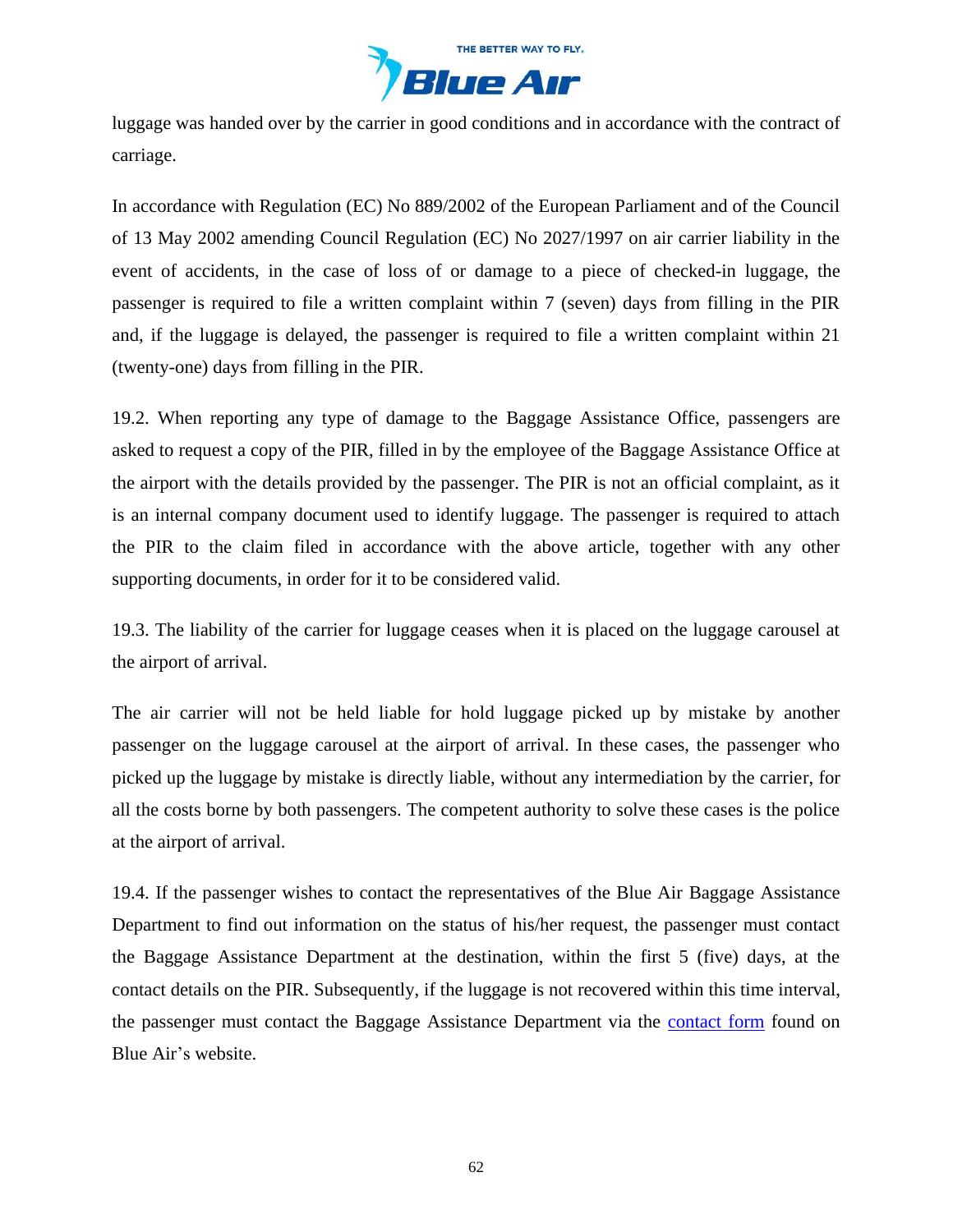

19.5 If the passenger has travel insurance, Blue Air recommends that the passenger contact the insurance company in the case of luggage delay, loss or damage. If the passenger does not have travel insurance, he/she will contact the Baggage Assistance Department via the [contact form](https://www.flyblueair.com/en/gb/contact/) found on Blue Air's website, attaching all the necessary documents to prove the existence of the damage caused by the air carrier (i.e. the PIR, supporting receipts and any other means of proof).

# <span id="page-62-0"></span>**CHAPTER XX. PROCEDURE FOR RESOLVING COMPLAINTS/REQUESTS CONCERNING COMPENSATION/REMEDIES CLAIMS**

# **20.1 FILING OF COMPLAINTS AND TIME LIMIT FOR A REPLY**

If the passenger is dissatisfied with the Blue Air services, he/she can file a request/complaint with the air carrier by filling in the [contact form](https://www.flyblueair.com/en/gb/contact/) found on Blue Air's website.

Any legally registered complaint/request, accompanied by all the necessary evidence requested by the air carrier, will be resolved within 60 (sixty) days from the date of filing. For the avoidance of any doubts, if the necessary documents/evidence are/is incomplete, the abovementioned time limit will start to run from the time of receipt by the air carrier of the complete documents necessary to resolve the complaint/request.

In the exceptional case of complaints/requests received by the Company from Italy (concerning flights departing or arriving from Italy), legally registered, with all the necessary evidence attached, the time limit for the resolution thereof is of 6 (six) weeks (42 days) from the date of receipt, in accordance with Article 2.4 of the Charter of Passenger Rights drafted by ENAC ("Ente Nazionale per l'Aviazione Civile").

# **20.2. CLAIMS FOR COMPENSATION UNDER REGULATION (EC) NO 261/2004**

This article will apply to claims for compensation under Regulation (EC) No 261/2004.

Passengers claiming compensation under the above-mentioned Regulation must send the claim for compensation (accompanied by all documents/evidence necessary to resolve it: passenger's first and last name, PNR code, flight number, date and route) directly to Blue Air (using the method provided in Article 20.1) and allow the air carrier a period of 60 (sixty) days to respond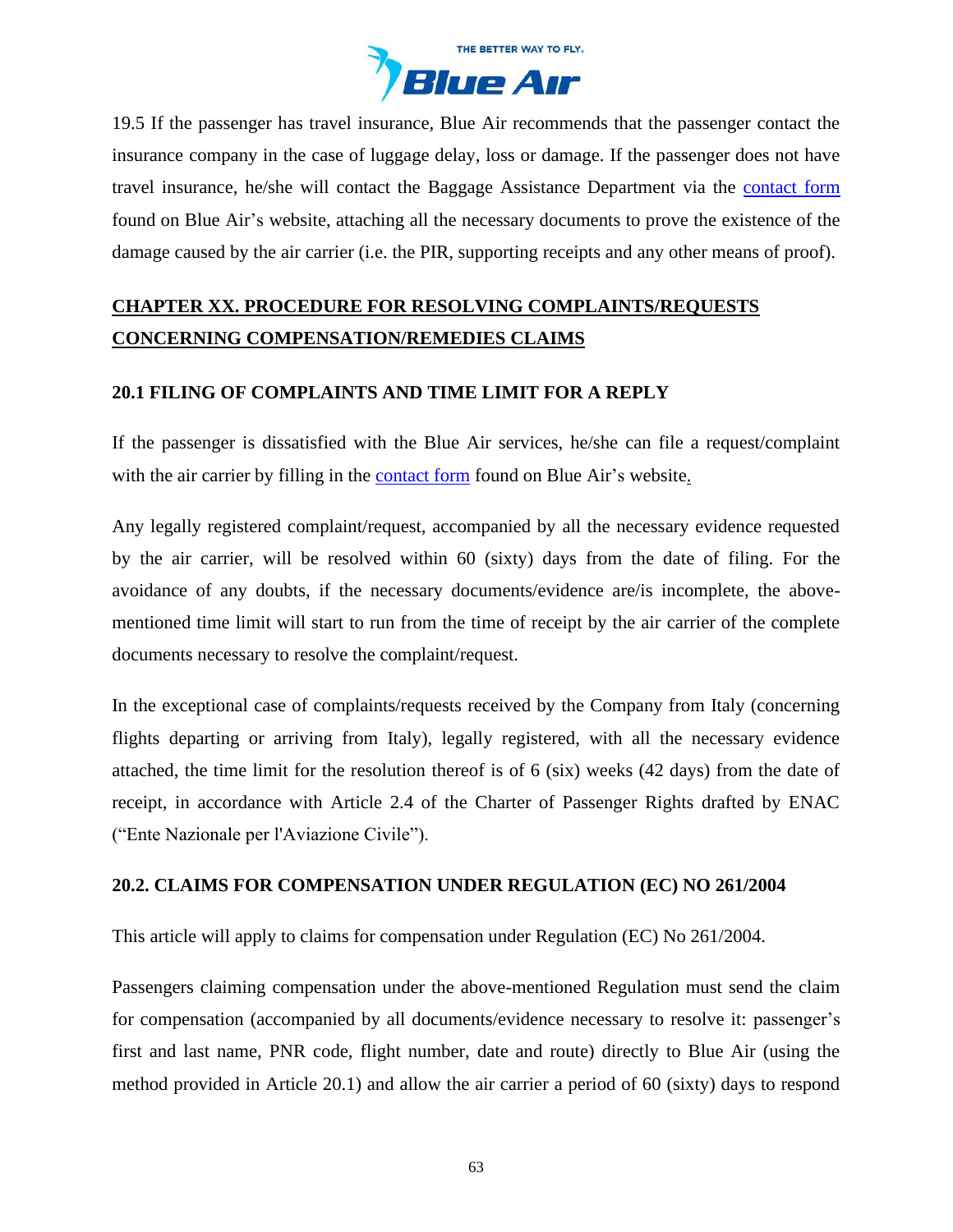

to this request before engaging third parties to claim compensation on their behalf or before applying to other national institutions/authorities.

Blue Air will not process claims submitted by third parties if the passenger in question has not previously submitted a compensation claim directly to Blue Air, giving the air carrier the time limit provided in the above clause to respond.

A passenger may submit a claim for compensation to Blue Air on behalf of other passengers on the same reservation, but Blue Air reserves the right to request the passenger submitting the claim for compensation to provide evidence that he/she has the consent of the other passengers on the reservation to submit the claim for compensation on their behalf.

Blue Air will not process requests submitted by a third party unless the request is accompanied by appropriate documentation attesting to the authority of the third party to act on behalf of the passenger and the contact details of the passenger on whose behalf the request is made together with his/her bank details so that Blue Air can make the payment, if necessary, directly to the account of the passenger in question. Privately executed documents bearing a certified date (Article 278 of the Civil Procedure Code) or certified documents (Article 270 of the Civil Procedure Code) are deemed by Blue Air as adequate documentation attesting to the authority of the third party to act on behalf of the passenger.

If the passenger assigns his/her right to receive compensation, as provided by Article 1566-1586 of the Civil Code, Blue Air will process the request sent by a third party (assignee) only if it is accompanied by all the documents/evidence necessary to resolve it: the passenger's full name, PNR code, flight number, date and route, as well as the assignment contract (certified copy).

Passengers expressly agree that the payment of any compensation will be made either to the card used to make the reservation or to the bank account communicated by the passenger in the request. Blue Air reserves the right to request the passenger concerned to provide proof of holding the communicated bank account.

This clause does not prevent passengers from consulting specialists in the field, legal advisers or any other third party before submitting the claim for compensation to the air carrier, but the fees of these specialists will be borne exclusively by the passenger.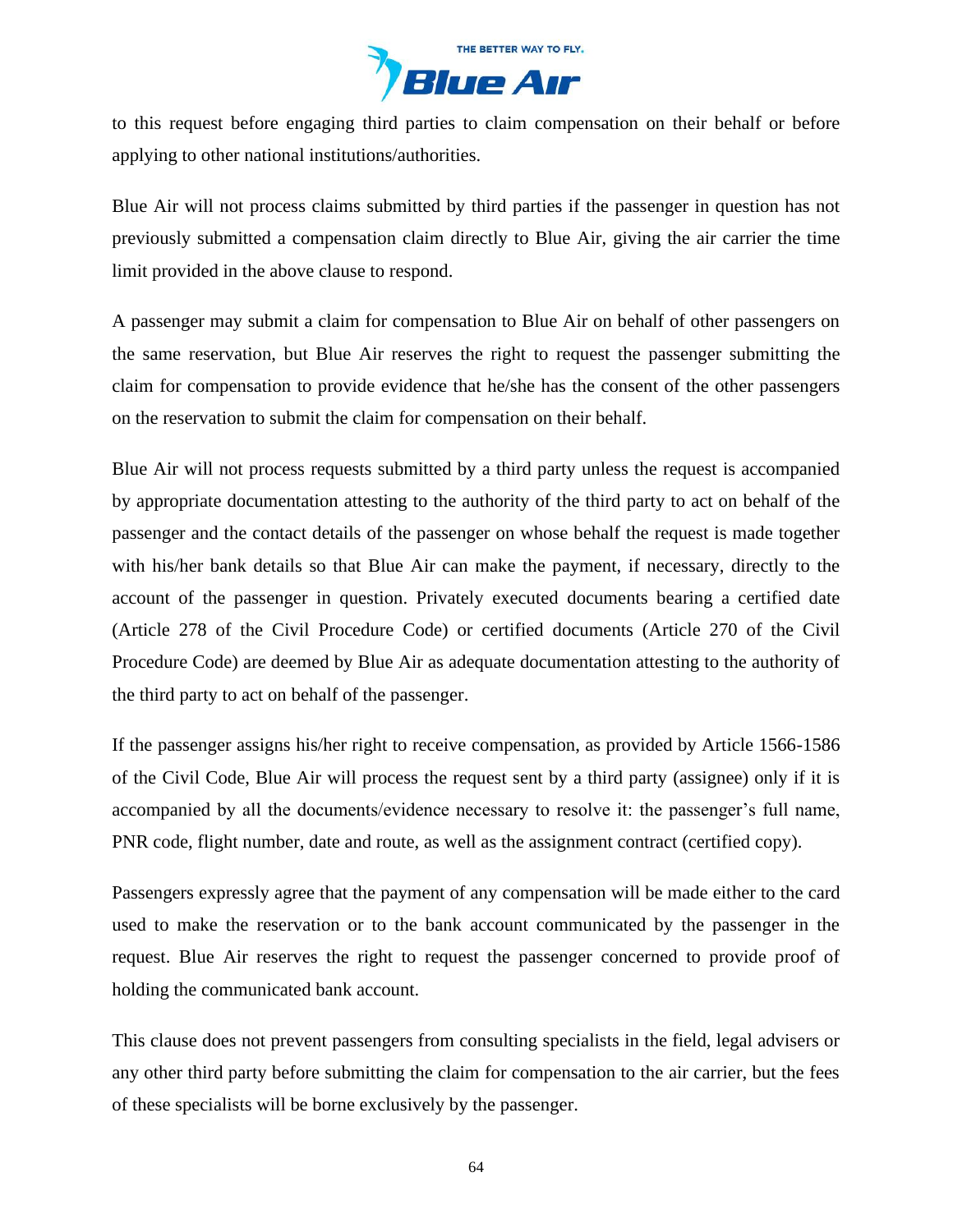

# **20.3. THE OBLIGATION TO INFORM PASSENGERS AND THE COMPETENT AUTORITY**

In accordance with art. 14 of (EC) Regulation no. 261/2004, Blue Air has the obligation to ensure that passengers are fully, correctly and accurately informed of their rights in the event of denied boarding, downgrading, cancellation or long delay of flights.

This information can be found both in these Travel Conditions and in the information leaflets found at Blue Air's counters at the airports it operates from. Blue Air offers passengers the opportunity to check the above-mentioned information leaflets by accessing the "Passenger Rights" Section on the Company's website.

If the passengers have a complaint regarding Blue Air's services, in accordance with art. 14 in conjunction with art. 16 of the (EC) Regulation no. 261/2004, they have at their disposal the possibility to address the competent national bodies in solving requests regarding denied boarding, downgrading, cancellation or long delay of flights. Blue Air provides passengers with the following contact details of the competent bodies in the countries in which it operates:

| <b>COUNTRY</b> | <b>AUTORITY</b>                               | <b>CONTACT DETAILS</b>                                   |  |
|----------------|-----------------------------------------------|----------------------------------------------------------|--|
|                |                                               | Adress: 72 Bulevardul Aviatorilor, District 1,           |  |
| <b>ROMANIA</b> | <b>AUTORITATEA NATIONALA</b>                  | Bucharest, Romania                                       |  |
|                | <b>PENTRU</b><br><b>PROTECTIA</b>             | Telephone: 021.95.51                                     |  |
|                | <b>CONSUMATORILOR (ANPC)</b>                  | Fax: 021.314.34.62                                       |  |
|                |                                               | Website: www.https://anpc.ro                             |  |
| <b>ITALY</b>   |                                               | Adress: 118, Viale Castro Pretorio - 00185 -             |  |
|                | <b>ENTE</b><br><b>NAZIONALE</b><br><b>PER</b> | 445961<br>Central<br>Rome.<br>06                         |  |
|                | L'AVIAZIONE<br><b>CIVILE</b>                  | Telephone: +39 06 445961 / 800 898121                    |  |
|                | (ENAC)                                        | Fax: $+390644596493$                                     |  |
|                |                                               | Website: www.enac.gov.it                                 |  |
| <b>SPAIN</b>   | <b>AGENCIA</b><br><b>ESTATAL</b><br>DE        | Adress: Avenida General Perón 40, Acceso B               |  |
|                |                                               | (Recepción planta 1 <sup>ª</sup> ), 28020 Madrid, España |  |
|                | SEGURIDAD AEREA (AESA)                        | Telephone: 91-3968210                                    |  |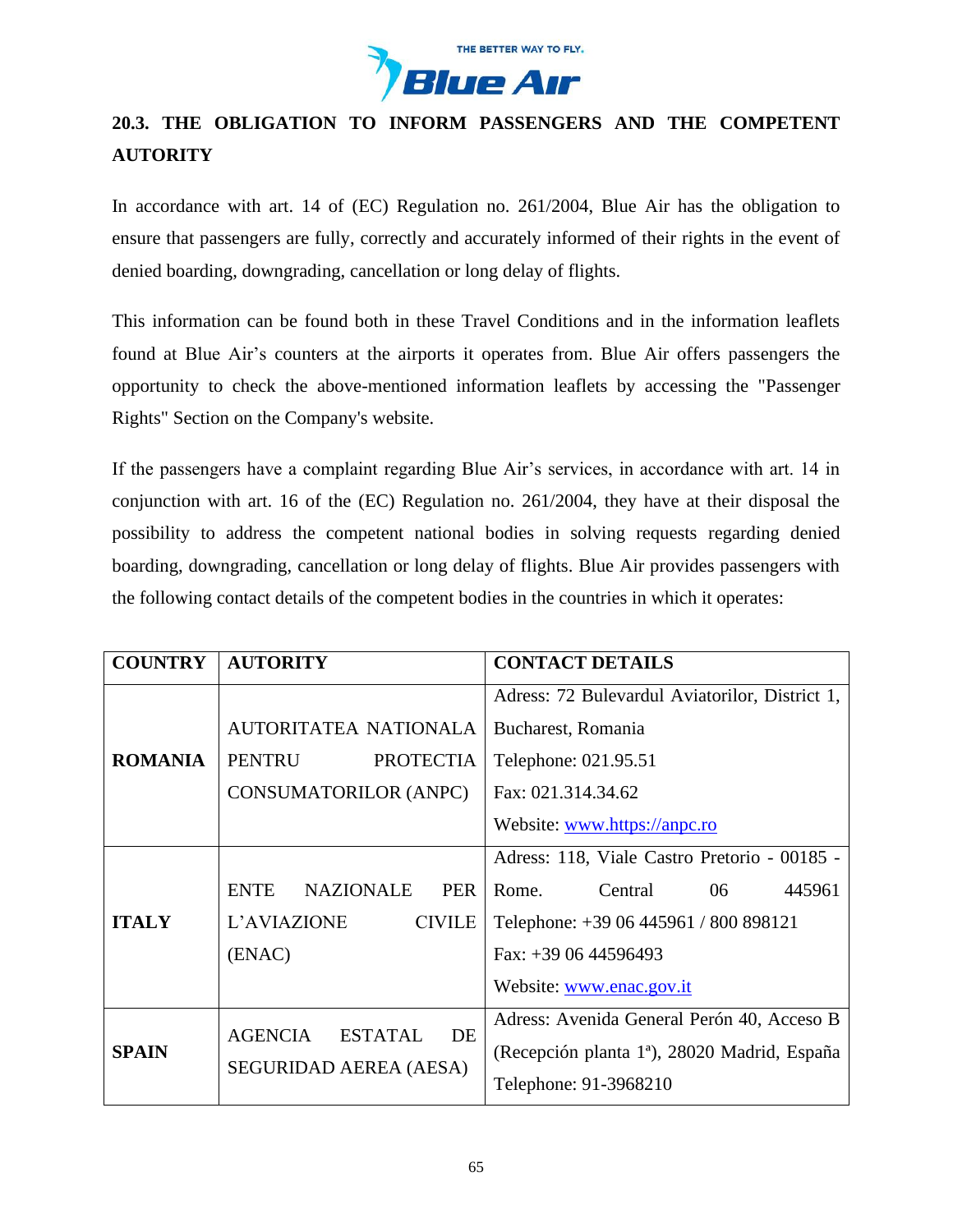

|                                    |                                                               | Website: www.seguridadaerea.gob.es                                                                                                                                                                                        |
|------------------------------------|---------------------------------------------------------------|---------------------------------------------------------------------------------------------------------------------------------------------------------------------------------------------------------------------------|
| <b>GREAT</b><br><b>BRITAIN</b>     | <b>AVIATION</b><br><b>CIVIL</b><br><b>AUTHORITY (CAA)</b>     | Adress: Aviation House, Beehive Ring Road,<br>Sussex<br>RH <sub>6</sub><br>0YR<br>Crawley,<br>West<br>Website: www.caa.co.uk                                                                                              |
| <b>CYPRUS</b>                      | <b>DEPARTMENT</b><br><b>CIVIL</b><br>OF<br><b>AVIATION</b>    | Adress: 27 Pindarou Street, 1060 Nicosia,<br>Cyprus<br>Website: http://www.mcw.gov.cy                                                                                                                                     |
| <b>HELLENIC</b><br><b>REPUBLIC</b> | HELLENIC CIVIL AVIATION<br><b>AUTHORITY</b>                   | Hellenikon<br>Adress:<br><b>Building</b><br><b>HCAA</b><br>Complex, End of 25th Str,<br>167<br>77,<br>Hellenikon, Attica, Greece.<br>Telephone: +30 210 9973162<br>Fax: +30 210 8947132<br>Website: www.http://www.ypa.gr |
| <b>BELGIUM</b>                     | <b>BELGIAN CIVIL AVIATION</b><br><b>AUTHORITY</b>             | Adress: City Atrium (6th floor - locker PAX)<br>- Rue du Progrès 56, B-1210 Brussels<br>Telefon: +32 2 277 44 00<br>E-mail: passenger.rights@mobilit.fgov.be<br>Website: www.mobilit.belgium.be                           |
| <b>IRELAND</b>                     | <b>COMMISSION</b><br><b>FOR</b><br><b>AVIATION REGULATION</b> | Adress: 3rd Floor, 6 Earlsfort Terrace, Dublin<br>2, D02 W773, 3ú hUrlár, 6 Ardán Earlsfort,<br>Baile Ath Cliath 2, D02 W773<br>Telephone: +3531-6611700<br>Website:<br>www.aviationreg.ie; www.flightrights.ie           |

# **20.4 LIMITATION PERIOD**

Under the relevant European Regulations, in the case of Community flights, any claim for compensation/remedies in accordance with the Travel Conditions must be submitted within the general limitation period provided in the country in which the request was filed. In this case, any legal action filed after the expiry of the period provided above is deemed as time-barred.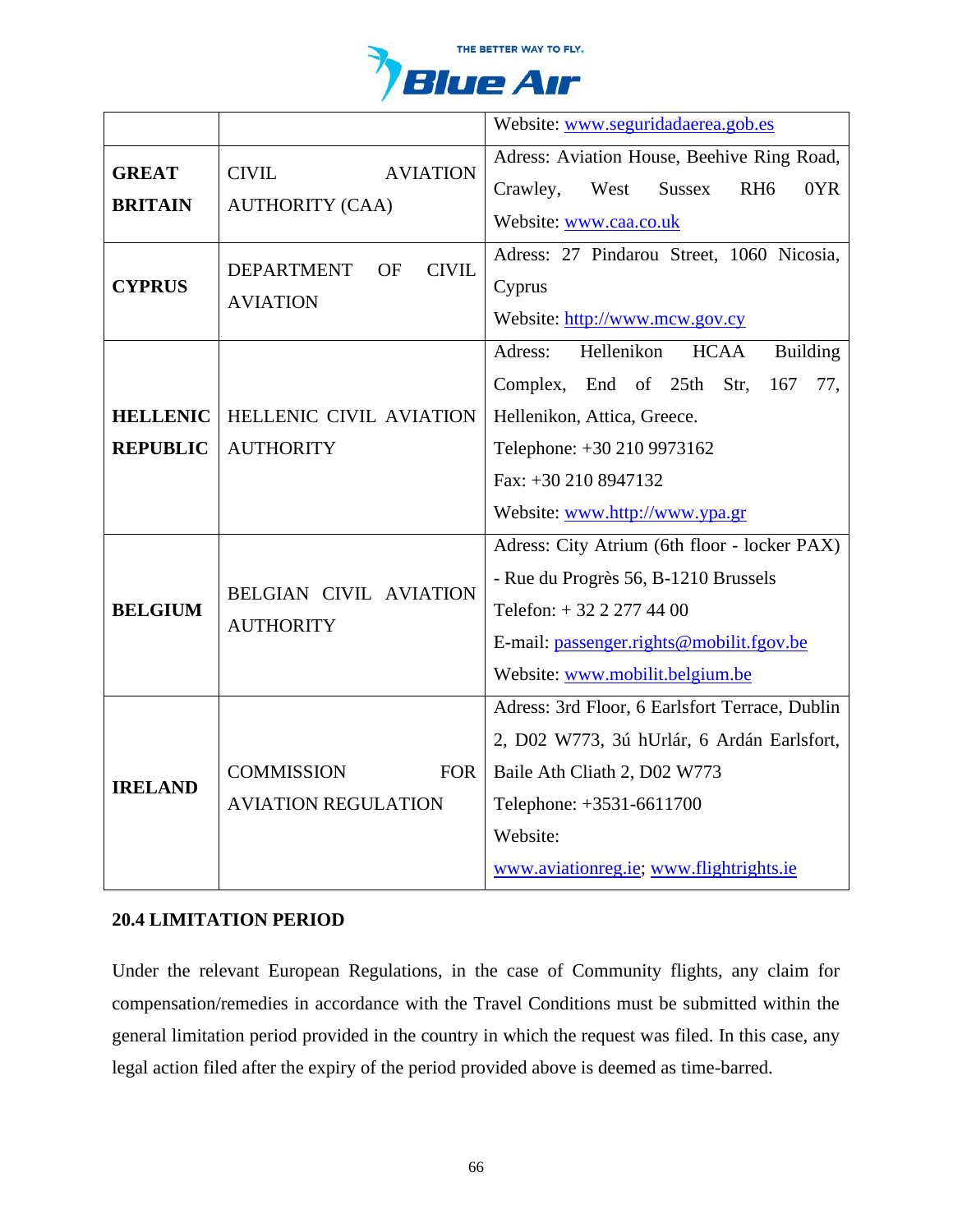

Under the Montreal Convention, in the case of international flights, any claim for compensation in accordance with the Travel Conditions must be filed within the general limitation period provided by the Montreal Convention, i.e. within 2 (two) years calculated from the date of arrival at the destination or from the date on which the aircraft should have arrived at the destination. In this case, any legal action filed after the expiry of the period provided above is deemed as time barred.

# <span id="page-66-0"></span>**CHAPTER XXI. ADDITIONAL SERVICES CONTRACTED WITH THE AID OF THE AIR CARRIER**

If the air carrier acts as an intermediary for passengers for additional services other than air transport (for example, without limitation, hotel reservations, car rental, parking reservation, taxi reservation, 0B coach transfer reservation, shuttle reservation, tourist activities reservation, protocol and lounge), passengers will be required to observe the terms and conditions set by the third party. In these cases, the air carrier will not be liable to the passenger.

## **21.1 Blue Bistro Service**

The air carrier provides passengers, in exchange for a fee, catering services (consisting of food) and drinks, throughout the journey. Blue Bistro Service is available on the routes to/from Bucharest (OTP) subject to a specific request sent at least 24 (twenty-four) hours in advance. For more details regarding the available menus and their corresponding prices, please refer to the [Fees and Tariff](https://www.flyblueair.com/en/gb/fees-and-tariff-rules/) Rules Section on the Company's website.

### **21.2. Transport of deportees**

Blue Air offers the possibility to transport deported passengers on board aircraft. Thus, the 2 (two) categories of deported passengers accepted for carriage are as follows:

- DEPA a person for whom a deportation order has been issued, who is accompanied by a special escort appointed by the authorities of the respective state;
- DEPU a person for whom a deportation order has been issued, who is not accompanied by a special escort;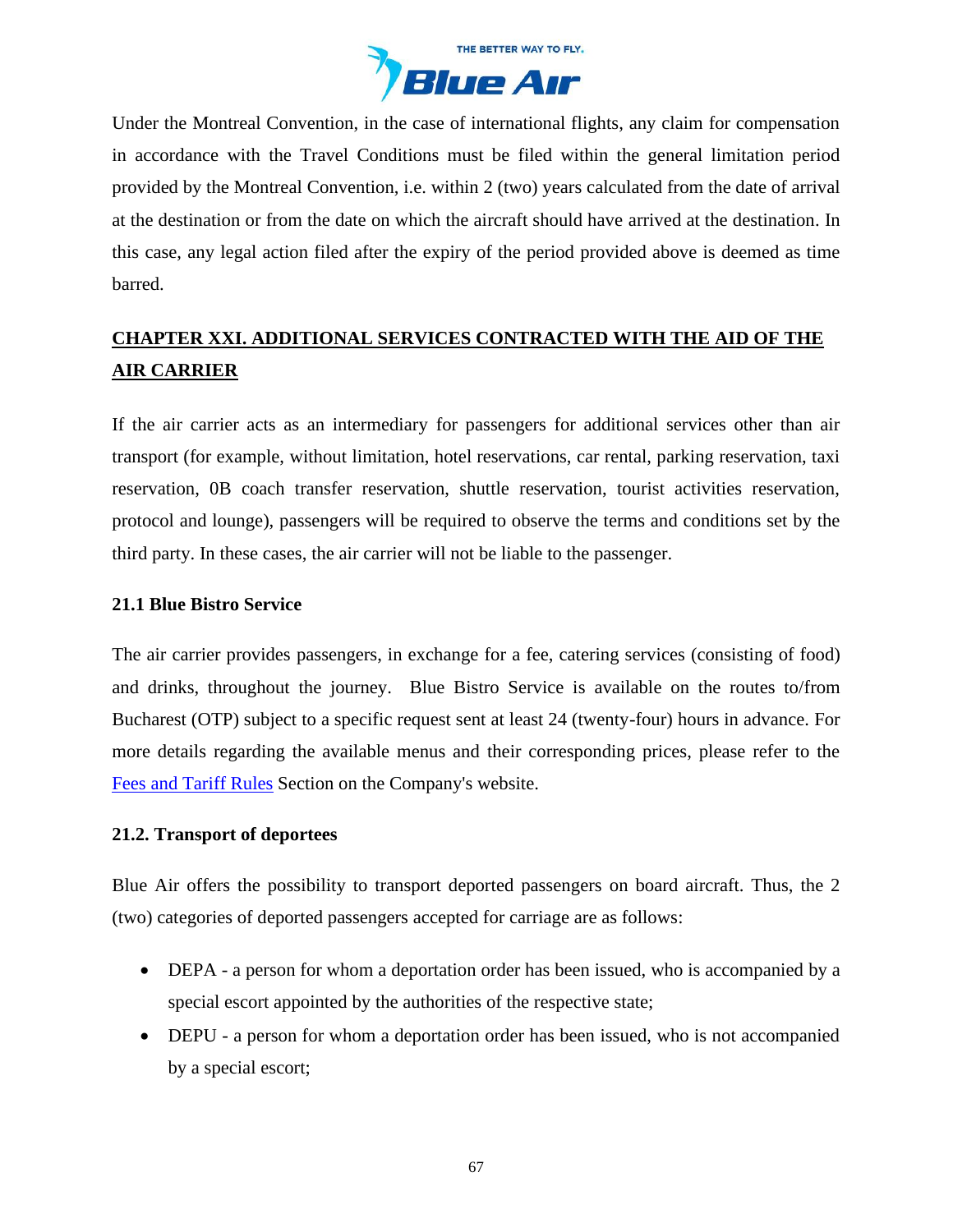

Blue Air will not accept to carry more than 10 (ten) deported passengers unaccompanied by a special escort (DEPU) and 2 (two) deported passengers accompanied by a special escort (DEPA) per flight.

The availability of the additional service and the related fare can be consulted by contacting the [Customer Support Department.](https://www.flyblueair.com/en/gb/contact/)

# <span id="page-67-0"></span>**CHAPTER XXII. FINAL PROVISIONS**

## **22.1 INTERPRETATIONS**

The titles of each Article in these Travel Conditions are for guidance only and may not be used to interpret the text.

# **22.2 VALIDITY OF THE PROVISIONS**

If any of the provisions of the Blue Air Travel Conditions is or becomes inconsistent with the law, unenforceable or otherwise invalid, these Travel Conditions will be construed as if such provision had not been included and its illegality and invalidity will not affect any other provision of the Blue Air Travel Conditions.

# **22.3 CHANGES TO THE BLUE AIR TRAVEL CONDITIONS**

Blue Air reserves the right to change the Blue Air Travel Conditions, by notifying such changes by publishing on the Company's website in the "Travel Conditions" Section as well as by publishing a prior notice presenting these changes on the Company's website.

# **22.4 CHOICE OF LAW AND JURISDICTION**

These Travel Conditions are governed by Romanian law.

Any dispute between passengers and the air carrier in connection with or arising in any way from such carriage will be subject to the jurisdiction of the competent courts, in accordance with the relevant European Regulations.

# **22.5 AIR CARRIER INFORMATION**